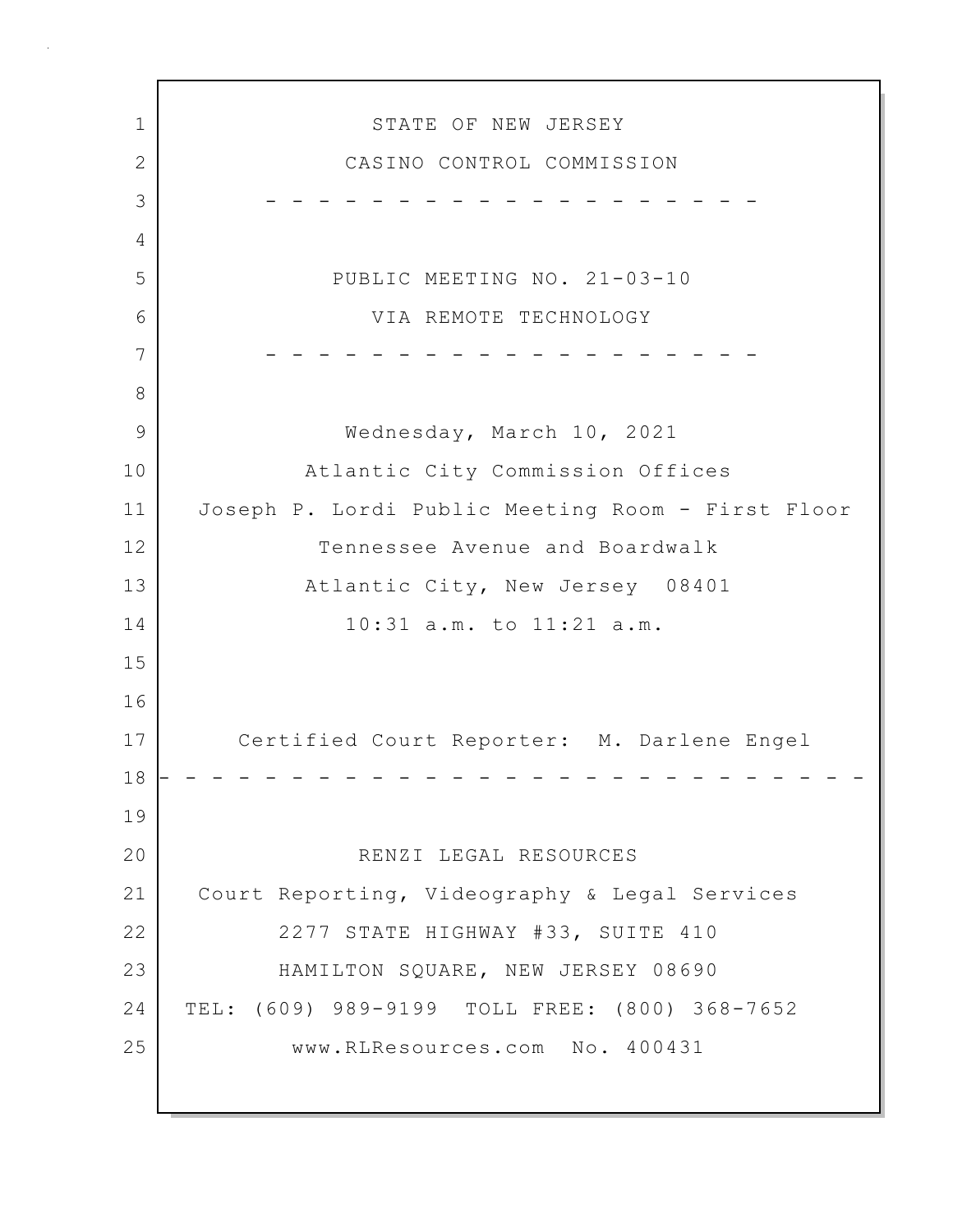```
1 B E F O R E :
2 CASINO CONTROL COMMISSION:
       JAMES T. PLOUSIS, CHAIR
 3 ALISA COOPER, VICE CHAIR
4 PRESENT FOR THE CASINO CONTROL COMMISSION:
       DARYL W. NANCE, ADMINISTRATIVE ANALYST
5 OPRA CUSTODIAN
 6 OFFICE OF THE GENERAL COUNSEL:
       DIANNA W. FAUNTLEROY, GENERAL COUNSEL/EXECUTIVE
7 SECRETARY
       TERESA M. PIMPINELLI, SENIOR COUNSEL
8
9 OFFICE OF REGULATORY AFFAIRS:
       PATRICK M. EALER, MANAGER, LICENSING
10
  DIVISION OF GAMING ENFORCEMENT:
11 DEPUTY ATTORNEYS GENERAL:
       TRACY E. RICHARDSON, DEPUTY ATTORNEY GENERAL
12 CAMILA MENDES-FERREIRA, DEPUTY ATTORNEY GENERAL
       DYLAN P. THOMPSON, DEPUTY ATTORNEY GENERAL
13
14
15
16
17
18
19
20
21
22
23
24
25
```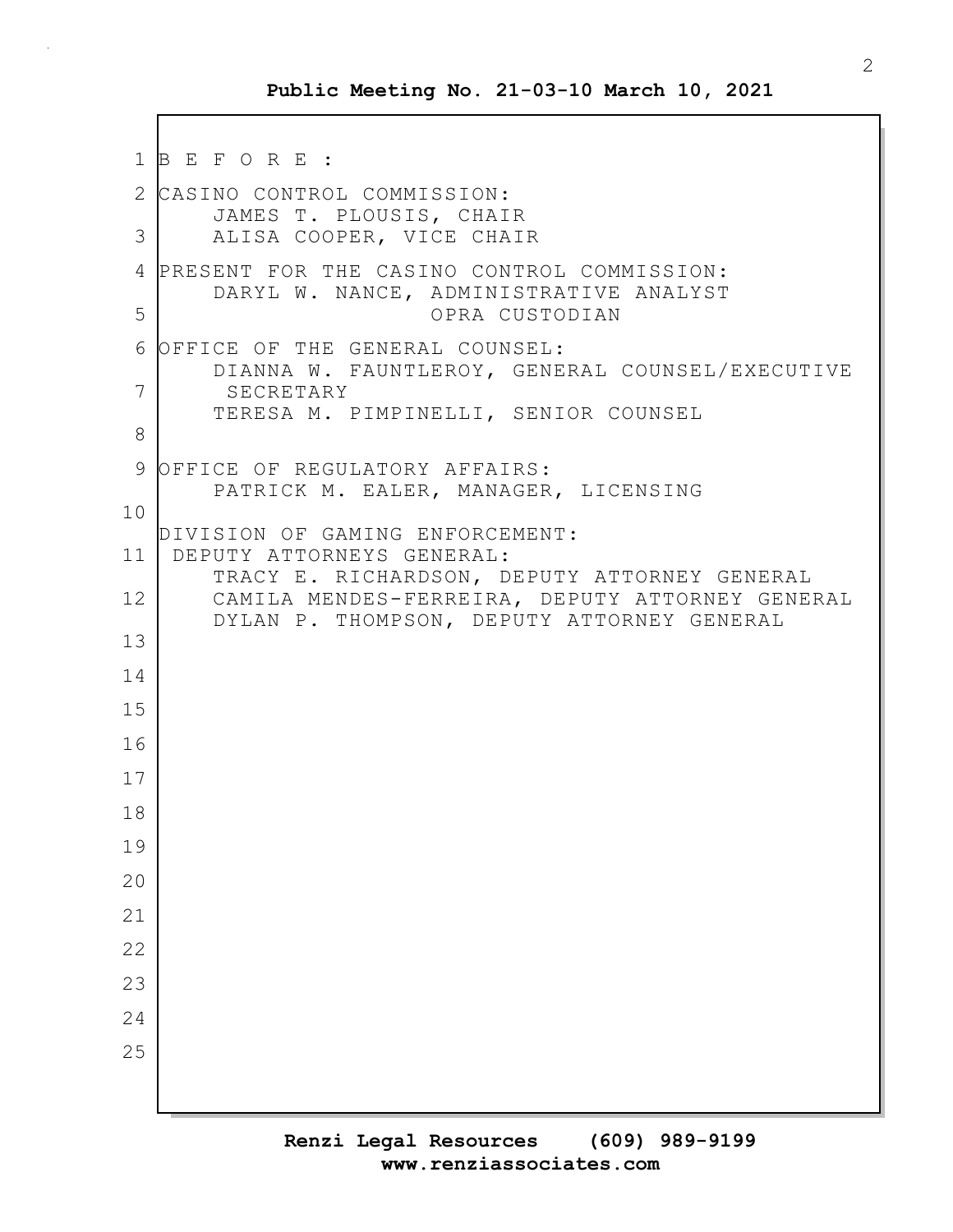1 A P P E A R A N C E S : 2 ITEM NO. 7 TERESA M. PIMPINELLI, SENIOR COUNSEL TRACY E. RICHARDSON, DEPUTY ATTORNEY 3 GENERAL PATRICK H. MADAMBA, JR., VICE PRESIDENT 4 LEGAL AFFAIRS AND LEGAL COUNSEL FOR: MGM RESORTS INTERNATIONAL 5 ITEM NO. 8 TERESA M. PIMPINELLI, SENIOR COUNSEL 6 CAMILA MENDEZ-FERREIRA, DEPUTY ATTORNEY GENERAL 7 BESSIE A. SACCO, VICE PRESIDENT OF LEGAL REGULATORY AFFAIRS 8 FOR: TROPICANA ATLANTIC CITY 9 ITEM NO. 9 DIANNA W. FAUNTLEROY, GENERAL COUNSEL DYLAN P. THOMPSON, DEPUTY ATTORNEY GENERAL 10 BROWNSTEIN, HYATT, FARBER & SCHRECK PAUL M. O'GARA, ESQ. 11 FOR: GOLDEN NUGGET ONLINE GAMING, LLC 12 ITEM NO. 10 DIANNA W. FAUNTLEROY, GENERAL COUNSEL CAMILA MENDEZ-FERREIRA, DEPUTY ATTORNEY 13 GENERAL BESSIE A. SACCO, VICE PRESIDENT OF 14 LEGAL REGULATORY AFFAIRS FOR: TROPICANA ATLANTIC CITY 15 ITEM NO. 11 DIANNA W. FAUNTLEROY, GENERAL COUNSEL 16 CAMILA MENDEZ-FERREIRA, DEPUTY ATTORNEY GENERAL 17 BESSIE A. SACCO, VICE PRESIDENT OF LEGAL REGULATORY AFFAIRS 18 FOR: CAESARS ENTERTAINMENT CORPORATION 19 ITEM NO. 12 DIANNA W. FAUNTLEROY, GENERAL COUNSEL CAMILA MENDEZ-FERREIRA, DEPUTY ATTORNEY 20 GENERAL BESSIE A. SACCO, VICE PRESIDENT OF 21 LEGAL REGULATORY AFFAIRS FOR: CAESARS ENTERTAINMENT CORPORATION 22 23 24 25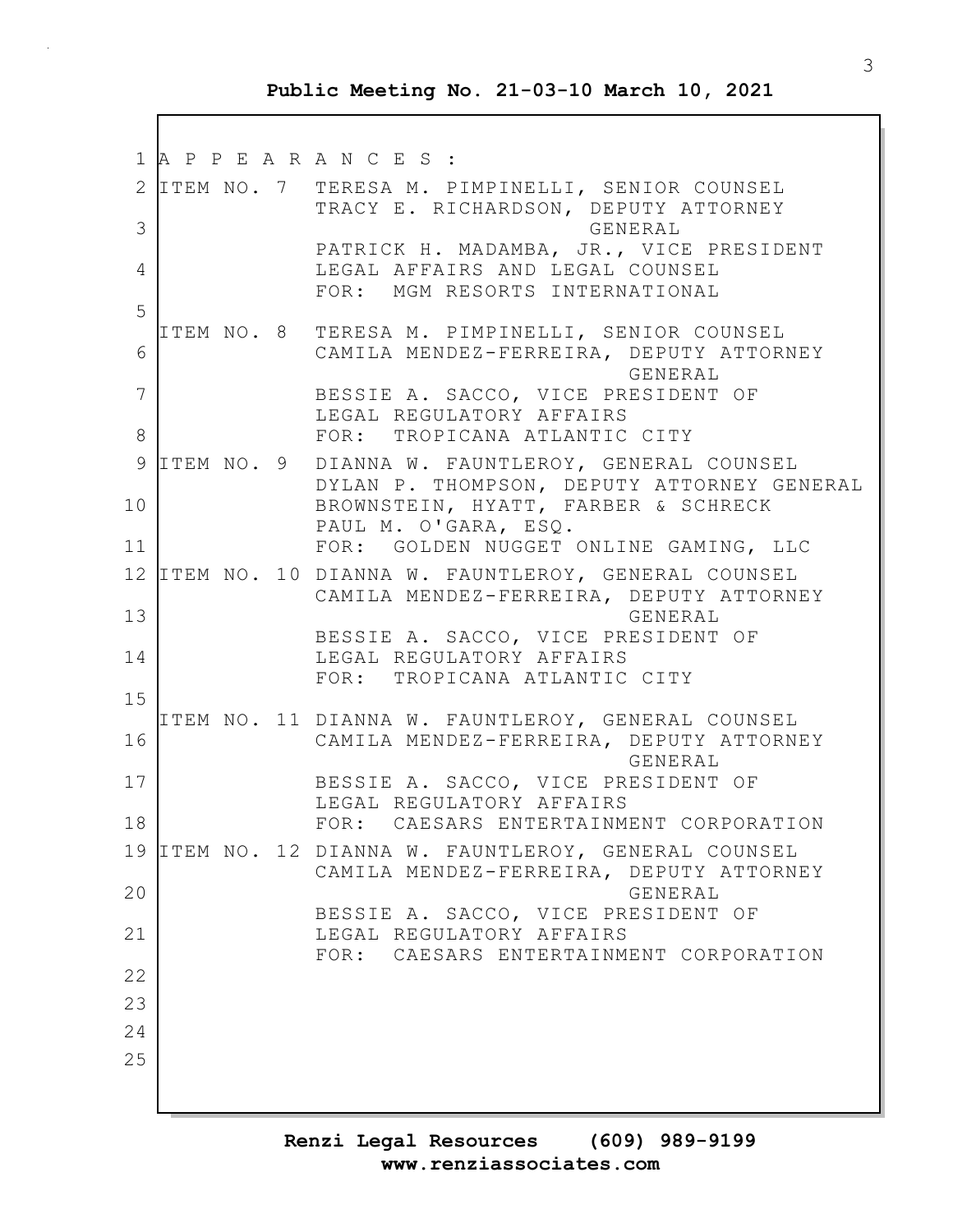1 A P P E A R A N C E S Continued: 2 ITEM NO. 13 DIANNA W. FAUNTLEROY, GENERAL COUNSEL TRACY E. RICHARDSON, DEPUTY ATTORNEY 3 GENERAL BESSIE A. SACCO, VICE PRESIDENT OF 4 LEGAL REGULATORY AFFAIRS FOR: CAESARS ENTERTAINMENT CORPORATION 5 ITEM NO. 14 DIANNA W. FAUNTLEROY, GENERAL COUNSEL 6 TRACY E. RICHARDSON, DEPUTY ATTORNEY GENERAL 7 PATRICK H. MADAMBA, JR., VICE PRESIDENT LEGAL AFFAIRS AND LEGAL COUNSEL 8 FOR: MGM RESORTS INTERNATIONAL 9 ITEM NO. 15 DIANNA W. FAUNTLEROY, GENERAL COUNSEL CAMILA MENDEZ-FERREIRA, DEPUTY ATTORNEY 10 GENERAL BROWNSTEIN, HYATT, FARBER & SCHRECK 11 PAUL M. O'GARA, ESQ. FOR: CAESARS ENTERTAINMENT OPERATING 12 COMPANY, LLC, AND VICI PROPERTIES, INC. 13 14 15 16 17 18 19 20 21 22 23 24 25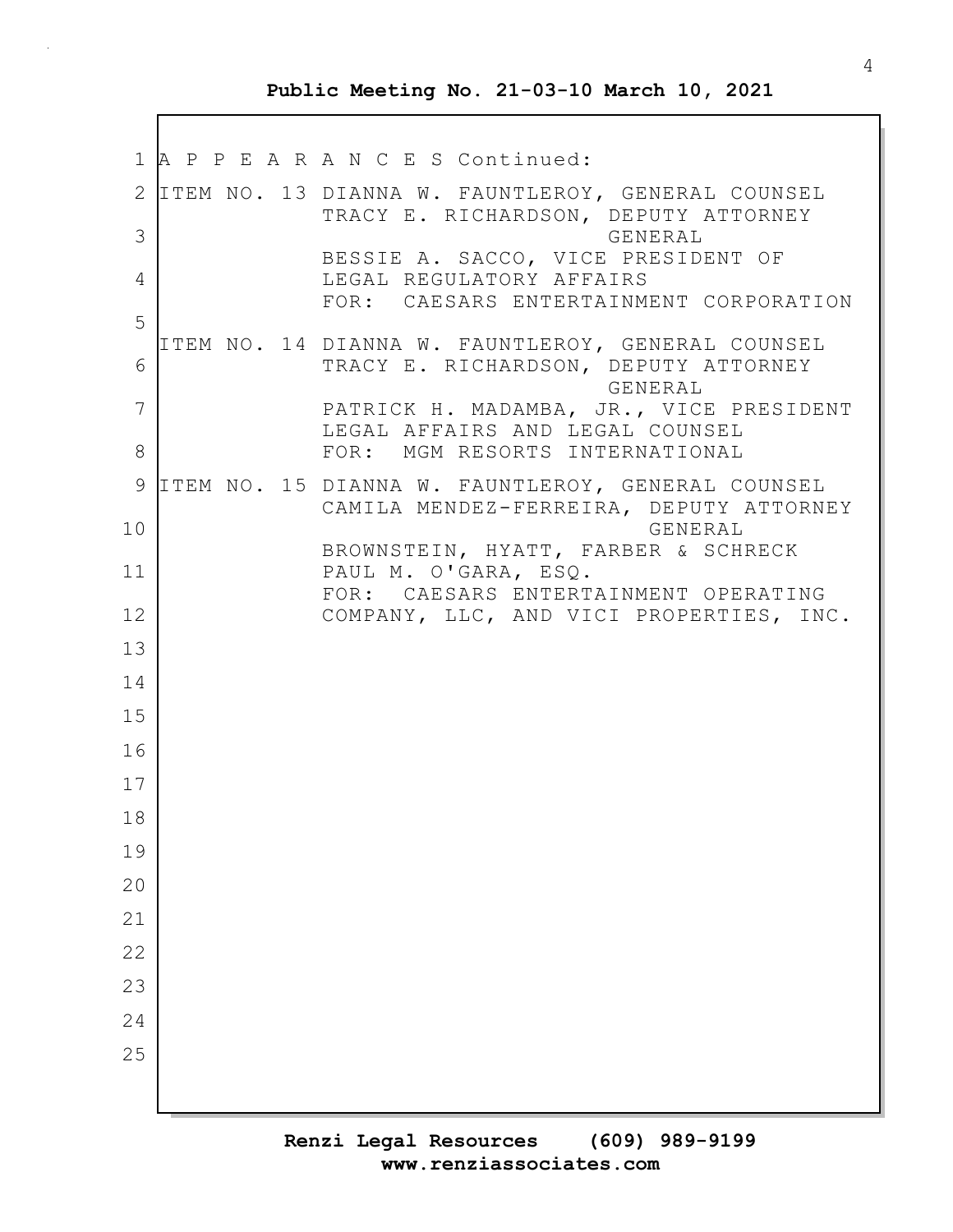1 AGENDA PUBLIC MEETING NO. 21-03-10 2 MARCH 10, 2021, 10:31 A.M. 3 ITEM PAGE VOTE 4 1 Ratification of the minutes of the 18 19 February 10, 2021, public meeting 5 Ratification of the minutes of the 19 20 February 19, 2021, special meeting 6 2 Applications for initial casino key employee licenses: 7 a) Michael M. Clement 21 22 b) Armanni C. Stewart 20 21 8 c) Jeffrey G. Wray 20 21 d) Thomas J. Yannaccone 20 21 9 3 Applications for resubmitted casino key 22 23 employee licenses: 10 a) George J. Bannon, Jr. b) Mauro A. Buckley 11 c) Lynn H. Carrington (a/k/a Lynn H. Jones) 12 d) Domingo Cruz (a/k/a/ Domingo Cruz-Cruz) 13 e) Kellie A. Decelis (a/k/a/ Kellie A. Powell, Kellie A. ) 14 f) Dawn M. Howe (a/k/a Dawn M. Stewart) g) Joseph A. Melchionne, Jr. 15 h) Joseph R. Restle i) Thomas M. Santoro 16 j) Keven G. Stauffer 4 Approvals through Delegation of Authority 24 17 between February 5, 2021, and March 4, 2021, pursuant to Resolution No. 18 17-01-11-11-C Requests for inactivation of casino key 26 27 19 employee licenses: a) Paul F. Gatti 20 b) John M. Grasso c) Anthony R. Mantione 21 d) Kevin M. Smith e) Anthony Talvacchio 22 f) William E. Wannop 23 24 25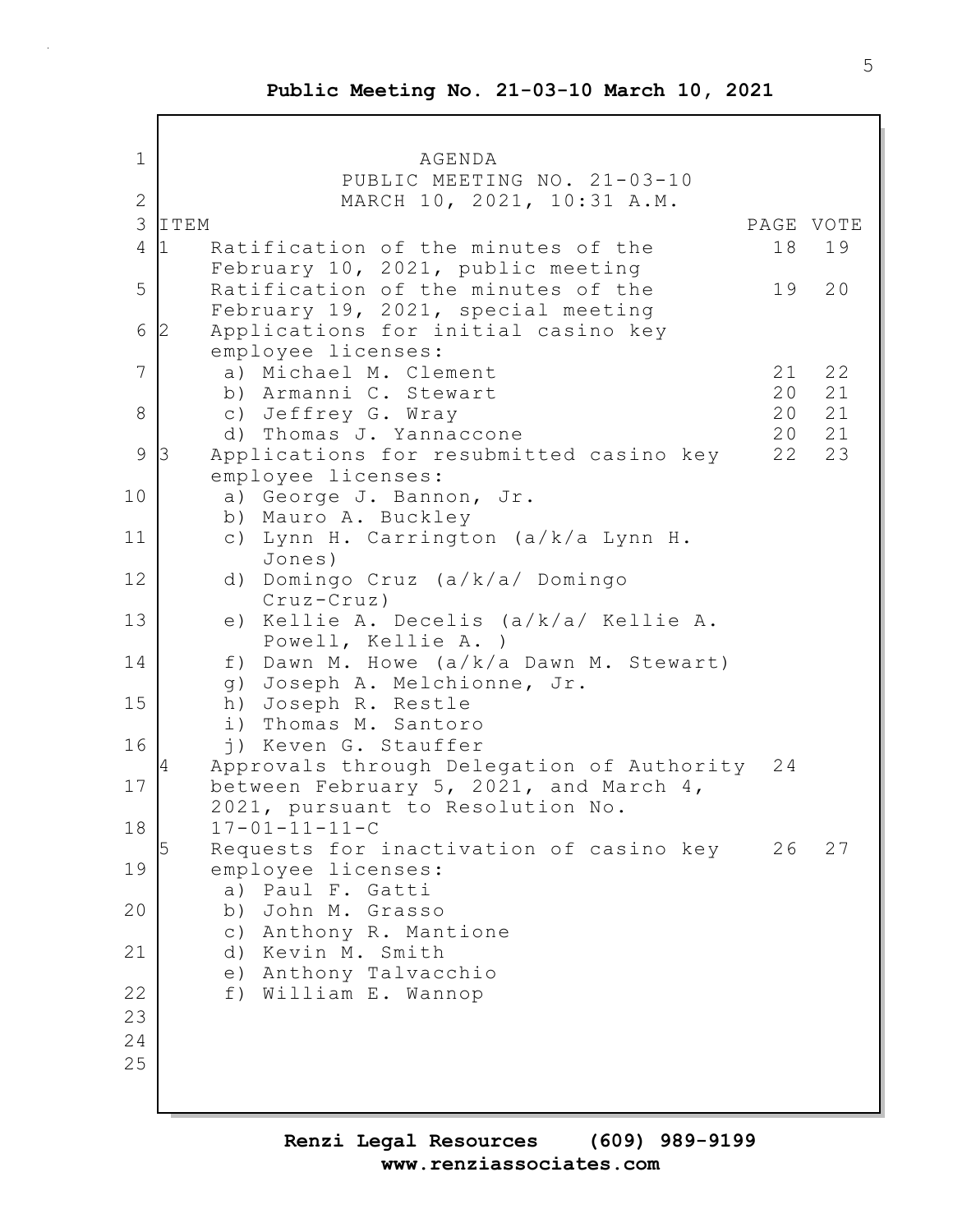$\bar{z}$ 

| CONTINUED AGENDA<br>1<br>1<br>(Public Meeting 21-03-10 was commenced<br>PUBLIC MEETING NO. 21-03-10<br>$\overline{2}$<br>$\overline{c}$<br>MARCH 10, 2021, 10:31 a.m.<br>at 10:31 a.m.)<br><b>ITEM</b><br>PAGE VOTE<br>3<br>MR. NANCE: Good morning. I'd like to<br>3<br>6 Consideration of the lapse of casino<br>27 27<br>$\overline{4}$<br>read an opening statement:<br>key employee licenses:<br>a) Colleen M. Carmen<br>5<br>This is to advise the general public<br>b) tab A. Duchateau<br>5<br>c) Rose C. Lepore<br>6<br>that in compliance with Chapter 231 of the<br>d) Steven J. Rao<br>6<br>29 31<br>7 Consideration of the plenary<br>public laws of 1975 entitled "Senator Bryon M.<br>7<br>qualification of Scott Wessel to serve<br>7<br>as Senior Vice President, Technology &<br>8<br>Baer Open Public Meeting Act," the New Jersey<br>Digital Solutions for MGM Resorts<br>8<br>International<br>9<br>Casino Control Commission on December 9th, of<br>9<br>8 Petition of Tropicana Atlantic City for 31 35<br>the issuance of a temporary casino key<br>10<br>2020, filed with the Secretary of State at the<br>employee license to Zaruhi Alayan, also<br>10<br>known as Zara Alayan, pursuant to NJSA<br>11<br>State House in Trenton an annual meeting<br>11<br>5:12-89e and to permit her to assume<br>12<br>schedule.<br>the duties and exercise the powers Vice<br>12<br>President of Finance pending plenary<br>13<br>On December 9th, 2020, copies were<br>qualification (PRN 0562104)<br>13<br>9 Petition of Golden Nugget Online<br>35 38<br>mailed to subscribers.<br>14<br>Gaming, LLC, for the issuance of a<br>14<br>temporary casino key employee license<br>15<br>Any member of the public who wish to<br>to Michael J. Harwell pursuant to NJSA<br>15<br>5:12-89e and to permit him to assume<br>address the Commission will be given the<br>16<br>the duties and exercise the powers of<br>Vice President and Chief Financial<br>16<br>opportunity to do so before the Commission<br>17<br>Officer pending plenary qualification<br>(PRN 0492102)<br>17<br>18<br>adjourns for the day.<br>39 41<br>10 Consideration of the plenary<br>qualification of Keith Causey to serve<br>18<br>Please acknowledge the Pledge of<br>19<br>as Vice President Strategic Business<br>Services and Information Technology for<br>19<br>Allegiance.<br>20<br>Caesars Entertainment Corporation<br>20 11 Consideration of the plenary<br>21<br>41 43<br>(The Flag Salute was recited.)<br>qualification of Brandi Ellis to serve<br>22<br>CHAIR PLOUSIS: Good morning.<br>21<br>as Senior Vice President VIP Marketing<br>for Caesars Entertainment Corporation.<br>23<br>We are going to go a little out of --<br>22 12 Consideration of the plenary<br>44 46<br>qualification of Eric L. Golebiewski to<br>24<br>MS. FAUNTLEROY: Say your --<br>23<br>serve as Vice President Security<br>Operations for Caesars Entertainment<br>CHAIR PLOUSIS: Oh, I'm sorry.<br>25<br>24<br>Corporation<br>25<br>7<br>9<br><b>CONTINUED AGENDA</b><br>1<br>1<br>I am pleased to be able to chair this<br>PUBLIC MEETING NO. 21-03-10<br>$\overline{c}$<br>meeting from the Commission's offices in<br>2<br>MARCH 10, 2021, 10:31 a.m.<br><b>ITEM</b><br>PAGE VOTE<br>$\mathfrak{Z}$<br>Atlantic City, New Jersey, and I welcome<br>3<br>4<br>everyone who is joining us remotely today.<br>13 Consideration of the plenary<br>46 49<br>$\overline{4}$<br>qualification of Josh Jones to serve as<br>5<br>As a measure to mitigate the spread of<br>Senior Vice President Operations for<br>6<br>COVID-19 and to protect the health and safety<br>5<br>Caesars Entertainment Corporation<br>14 Joint Petition of MGM Resorts<br>49 52<br>7<br>of meeting participants, as well as members of<br>6<br>International and Marina District<br>Development Company, LLC, for the<br>8<br>the public interested in the meeting, the<br>issuance of a temporary casino key<br>9<br>Commission is using remote collaboration<br>employee license to Kenya C. Evans<br>8<br>pursuant to NJSA 5:12-89e and to permit<br>technology for meeting participants.<br>10<br>her to assume the duties and exercise<br>The public is able to listen through<br>11<br>9<br>the powers of Executive Director<br>Information Technology pending her<br>12<br>access provided on the Commission website as<br>10<br>plenary qualification<br>15 Petition of Caesars Entertainment<br>52 55<br>13<br>well as through our YouTube channel. We will<br>11<br>Operating Company, LLC, and VICI<br>14<br>accept public comments via e-mail.<br>Properties, Inc., for approval of the<br>12<br>Eighth Amendment to the Regional Lease<br>15<br>Public comments can be sent to public.<br>(PRN 0472102)<br>16<br>comments@ccc.state.nj.us. I'll repeat that.<br>13 16 Resolution of the Casino Control<br>10 18<br>Commission acknowledging March as<br>17<br>Public.comments@ccc.state.nj.us beginning now<br>14<br>Problem Gambling Awareness Month<br>18<br>and any time throughout the meeting ending at<br>Neva Pryor<br>13<br>15<br>Steven Callender 15<br>19<br>the time of the adjournment.<br>Public Participant:<br>16<br>Dan Heneghan<br>56<br>20<br>This meeting is being transcribed as<br>17<br>21<br>well as -- as well as recorded, and minutes<br>18<br>19<br>22<br>will be available on our website in due course.<br>20<br>23<br>To meeting participant callers, I ask<br>21<br>22<br>24<br>that you follow the instructions provided with<br>23<br>24<br>25<br>the web link or audio call-in code and place<br>25 | 6 | 8 |
|--------------------------------------------------------------------------------------------------------------------------------------------------------------------------------------------------------------------------------------------------------------------------------------------------------------------------------------------------------------------------------------------------------------------------------------------------------------------------------------------------------------------------------------------------------------------------------------------------------------------------------------------------------------------------------------------------------------------------------------------------------------------------------------------------------------------------------------------------------------------------------------------------------------------------------------------------------------------------------------------------------------------------------------------------------------------------------------------------------------------------------------------------------------------------------------------------------------------------------------------------------------------------------------------------------------------------------------------------------------------------------------------------------------------------------------------------------------------------------------------------------------------------------------------------------------------------------------------------------------------------------------------------------------------------------------------------------------------------------------------------------------------------------------------------------------------------------------------------------------------------------------------------------------------------------------------------------------------------------------------------------------------------------------------------------------------------------------------------------------------------------------------------------------------------------------------------------------------------------------------------------------------------------------------------------------------------------------------------------------------------------------------------------------------------------------------------------------------------------------------------------------------------------------------------------------------------------------------------------------------------------------------------------------------------------------------------------------------------------------------------------------------------------------------------------------------------------------------------------------------------------------------------------------------------------------------------------------------------------------------------------------------------------------------------------------------------------------------------------------------------------------------------------------------------------------------------------------------------------------------------------------------------------------------------------------------------------------------------------------------------------------------------------------------------------------------------------------------------------------------------------------------------------------------------------------------------------------------------------------------------------------------------------------------------------------------------------------------------------------------------------------------------------------------------------------------------------------------------------------------------------------------------------------------------------------------------------------------------------------------------------------------------------------------------------------------------------------------------------------------------------------------------------------------------------------------------------------------------------------------------------------------------------------------------------------------------------------------------------------------------------------------------------------------------------------------------------------------------------------------------------------------------------------------------------------------------------------------------------------------------------------------------------------------------------------------------------------------------------------------------------------------------------------------------------------------------------------------------------------------------------------------------------------------------------------------------------------------------------------------------------------------------------------------------------------------------------------------------------------------------------------------------------------------------------------------------------------------------------------------------------------------------------------------------------------------------------------------------------------------------------------------------------------------------------------------------------------------------------------------------------------------------------------------------------------------------------------------------------------------|---|---|
|                                                                                                                                                                                                                                                                                                                                                                                                                                                                                                                                                                                                                                                                                                                                                                                                                                                                                                                                                                                                                                                                                                                                                                                                                                                                                                                                                                                                                                                                                                                                                                                                                                                                                                                                                                                                                                                                                                                                                                                                                                                                                                                                                                                                                                                                                                                                                                                                                                                                                                                                                                                                                                                                                                                                                                                                                                                                                                                                                                                                                                                                                                                                                                                                                                                                                                                                                                                                                                                                                                                                                                                                                                                                                                                                                                                                                                                                                                                                                                                                                                                                                                                                                                                                                                                                                                                                                                                                                                                                                                                                                                                                                                                                                                                                                                                                                                                                                                                                                                                                                                                                                                                                                                                                                                                                                                                                                                                                                                                                                                                                                                                                                    |   |   |
|                                                                                                                                                                                                                                                                                                                                                                                                                                                                                                                                                                                                                                                                                                                                                                                                                                                                                                                                                                                                                                                                                                                                                                                                                                                                                                                                                                                                                                                                                                                                                                                                                                                                                                                                                                                                                                                                                                                                                                                                                                                                                                                                                                                                                                                                                                                                                                                                                                                                                                                                                                                                                                                                                                                                                                                                                                                                                                                                                                                                                                                                                                                                                                                                                                                                                                                                                                                                                                                                                                                                                                                                                                                                                                                                                                                                                                                                                                                                                                                                                                                                                                                                                                                                                                                                                                                                                                                                                                                                                                                                                                                                                                                                                                                                                                                                                                                                                                                                                                                                                                                                                                                                                                                                                                                                                                                                                                                                                                                                                                                                                                                                                    |   |   |
|                                                                                                                                                                                                                                                                                                                                                                                                                                                                                                                                                                                                                                                                                                                                                                                                                                                                                                                                                                                                                                                                                                                                                                                                                                                                                                                                                                                                                                                                                                                                                                                                                                                                                                                                                                                                                                                                                                                                                                                                                                                                                                                                                                                                                                                                                                                                                                                                                                                                                                                                                                                                                                                                                                                                                                                                                                                                                                                                                                                                                                                                                                                                                                                                                                                                                                                                                                                                                                                                                                                                                                                                                                                                                                                                                                                                                                                                                                                                                                                                                                                                                                                                                                                                                                                                                                                                                                                                                                                                                                                                                                                                                                                                                                                                                                                                                                                                                                                                                                                                                                                                                                                                                                                                                                                                                                                                                                                                                                                                                                                                                                                                                    |   |   |
|                                                                                                                                                                                                                                                                                                                                                                                                                                                                                                                                                                                                                                                                                                                                                                                                                                                                                                                                                                                                                                                                                                                                                                                                                                                                                                                                                                                                                                                                                                                                                                                                                                                                                                                                                                                                                                                                                                                                                                                                                                                                                                                                                                                                                                                                                                                                                                                                                                                                                                                                                                                                                                                                                                                                                                                                                                                                                                                                                                                                                                                                                                                                                                                                                                                                                                                                                                                                                                                                                                                                                                                                                                                                                                                                                                                                                                                                                                                                                                                                                                                                                                                                                                                                                                                                                                                                                                                                                                                                                                                                                                                                                                                                                                                                                                                                                                                                                                                                                                                                                                                                                                                                                                                                                                                                                                                                                                                                                                                                                                                                                                                                                    |   |   |
|                                                                                                                                                                                                                                                                                                                                                                                                                                                                                                                                                                                                                                                                                                                                                                                                                                                                                                                                                                                                                                                                                                                                                                                                                                                                                                                                                                                                                                                                                                                                                                                                                                                                                                                                                                                                                                                                                                                                                                                                                                                                                                                                                                                                                                                                                                                                                                                                                                                                                                                                                                                                                                                                                                                                                                                                                                                                                                                                                                                                                                                                                                                                                                                                                                                                                                                                                                                                                                                                                                                                                                                                                                                                                                                                                                                                                                                                                                                                                                                                                                                                                                                                                                                                                                                                                                                                                                                                                                                                                                                                                                                                                                                                                                                                                                                                                                                                                                                                                                                                                                                                                                                                                                                                                                                                                                                                                                                                                                                                                                                                                                                                                    |   |   |
|                                                                                                                                                                                                                                                                                                                                                                                                                                                                                                                                                                                                                                                                                                                                                                                                                                                                                                                                                                                                                                                                                                                                                                                                                                                                                                                                                                                                                                                                                                                                                                                                                                                                                                                                                                                                                                                                                                                                                                                                                                                                                                                                                                                                                                                                                                                                                                                                                                                                                                                                                                                                                                                                                                                                                                                                                                                                                                                                                                                                                                                                                                                                                                                                                                                                                                                                                                                                                                                                                                                                                                                                                                                                                                                                                                                                                                                                                                                                                                                                                                                                                                                                                                                                                                                                                                                                                                                                                                                                                                                                                                                                                                                                                                                                                                                                                                                                                                                                                                                                                                                                                                                                                                                                                                                                                                                                                                                                                                                                                                                                                                                                                    |   |   |
|                                                                                                                                                                                                                                                                                                                                                                                                                                                                                                                                                                                                                                                                                                                                                                                                                                                                                                                                                                                                                                                                                                                                                                                                                                                                                                                                                                                                                                                                                                                                                                                                                                                                                                                                                                                                                                                                                                                                                                                                                                                                                                                                                                                                                                                                                                                                                                                                                                                                                                                                                                                                                                                                                                                                                                                                                                                                                                                                                                                                                                                                                                                                                                                                                                                                                                                                                                                                                                                                                                                                                                                                                                                                                                                                                                                                                                                                                                                                                                                                                                                                                                                                                                                                                                                                                                                                                                                                                                                                                                                                                                                                                                                                                                                                                                                                                                                                                                                                                                                                                                                                                                                                                                                                                                                                                                                                                                                                                                                                                                                                                                                                                    |   |   |
|                                                                                                                                                                                                                                                                                                                                                                                                                                                                                                                                                                                                                                                                                                                                                                                                                                                                                                                                                                                                                                                                                                                                                                                                                                                                                                                                                                                                                                                                                                                                                                                                                                                                                                                                                                                                                                                                                                                                                                                                                                                                                                                                                                                                                                                                                                                                                                                                                                                                                                                                                                                                                                                                                                                                                                                                                                                                                                                                                                                                                                                                                                                                                                                                                                                                                                                                                                                                                                                                                                                                                                                                                                                                                                                                                                                                                                                                                                                                                                                                                                                                                                                                                                                                                                                                                                                                                                                                                                                                                                                                                                                                                                                                                                                                                                                                                                                                                                                                                                                                                                                                                                                                                                                                                                                                                                                                                                                                                                                                                                                                                                                                                    |   |   |
|                                                                                                                                                                                                                                                                                                                                                                                                                                                                                                                                                                                                                                                                                                                                                                                                                                                                                                                                                                                                                                                                                                                                                                                                                                                                                                                                                                                                                                                                                                                                                                                                                                                                                                                                                                                                                                                                                                                                                                                                                                                                                                                                                                                                                                                                                                                                                                                                                                                                                                                                                                                                                                                                                                                                                                                                                                                                                                                                                                                                                                                                                                                                                                                                                                                                                                                                                                                                                                                                                                                                                                                                                                                                                                                                                                                                                                                                                                                                                                                                                                                                                                                                                                                                                                                                                                                                                                                                                                                                                                                                                                                                                                                                                                                                                                                                                                                                                                                                                                                                                                                                                                                                                                                                                                                                                                                                                                                                                                                                                                                                                                                                                    |   |   |
|                                                                                                                                                                                                                                                                                                                                                                                                                                                                                                                                                                                                                                                                                                                                                                                                                                                                                                                                                                                                                                                                                                                                                                                                                                                                                                                                                                                                                                                                                                                                                                                                                                                                                                                                                                                                                                                                                                                                                                                                                                                                                                                                                                                                                                                                                                                                                                                                                                                                                                                                                                                                                                                                                                                                                                                                                                                                                                                                                                                                                                                                                                                                                                                                                                                                                                                                                                                                                                                                                                                                                                                                                                                                                                                                                                                                                                                                                                                                                                                                                                                                                                                                                                                                                                                                                                                                                                                                                                                                                                                                                                                                                                                                                                                                                                                                                                                                                                                                                                                                                                                                                                                                                                                                                                                                                                                                                                                                                                                                                                                                                                                                                    |   |   |
|                                                                                                                                                                                                                                                                                                                                                                                                                                                                                                                                                                                                                                                                                                                                                                                                                                                                                                                                                                                                                                                                                                                                                                                                                                                                                                                                                                                                                                                                                                                                                                                                                                                                                                                                                                                                                                                                                                                                                                                                                                                                                                                                                                                                                                                                                                                                                                                                                                                                                                                                                                                                                                                                                                                                                                                                                                                                                                                                                                                                                                                                                                                                                                                                                                                                                                                                                                                                                                                                                                                                                                                                                                                                                                                                                                                                                                                                                                                                                                                                                                                                                                                                                                                                                                                                                                                                                                                                                                                                                                                                                                                                                                                                                                                                                                                                                                                                                                                                                                                                                                                                                                                                                                                                                                                                                                                                                                                                                                                                                                                                                                                                                    |   |   |
|                                                                                                                                                                                                                                                                                                                                                                                                                                                                                                                                                                                                                                                                                                                                                                                                                                                                                                                                                                                                                                                                                                                                                                                                                                                                                                                                                                                                                                                                                                                                                                                                                                                                                                                                                                                                                                                                                                                                                                                                                                                                                                                                                                                                                                                                                                                                                                                                                                                                                                                                                                                                                                                                                                                                                                                                                                                                                                                                                                                                                                                                                                                                                                                                                                                                                                                                                                                                                                                                                                                                                                                                                                                                                                                                                                                                                                                                                                                                                                                                                                                                                                                                                                                                                                                                                                                                                                                                                                                                                                                                                                                                                                                                                                                                                                                                                                                                                                                                                                                                                                                                                                                                                                                                                                                                                                                                                                                                                                                                                                                                                                                                                    |   |   |
|                                                                                                                                                                                                                                                                                                                                                                                                                                                                                                                                                                                                                                                                                                                                                                                                                                                                                                                                                                                                                                                                                                                                                                                                                                                                                                                                                                                                                                                                                                                                                                                                                                                                                                                                                                                                                                                                                                                                                                                                                                                                                                                                                                                                                                                                                                                                                                                                                                                                                                                                                                                                                                                                                                                                                                                                                                                                                                                                                                                                                                                                                                                                                                                                                                                                                                                                                                                                                                                                                                                                                                                                                                                                                                                                                                                                                                                                                                                                                                                                                                                                                                                                                                                                                                                                                                                                                                                                                                                                                                                                                                                                                                                                                                                                                                                                                                                                                                                                                                                                                                                                                                                                                                                                                                                                                                                                                                                                                                                                                                                                                                                                                    |   |   |
|                                                                                                                                                                                                                                                                                                                                                                                                                                                                                                                                                                                                                                                                                                                                                                                                                                                                                                                                                                                                                                                                                                                                                                                                                                                                                                                                                                                                                                                                                                                                                                                                                                                                                                                                                                                                                                                                                                                                                                                                                                                                                                                                                                                                                                                                                                                                                                                                                                                                                                                                                                                                                                                                                                                                                                                                                                                                                                                                                                                                                                                                                                                                                                                                                                                                                                                                                                                                                                                                                                                                                                                                                                                                                                                                                                                                                                                                                                                                                                                                                                                                                                                                                                                                                                                                                                                                                                                                                                                                                                                                                                                                                                                                                                                                                                                                                                                                                                                                                                                                                                                                                                                                                                                                                                                                                                                                                                                                                                                                                                                                                                                                                    |   |   |
|                                                                                                                                                                                                                                                                                                                                                                                                                                                                                                                                                                                                                                                                                                                                                                                                                                                                                                                                                                                                                                                                                                                                                                                                                                                                                                                                                                                                                                                                                                                                                                                                                                                                                                                                                                                                                                                                                                                                                                                                                                                                                                                                                                                                                                                                                                                                                                                                                                                                                                                                                                                                                                                                                                                                                                                                                                                                                                                                                                                                                                                                                                                                                                                                                                                                                                                                                                                                                                                                                                                                                                                                                                                                                                                                                                                                                                                                                                                                                                                                                                                                                                                                                                                                                                                                                                                                                                                                                                                                                                                                                                                                                                                                                                                                                                                                                                                                                                                                                                                                                                                                                                                                                                                                                                                                                                                                                                                                                                                                                                                                                                                                                    |   |   |
|                                                                                                                                                                                                                                                                                                                                                                                                                                                                                                                                                                                                                                                                                                                                                                                                                                                                                                                                                                                                                                                                                                                                                                                                                                                                                                                                                                                                                                                                                                                                                                                                                                                                                                                                                                                                                                                                                                                                                                                                                                                                                                                                                                                                                                                                                                                                                                                                                                                                                                                                                                                                                                                                                                                                                                                                                                                                                                                                                                                                                                                                                                                                                                                                                                                                                                                                                                                                                                                                                                                                                                                                                                                                                                                                                                                                                                                                                                                                                                                                                                                                                                                                                                                                                                                                                                                                                                                                                                                                                                                                                                                                                                                                                                                                                                                                                                                                                                                                                                                                                                                                                                                                                                                                                                                                                                                                                                                                                                                                                                                                                                                                                    |   |   |
|                                                                                                                                                                                                                                                                                                                                                                                                                                                                                                                                                                                                                                                                                                                                                                                                                                                                                                                                                                                                                                                                                                                                                                                                                                                                                                                                                                                                                                                                                                                                                                                                                                                                                                                                                                                                                                                                                                                                                                                                                                                                                                                                                                                                                                                                                                                                                                                                                                                                                                                                                                                                                                                                                                                                                                                                                                                                                                                                                                                                                                                                                                                                                                                                                                                                                                                                                                                                                                                                                                                                                                                                                                                                                                                                                                                                                                                                                                                                                                                                                                                                                                                                                                                                                                                                                                                                                                                                                                                                                                                                                                                                                                                                                                                                                                                                                                                                                                                                                                                                                                                                                                                                                                                                                                                                                                                                                                                                                                                                                                                                                                                                                    |   |   |
|                                                                                                                                                                                                                                                                                                                                                                                                                                                                                                                                                                                                                                                                                                                                                                                                                                                                                                                                                                                                                                                                                                                                                                                                                                                                                                                                                                                                                                                                                                                                                                                                                                                                                                                                                                                                                                                                                                                                                                                                                                                                                                                                                                                                                                                                                                                                                                                                                                                                                                                                                                                                                                                                                                                                                                                                                                                                                                                                                                                                                                                                                                                                                                                                                                                                                                                                                                                                                                                                                                                                                                                                                                                                                                                                                                                                                                                                                                                                                                                                                                                                                                                                                                                                                                                                                                                                                                                                                                                                                                                                                                                                                                                                                                                                                                                                                                                                                                                                                                                                                                                                                                                                                                                                                                                                                                                                                                                                                                                                                                                                                                                                                    |   |   |
|                                                                                                                                                                                                                                                                                                                                                                                                                                                                                                                                                                                                                                                                                                                                                                                                                                                                                                                                                                                                                                                                                                                                                                                                                                                                                                                                                                                                                                                                                                                                                                                                                                                                                                                                                                                                                                                                                                                                                                                                                                                                                                                                                                                                                                                                                                                                                                                                                                                                                                                                                                                                                                                                                                                                                                                                                                                                                                                                                                                                                                                                                                                                                                                                                                                                                                                                                                                                                                                                                                                                                                                                                                                                                                                                                                                                                                                                                                                                                                                                                                                                                                                                                                                                                                                                                                                                                                                                                                                                                                                                                                                                                                                                                                                                                                                                                                                                                                                                                                                                                                                                                                                                                                                                                                                                                                                                                                                                                                                                                                                                                                                                                    |   |   |
|                                                                                                                                                                                                                                                                                                                                                                                                                                                                                                                                                                                                                                                                                                                                                                                                                                                                                                                                                                                                                                                                                                                                                                                                                                                                                                                                                                                                                                                                                                                                                                                                                                                                                                                                                                                                                                                                                                                                                                                                                                                                                                                                                                                                                                                                                                                                                                                                                                                                                                                                                                                                                                                                                                                                                                                                                                                                                                                                                                                                                                                                                                                                                                                                                                                                                                                                                                                                                                                                                                                                                                                                                                                                                                                                                                                                                                                                                                                                                                                                                                                                                                                                                                                                                                                                                                                                                                                                                                                                                                                                                                                                                                                                                                                                                                                                                                                                                                                                                                                                                                                                                                                                                                                                                                                                                                                                                                                                                                                                                                                                                                                                                    |   |   |
|                                                                                                                                                                                                                                                                                                                                                                                                                                                                                                                                                                                                                                                                                                                                                                                                                                                                                                                                                                                                                                                                                                                                                                                                                                                                                                                                                                                                                                                                                                                                                                                                                                                                                                                                                                                                                                                                                                                                                                                                                                                                                                                                                                                                                                                                                                                                                                                                                                                                                                                                                                                                                                                                                                                                                                                                                                                                                                                                                                                                                                                                                                                                                                                                                                                                                                                                                                                                                                                                                                                                                                                                                                                                                                                                                                                                                                                                                                                                                                                                                                                                                                                                                                                                                                                                                                                                                                                                                                                                                                                                                                                                                                                                                                                                                                                                                                                                                                                                                                                                                                                                                                                                                                                                                                                                                                                                                                                                                                                                                                                                                                                                                    |   |   |
|                                                                                                                                                                                                                                                                                                                                                                                                                                                                                                                                                                                                                                                                                                                                                                                                                                                                                                                                                                                                                                                                                                                                                                                                                                                                                                                                                                                                                                                                                                                                                                                                                                                                                                                                                                                                                                                                                                                                                                                                                                                                                                                                                                                                                                                                                                                                                                                                                                                                                                                                                                                                                                                                                                                                                                                                                                                                                                                                                                                                                                                                                                                                                                                                                                                                                                                                                                                                                                                                                                                                                                                                                                                                                                                                                                                                                                                                                                                                                                                                                                                                                                                                                                                                                                                                                                                                                                                                                                                                                                                                                                                                                                                                                                                                                                                                                                                                                                                                                                                                                                                                                                                                                                                                                                                                                                                                                                                                                                                                                                                                                                                                                    |   |   |
|                                                                                                                                                                                                                                                                                                                                                                                                                                                                                                                                                                                                                                                                                                                                                                                                                                                                                                                                                                                                                                                                                                                                                                                                                                                                                                                                                                                                                                                                                                                                                                                                                                                                                                                                                                                                                                                                                                                                                                                                                                                                                                                                                                                                                                                                                                                                                                                                                                                                                                                                                                                                                                                                                                                                                                                                                                                                                                                                                                                                                                                                                                                                                                                                                                                                                                                                                                                                                                                                                                                                                                                                                                                                                                                                                                                                                                                                                                                                                                                                                                                                                                                                                                                                                                                                                                                                                                                                                                                                                                                                                                                                                                                                                                                                                                                                                                                                                                                                                                                                                                                                                                                                                                                                                                                                                                                                                                                                                                                                                                                                                                                                                    |   |   |
|                                                                                                                                                                                                                                                                                                                                                                                                                                                                                                                                                                                                                                                                                                                                                                                                                                                                                                                                                                                                                                                                                                                                                                                                                                                                                                                                                                                                                                                                                                                                                                                                                                                                                                                                                                                                                                                                                                                                                                                                                                                                                                                                                                                                                                                                                                                                                                                                                                                                                                                                                                                                                                                                                                                                                                                                                                                                                                                                                                                                                                                                                                                                                                                                                                                                                                                                                                                                                                                                                                                                                                                                                                                                                                                                                                                                                                                                                                                                                                                                                                                                                                                                                                                                                                                                                                                                                                                                                                                                                                                                                                                                                                                                                                                                                                                                                                                                                                                                                                                                                                                                                                                                                                                                                                                                                                                                                                                                                                                                                                                                                                                                                    |   |   |
|                                                                                                                                                                                                                                                                                                                                                                                                                                                                                                                                                                                                                                                                                                                                                                                                                                                                                                                                                                                                                                                                                                                                                                                                                                                                                                                                                                                                                                                                                                                                                                                                                                                                                                                                                                                                                                                                                                                                                                                                                                                                                                                                                                                                                                                                                                                                                                                                                                                                                                                                                                                                                                                                                                                                                                                                                                                                                                                                                                                                                                                                                                                                                                                                                                                                                                                                                                                                                                                                                                                                                                                                                                                                                                                                                                                                                                                                                                                                                                                                                                                                                                                                                                                                                                                                                                                                                                                                                                                                                                                                                                                                                                                                                                                                                                                                                                                                                                                                                                                                                                                                                                                                                                                                                                                                                                                                                                                                                                                                                                                                                                                                                    |   |   |
|                                                                                                                                                                                                                                                                                                                                                                                                                                                                                                                                                                                                                                                                                                                                                                                                                                                                                                                                                                                                                                                                                                                                                                                                                                                                                                                                                                                                                                                                                                                                                                                                                                                                                                                                                                                                                                                                                                                                                                                                                                                                                                                                                                                                                                                                                                                                                                                                                                                                                                                                                                                                                                                                                                                                                                                                                                                                                                                                                                                                                                                                                                                                                                                                                                                                                                                                                                                                                                                                                                                                                                                                                                                                                                                                                                                                                                                                                                                                                                                                                                                                                                                                                                                                                                                                                                                                                                                                                                                                                                                                                                                                                                                                                                                                                                                                                                                                                                                                                                                                                                                                                                                                                                                                                                                                                                                                                                                                                                                                                                                                                                                                                    |   |   |
|                                                                                                                                                                                                                                                                                                                                                                                                                                                                                                                                                                                                                                                                                                                                                                                                                                                                                                                                                                                                                                                                                                                                                                                                                                                                                                                                                                                                                                                                                                                                                                                                                                                                                                                                                                                                                                                                                                                                                                                                                                                                                                                                                                                                                                                                                                                                                                                                                                                                                                                                                                                                                                                                                                                                                                                                                                                                                                                                                                                                                                                                                                                                                                                                                                                                                                                                                                                                                                                                                                                                                                                                                                                                                                                                                                                                                                                                                                                                                                                                                                                                                                                                                                                                                                                                                                                                                                                                                                                                                                                                                                                                                                                                                                                                                                                                                                                                                                                                                                                                                                                                                                                                                                                                                                                                                                                                                                                                                                                                                                                                                                                                                    |   |   |
|                                                                                                                                                                                                                                                                                                                                                                                                                                                                                                                                                                                                                                                                                                                                                                                                                                                                                                                                                                                                                                                                                                                                                                                                                                                                                                                                                                                                                                                                                                                                                                                                                                                                                                                                                                                                                                                                                                                                                                                                                                                                                                                                                                                                                                                                                                                                                                                                                                                                                                                                                                                                                                                                                                                                                                                                                                                                                                                                                                                                                                                                                                                                                                                                                                                                                                                                                                                                                                                                                                                                                                                                                                                                                                                                                                                                                                                                                                                                                                                                                                                                                                                                                                                                                                                                                                                                                                                                                                                                                                                                                                                                                                                                                                                                                                                                                                                                                                                                                                                                                                                                                                                                                                                                                                                                                                                                                                                                                                                                                                                                                                                                                    |   |   |
|                                                                                                                                                                                                                                                                                                                                                                                                                                                                                                                                                                                                                                                                                                                                                                                                                                                                                                                                                                                                                                                                                                                                                                                                                                                                                                                                                                                                                                                                                                                                                                                                                                                                                                                                                                                                                                                                                                                                                                                                                                                                                                                                                                                                                                                                                                                                                                                                                                                                                                                                                                                                                                                                                                                                                                                                                                                                                                                                                                                                                                                                                                                                                                                                                                                                                                                                                                                                                                                                                                                                                                                                                                                                                                                                                                                                                                                                                                                                                                                                                                                                                                                                                                                                                                                                                                                                                                                                                                                                                                                                                                                                                                                                                                                                                                                                                                                                                                                                                                                                                                                                                                                                                                                                                                                                                                                                                                                                                                                                                                                                                                                                                    |   |   |
|                                                                                                                                                                                                                                                                                                                                                                                                                                                                                                                                                                                                                                                                                                                                                                                                                                                                                                                                                                                                                                                                                                                                                                                                                                                                                                                                                                                                                                                                                                                                                                                                                                                                                                                                                                                                                                                                                                                                                                                                                                                                                                                                                                                                                                                                                                                                                                                                                                                                                                                                                                                                                                                                                                                                                                                                                                                                                                                                                                                                                                                                                                                                                                                                                                                                                                                                                                                                                                                                                                                                                                                                                                                                                                                                                                                                                                                                                                                                                                                                                                                                                                                                                                                                                                                                                                                                                                                                                                                                                                                                                                                                                                                                                                                                                                                                                                                                                                                                                                                                                                                                                                                                                                                                                                                                                                                                                                                                                                                                                                                                                                                                                    |   |   |
|                                                                                                                                                                                                                                                                                                                                                                                                                                                                                                                                                                                                                                                                                                                                                                                                                                                                                                                                                                                                                                                                                                                                                                                                                                                                                                                                                                                                                                                                                                                                                                                                                                                                                                                                                                                                                                                                                                                                                                                                                                                                                                                                                                                                                                                                                                                                                                                                                                                                                                                                                                                                                                                                                                                                                                                                                                                                                                                                                                                                                                                                                                                                                                                                                                                                                                                                                                                                                                                                                                                                                                                                                                                                                                                                                                                                                                                                                                                                                                                                                                                                                                                                                                                                                                                                                                                                                                                                                                                                                                                                                                                                                                                                                                                                                                                                                                                                                                                                                                                                                                                                                                                                                                                                                                                                                                                                                                                                                                                                                                                                                                                                                    |   |   |
|                                                                                                                                                                                                                                                                                                                                                                                                                                                                                                                                                                                                                                                                                                                                                                                                                                                                                                                                                                                                                                                                                                                                                                                                                                                                                                                                                                                                                                                                                                                                                                                                                                                                                                                                                                                                                                                                                                                                                                                                                                                                                                                                                                                                                                                                                                                                                                                                                                                                                                                                                                                                                                                                                                                                                                                                                                                                                                                                                                                                                                                                                                                                                                                                                                                                                                                                                                                                                                                                                                                                                                                                                                                                                                                                                                                                                                                                                                                                                                                                                                                                                                                                                                                                                                                                                                                                                                                                                                                                                                                                                                                                                                                                                                                                                                                                                                                                                                                                                                                                                                                                                                                                                                                                                                                                                                                                                                                                                                                                                                                                                                                                                    |   |   |
|                                                                                                                                                                                                                                                                                                                                                                                                                                                                                                                                                                                                                                                                                                                                                                                                                                                                                                                                                                                                                                                                                                                                                                                                                                                                                                                                                                                                                                                                                                                                                                                                                                                                                                                                                                                                                                                                                                                                                                                                                                                                                                                                                                                                                                                                                                                                                                                                                                                                                                                                                                                                                                                                                                                                                                                                                                                                                                                                                                                                                                                                                                                                                                                                                                                                                                                                                                                                                                                                                                                                                                                                                                                                                                                                                                                                                                                                                                                                                                                                                                                                                                                                                                                                                                                                                                                                                                                                                                                                                                                                                                                                                                                                                                                                                                                                                                                                                                                                                                                                                                                                                                                                                                                                                                                                                                                                                                                                                                                                                                                                                                                                                    |   |   |
|                                                                                                                                                                                                                                                                                                                                                                                                                                                                                                                                                                                                                                                                                                                                                                                                                                                                                                                                                                                                                                                                                                                                                                                                                                                                                                                                                                                                                                                                                                                                                                                                                                                                                                                                                                                                                                                                                                                                                                                                                                                                                                                                                                                                                                                                                                                                                                                                                                                                                                                                                                                                                                                                                                                                                                                                                                                                                                                                                                                                                                                                                                                                                                                                                                                                                                                                                                                                                                                                                                                                                                                                                                                                                                                                                                                                                                                                                                                                                                                                                                                                                                                                                                                                                                                                                                                                                                                                                                                                                                                                                                                                                                                                                                                                                                                                                                                                                                                                                                                                                                                                                                                                                                                                                                                                                                                                                                                                                                                                                                                                                                                                                    |   |   |
|                                                                                                                                                                                                                                                                                                                                                                                                                                                                                                                                                                                                                                                                                                                                                                                                                                                                                                                                                                                                                                                                                                                                                                                                                                                                                                                                                                                                                                                                                                                                                                                                                                                                                                                                                                                                                                                                                                                                                                                                                                                                                                                                                                                                                                                                                                                                                                                                                                                                                                                                                                                                                                                                                                                                                                                                                                                                                                                                                                                                                                                                                                                                                                                                                                                                                                                                                                                                                                                                                                                                                                                                                                                                                                                                                                                                                                                                                                                                                                                                                                                                                                                                                                                                                                                                                                                                                                                                                                                                                                                                                                                                                                                                                                                                                                                                                                                                                                                                                                                                                                                                                                                                                                                                                                                                                                                                                                                                                                                                                                                                                                                                                    |   |   |
|                                                                                                                                                                                                                                                                                                                                                                                                                                                                                                                                                                                                                                                                                                                                                                                                                                                                                                                                                                                                                                                                                                                                                                                                                                                                                                                                                                                                                                                                                                                                                                                                                                                                                                                                                                                                                                                                                                                                                                                                                                                                                                                                                                                                                                                                                                                                                                                                                                                                                                                                                                                                                                                                                                                                                                                                                                                                                                                                                                                                                                                                                                                                                                                                                                                                                                                                                                                                                                                                                                                                                                                                                                                                                                                                                                                                                                                                                                                                                                                                                                                                                                                                                                                                                                                                                                                                                                                                                                                                                                                                                                                                                                                                                                                                                                                                                                                                                                                                                                                                                                                                                                                                                                                                                                                                                                                                                                                                                                                                                                                                                                                                                    |   |   |
|                                                                                                                                                                                                                                                                                                                                                                                                                                                                                                                                                                                                                                                                                                                                                                                                                                                                                                                                                                                                                                                                                                                                                                                                                                                                                                                                                                                                                                                                                                                                                                                                                                                                                                                                                                                                                                                                                                                                                                                                                                                                                                                                                                                                                                                                                                                                                                                                                                                                                                                                                                                                                                                                                                                                                                                                                                                                                                                                                                                                                                                                                                                                                                                                                                                                                                                                                                                                                                                                                                                                                                                                                                                                                                                                                                                                                                                                                                                                                                                                                                                                                                                                                                                                                                                                                                                                                                                                                                                                                                                                                                                                                                                                                                                                                                                                                                                                                                                                                                                                                                                                                                                                                                                                                                                                                                                                                                                                                                                                                                                                                                                                                    |   |   |
|                                                                                                                                                                                                                                                                                                                                                                                                                                                                                                                                                                                                                                                                                                                                                                                                                                                                                                                                                                                                                                                                                                                                                                                                                                                                                                                                                                                                                                                                                                                                                                                                                                                                                                                                                                                                                                                                                                                                                                                                                                                                                                                                                                                                                                                                                                                                                                                                                                                                                                                                                                                                                                                                                                                                                                                                                                                                                                                                                                                                                                                                                                                                                                                                                                                                                                                                                                                                                                                                                                                                                                                                                                                                                                                                                                                                                                                                                                                                                                                                                                                                                                                                                                                                                                                                                                                                                                                                                                                                                                                                                                                                                                                                                                                                                                                                                                                                                                                                                                                                                                                                                                                                                                                                                                                                                                                                                                                                                                                                                                                                                                                                                    |   |   |
|                                                                                                                                                                                                                                                                                                                                                                                                                                                                                                                                                                                                                                                                                                                                                                                                                                                                                                                                                                                                                                                                                                                                                                                                                                                                                                                                                                                                                                                                                                                                                                                                                                                                                                                                                                                                                                                                                                                                                                                                                                                                                                                                                                                                                                                                                                                                                                                                                                                                                                                                                                                                                                                                                                                                                                                                                                                                                                                                                                                                                                                                                                                                                                                                                                                                                                                                                                                                                                                                                                                                                                                                                                                                                                                                                                                                                                                                                                                                                                                                                                                                                                                                                                                                                                                                                                                                                                                                                                                                                                                                                                                                                                                                                                                                                                                                                                                                                                                                                                                                                                                                                                                                                                                                                                                                                                                                                                                                                                                                                                                                                                                                                    |   |   |
|                                                                                                                                                                                                                                                                                                                                                                                                                                                                                                                                                                                                                                                                                                                                                                                                                                                                                                                                                                                                                                                                                                                                                                                                                                                                                                                                                                                                                                                                                                                                                                                                                                                                                                                                                                                                                                                                                                                                                                                                                                                                                                                                                                                                                                                                                                                                                                                                                                                                                                                                                                                                                                                                                                                                                                                                                                                                                                                                                                                                                                                                                                                                                                                                                                                                                                                                                                                                                                                                                                                                                                                                                                                                                                                                                                                                                                                                                                                                                                                                                                                                                                                                                                                                                                                                                                                                                                                                                                                                                                                                                                                                                                                                                                                                                                                                                                                                                                                                                                                                                                                                                                                                                                                                                                                                                                                                                                                                                                                                                                                                                                                                                    |   |   |
|                                                                                                                                                                                                                                                                                                                                                                                                                                                                                                                                                                                                                                                                                                                                                                                                                                                                                                                                                                                                                                                                                                                                                                                                                                                                                                                                                                                                                                                                                                                                                                                                                                                                                                                                                                                                                                                                                                                                                                                                                                                                                                                                                                                                                                                                                                                                                                                                                                                                                                                                                                                                                                                                                                                                                                                                                                                                                                                                                                                                                                                                                                                                                                                                                                                                                                                                                                                                                                                                                                                                                                                                                                                                                                                                                                                                                                                                                                                                                                                                                                                                                                                                                                                                                                                                                                                                                                                                                                                                                                                                                                                                                                                                                                                                                                                                                                                                                                                                                                                                                                                                                                                                                                                                                                                                                                                                                                                                                                                                                                                                                                                                                    |   |   |
|                                                                                                                                                                                                                                                                                                                                                                                                                                                                                                                                                                                                                                                                                                                                                                                                                                                                                                                                                                                                                                                                                                                                                                                                                                                                                                                                                                                                                                                                                                                                                                                                                                                                                                                                                                                                                                                                                                                                                                                                                                                                                                                                                                                                                                                                                                                                                                                                                                                                                                                                                                                                                                                                                                                                                                                                                                                                                                                                                                                                                                                                                                                                                                                                                                                                                                                                                                                                                                                                                                                                                                                                                                                                                                                                                                                                                                                                                                                                                                                                                                                                                                                                                                                                                                                                                                                                                                                                                                                                                                                                                                                                                                                                                                                                                                                                                                                                                                                                                                                                                                                                                                                                                                                                                                                                                                                                                                                                                                                                                                                                                                                                                    |   |   |
|                                                                                                                                                                                                                                                                                                                                                                                                                                                                                                                                                                                                                                                                                                                                                                                                                                                                                                                                                                                                                                                                                                                                                                                                                                                                                                                                                                                                                                                                                                                                                                                                                                                                                                                                                                                                                                                                                                                                                                                                                                                                                                                                                                                                                                                                                                                                                                                                                                                                                                                                                                                                                                                                                                                                                                                                                                                                                                                                                                                                                                                                                                                                                                                                                                                                                                                                                                                                                                                                                                                                                                                                                                                                                                                                                                                                                                                                                                                                                                                                                                                                                                                                                                                                                                                                                                                                                                                                                                                                                                                                                                                                                                                                                                                                                                                                                                                                                                                                                                                                                                                                                                                                                                                                                                                                                                                                                                                                                                                                                                                                                                                                                    |   |   |
|                                                                                                                                                                                                                                                                                                                                                                                                                                                                                                                                                                                                                                                                                                                                                                                                                                                                                                                                                                                                                                                                                                                                                                                                                                                                                                                                                                                                                                                                                                                                                                                                                                                                                                                                                                                                                                                                                                                                                                                                                                                                                                                                                                                                                                                                                                                                                                                                                                                                                                                                                                                                                                                                                                                                                                                                                                                                                                                                                                                                                                                                                                                                                                                                                                                                                                                                                                                                                                                                                                                                                                                                                                                                                                                                                                                                                                                                                                                                                                                                                                                                                                                                                                                                                                                                                                                                                                                                                                                                                                                                                                                                                                                                                                                                                                                                                                                                                                                                                                                                                                                                                                                                                                                                                                                                                                                                                                                                                                                                                                                                                                                                                    |   |   |
|                                                                                                                                                                                                                                                                                                                                                                                                                                                                                                                                                                                                                                                                                                                                                                                                                                                                                                                                                                                                                                                                                                                                                                                                                                                                                                                                                                                                                                                                                                                                                                                                                                                                                                                                                                                                                                                                                                                                                                                                                                                                                                                                                                                                                                                                                                                                                                                                                                                                                                                                                                                                                                                                                                                                                                                                                                                                                                                                                                                                                                                                                                                                                                                                                                                                                                                                                                                                                                                                                                                                                                                                                                                                                                                                                                                                                                                                                                                                                                                                                                                                                                                                                                                                                                                                                                                                                                                                                                                                                                                                                                                                                                                                                                                                                                                                                                                                                                                                                                                                                                                                                                                                                                                                                                                                                                                                                                                                                                                                                                                                                                                                                    |   |   |
|                                                                                                                                                                                                                                                                                                                                                                                                                                                                                                                                                                                                                                                                                                                                                                                                                                                                                                                                                                                                                                                                                                                                                                                                                                                                                                                                                                                                                                                                                                                                                                                                                                                                                                                                                                                                                                                                                                                                                                                                                                                                                                                                                                                                                                                                                                                                                                                                                                                                                                                                                                                                                                                                                                                                                                                                                                                                                                                                                                                                                                                                                                                                                                                                                                                                                                                                                                                                                                                                                                                                                                                                                                                                                                                                                                                                                                                                                                                                                                                                                                                                                                                                                                                                                                                                                                                                                                                                                                                                                                                                                                                                                                                                                                                                                                                                                                                                                                                                                                                                                                                                                                                                                                                                                                                                                                                                                                                                                                                                                                                                                                                                                    |   |   |
|                                                                                                                                                                                                                                                                                                                                                                                                                                                                                                                                                                                                                                                                                                                                                                                                                                                                                                                                                                                                                                                                                                                                                                                                                                                                                                                                                                                                                                                                                                                                                                                                                                                                                                                                                                                                                                                                                                                                                                                                                                                                                                                                                                                                                                                                                                                                                                                                                                                                                                                                                                                                                                                                                                                                                                                                                                                                                                                                                                                                                                                                                                                                                                                                                                                                                                                                                                                                                                                                                                                                                                                                                                                                                                                                                                                                                                                                                                                                                                                                                                                                                                                                                                                                                                                                                                                                                                                                                                                                                                                                                                                                                                                                                                                                                                                                                                                                                                                                                                                                                                                                                                                                                                                                                                                                                                                                                                                                                                                                                                                                                                                                                    |   |   |
|                                                                                                                                                                                                                                                                                                                                                                                                                                                                                                                                                                                                                                                                                                                                                                                                                                                                                                                                                                                                                                                                                                                                                                                                                                                                                                                                                                                                                                                                                                                                                                                                                                                                                                                                                                                                                                                                                                                                                                                                                                                                                                                                                                                                                                                                                                                                                                                                                                                                                                                                                                                                                                                                                                                                                                                                                                                                                                                                                                                                                                                                                                                                                                                                                                                                                                                                                                                                                                                                                                                                                                                                                                                                                                                                                                                                                                                                                                                                                                                                                                                                                                                                                                                                                                                                                                                                                                                                                                                                                                                                                                                                                                                                                                                                                                                                                                                                                                                                                                                                                                                                                                                                                                                                                                                                                                                                                                                                                                                                                                                                                                                                                    |   |   |
|                                                                                                                                                                                                                                                                                                                                                                                                                                                                                                                                                                                                                                                                                                                                                                                                                                                                                                                                                                                                                                                                                                                                                                                                                                                                                                                                                                                                                                                                                                                                                                                                                                                                                                                                                                                                                                                                                                                                                                                                                                                                                                                                                                                                                                                                                                                                                                                                                                                                                                                                                                                                                                                                                                                                                                                                                                                                                                                                                                                                                                                                                                                                                                                                                                                                                                                                                                                                                                                                                                                                                                                                                                                                                                                                                                                                                                                                                                                                                                                                                                                                                                                                                                                                                                                                                                                                                                                                                                                                                                                                                                                                                                                                                                                                                                                                                                                                                                                                                                                                                                                                                                                                                                                                                                                                                                                                                                                                                                                                                                                                                                                                                    |   |   |
|                                                                                                                                                                                                                                                                                                                                                                                                                                                                                                                                                                                                                                                                                                                                                                                                                                                                                                                                                                                                                                                                                                                                                                                                                                                                                                                                                                                                                                                                                                                                                                                                                                                                                                                                                                                                                                                                                                                                                                                                                                                                                                                                                                                                                                                                                                                                                                                                                                                                                                                                                                                                                                                                                                                                                                                                                                                                                                                                                                                                                                                                                                                                                                                                                                                                                                                                                                                                                                                                                                                                                                                                                                                                                                                                                                                                                                                                                                                                                                                                                                                                                                                                                                                                                                                                                                                                                                                                                                                                                                                                                                                                                                                                                                                                                                                                                                                                                                                                                                                                                                                                                                                                                                                                                                                                                                                                                                                                                                                                                                                                                                                                                    |   |   |
|                                                                                                                                                                                                                                                                                                                                                                                                                                                                                                                                                                                                                                                                                                                                                                                                                                                                                                                                                                                                                                                                                                                                                                                                                                                                                                                                                                                                                                                                                                                                                                                                                                                                                                                                                                                                                                                                                                                                                                                                                                                                                                                                                                                                                                                                                                                                                                                                                                                                                                                                                                                                                                                                                                                                                                                                                                                                                                                                                                                                                                                                                                                                                                                                                                                                                                                                                                                                                                                                                                                                                                                                                                                                                                                                                                                                                                                                                                                                                                                                                                                                                                                                                                                                                                                                                                                                                                                                                                                                                                                                                                                                                                                                                                                                                                                                                                                                                                                                                                                                                                                                                                                                                                                                                                                                                                                                                                                                                                                                                                                                                                                                                    |   |   |
|                                                                                                                                                                                                                                                                                                                                                                                                                                                                                                                                                                                                                                                                                                                                                                                                                                                                                                                                                                                                                                                                                                                                                                                                                                                                                                                                                                                                                                                                                                                                                                                                                                                                                                                                                                                                                                                                                                                                                                                                                                                                                                                                                                                                                                                                                                                                                                                                                                                                                                                                                                                                                                                                                                                                                                                                                                                                                                                                                                                                                                                                                                                                                                                                                                                                                                                                                                                                                                                                                                                                                                                                                                                                                                                                                                                                                                                                                                                                                                                                                                                                                                                                                                                                                                                                                                                                                                                                                                                                                                                                                                                                                                                                                                                                                                                                                                                                                                                                                                                                                                                                                                                                                                                                                                                                                                                                                                                                                                                                                                                                                                                                                    |   |   |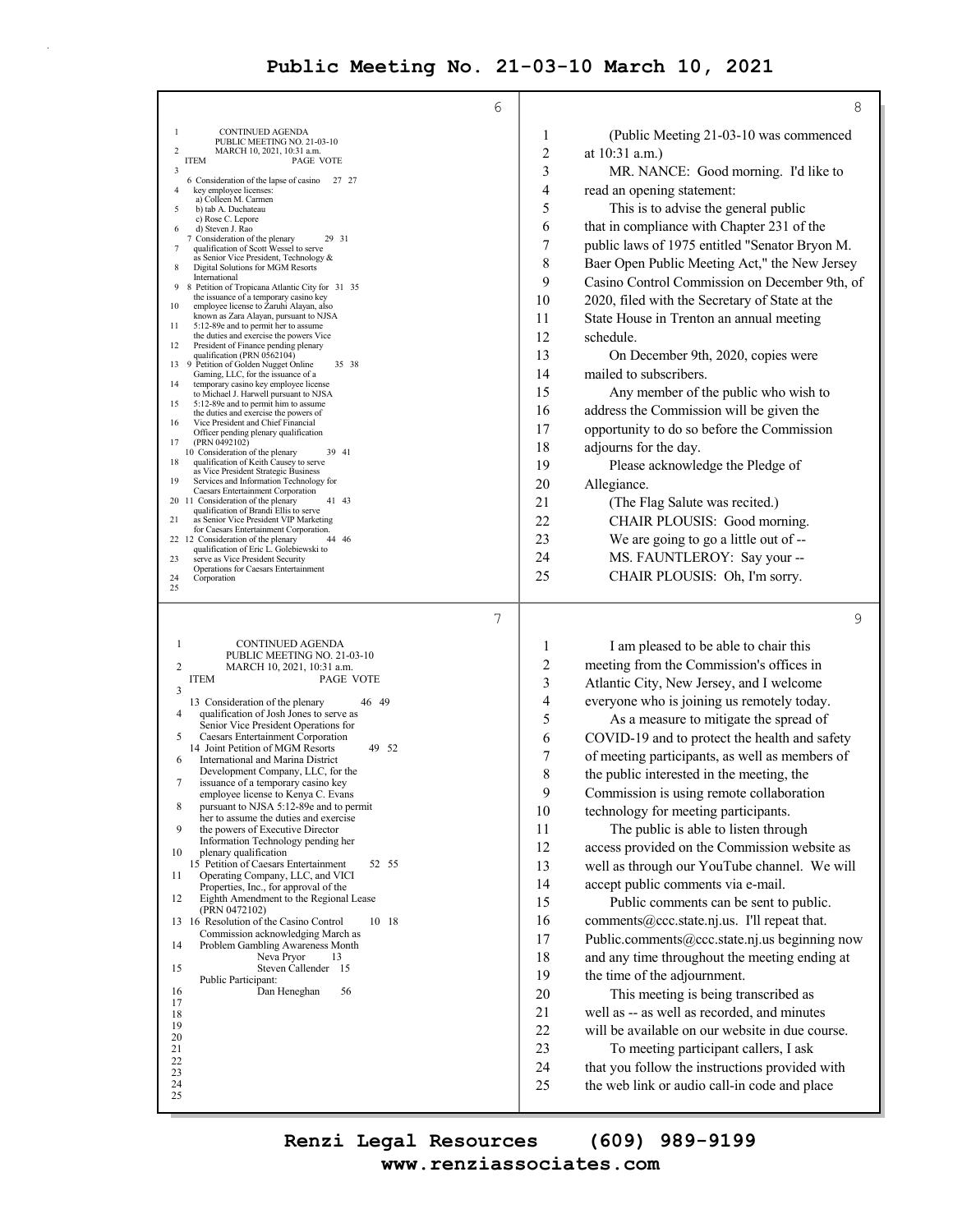|                | 10                                              |                | 12                                              |
|----------------|-------------------------------------------------|----------------|-------------------------------------------------|
| $\mathbf{1}$   | ITEM NO. 16                                     | $\mathbf{1}$   | ITEM NO. 16                                     |
| $\overline{c}$ | your phone on mute until your matter is called. | $\overline{c}$ | Compulsive Gambling of New Jersey, Gamblers     |
| 3              | Also please remember to identify                | 3              | Anonymous, and counseling and treatment         |
| 4              | yourself before speaking for the record.        | 4              | programs all have significant positive impact   |
| 5              | Thank you.                                      | 5              | on gamblers, their families, and communities    |
| 6              | MS. FAUNTLEROY: Mr. Chairman, I will            | 6              | across the state and:                           |
| 7              | call the roll.                                  | 7              | Whereas, Governor Philip D. Murphy              |
| 8              | Vice Chair Cooper?                              | 8              | designated March 2021 as Problem Gambling       |
| 9              | VICE CHAIR COOPER: Here.                        | 9              | Awareness Month in the State of New Jersey,     |
| 10             | MS. FAUNTLEROY: And Chairman Plousis?           | 10             | thereby providing an opportunity to further     |
| 11             | There was no closed session this                | 11             | encourage the efforts of the Council on         |
| 12             | morning.                                        | 12             | Compulsive Gambling to educate the public and   |
| 13             | First item for your consideration we're         | 13             | healthcare professionals about the warning      |
| 14             | calling out of order is Item No. 16, which is   | 14             | signs of problem gambling and raise awareness   |
| 15             | the Resolution of the Casino Control Commission | 15             | of the programs and services that are available |
| 16             | acknowledging March as Problem Gambling         | 16             | both locally and nationally;                    |
| 17             | Awareness Month.                                | 17             | Now, therefor be it resolved by the             |
| 18             | Thank you.                                      | 18             | Casino Control Commission, we support Problem   |
| 19             | CHAIR PLOUSIS: Thank you.                       | 19             | Gambling Awareness Month and hereby express its |
| 20             | I'd read this Resolution.                       | 20             | gratitude for its ongoing efforts of the        |
| 21             | Resolution of the New Jersey Casino             | 21             | Council of Compulsive Gambling of New Jersey to |
| 22             | Control Commission acknowledging March as       | 22             | call for appreciation, treatment and those      |
| 23             | Problem Gambling Awareness Month.               | 23             | affected by problem gambling.                   |
| 24             | Whereas, problem gambling is a                  | 24             | Be it further resolved that this                |
| 25             | significant public health issue that affects    | 25             | resolution be placed in the record as a         |
|                | 11                                              |                | 13                                              |
| $\mathbf{1}$   | ITEM NO. 16                                     | 1              | ITEM NO. 16                                     |
| $\overline{c}$ | millions of Americans of all ages, races, and   | 2              | commemoration of support and appreciation on    |
| 3              | ethnic backgrounds in all communities, and one  | 3              | behalf of myself, Chairman James Plousis, and   |
| $\overline{4}$ | which has significant societal and economic and | 4              | Vice Chair Alisa Cooper.                        |
| 5              | costs and;                                      | 5              | At this time we're honored to have Neva         |
| 6              | Whereas, problem gambling is a treatable        | 6              | Pryor, the Executive Director on the Council of |
| 7              | disease and proper management is invaluable in  | 7              | Compulsive Gambling of New Jersey, here to say  |
| 8              | minimizing the harm to individuals and society  | 8              | a few years about the work -- the fine work --  |
| 9              | as a whole and:                                 | 9              | that they're doing in New Jersey.               |
|                |                                                 |                |                                                 |

10 Whereas, promoting an awareness month 11 provides an opportunity for the problem 12 gambling community to educate the public and 13 policymakers about the treatment and support 14 services available for problem gamblers and the 15 social and financial effectiveness of those 16 services and; 17 Whereas, the State of New Jersey, 18 through the Division of Gaming Enforcement, 19 operates a self-exclusion program and through 20 fees imposed on the casinos provide financial 21 support for the Council on Compulsive Gambling 22 of New Jersey and it's 24-hour confidential 23 1-800-GAMBLER hotline, which is 1-800-426-2537, 24 and; 25 Whereas, efforts by the Council on 20 other virtually. 24 Month.

10 Neva? 11 MS. PRYOR: Thank you so much, Chairman 12 Plousis. And I also would like to thank Alisha 13 Cooper for always being supportive of the 14 Problem Gambling Awareness Month and opening 15 your doors to us when we could. 16 I believe it was this time last year 17 that we were together the last time. So I'm 18 really happy the technology has made it 19 available so that we can at least see each

21 So I want to thank you for presenting

22 the Proclamation and announcing the Governor's

- 23 Proclamation for Problem Gambling Awareness
	-
- 25 The Council on Compulsive Gambling of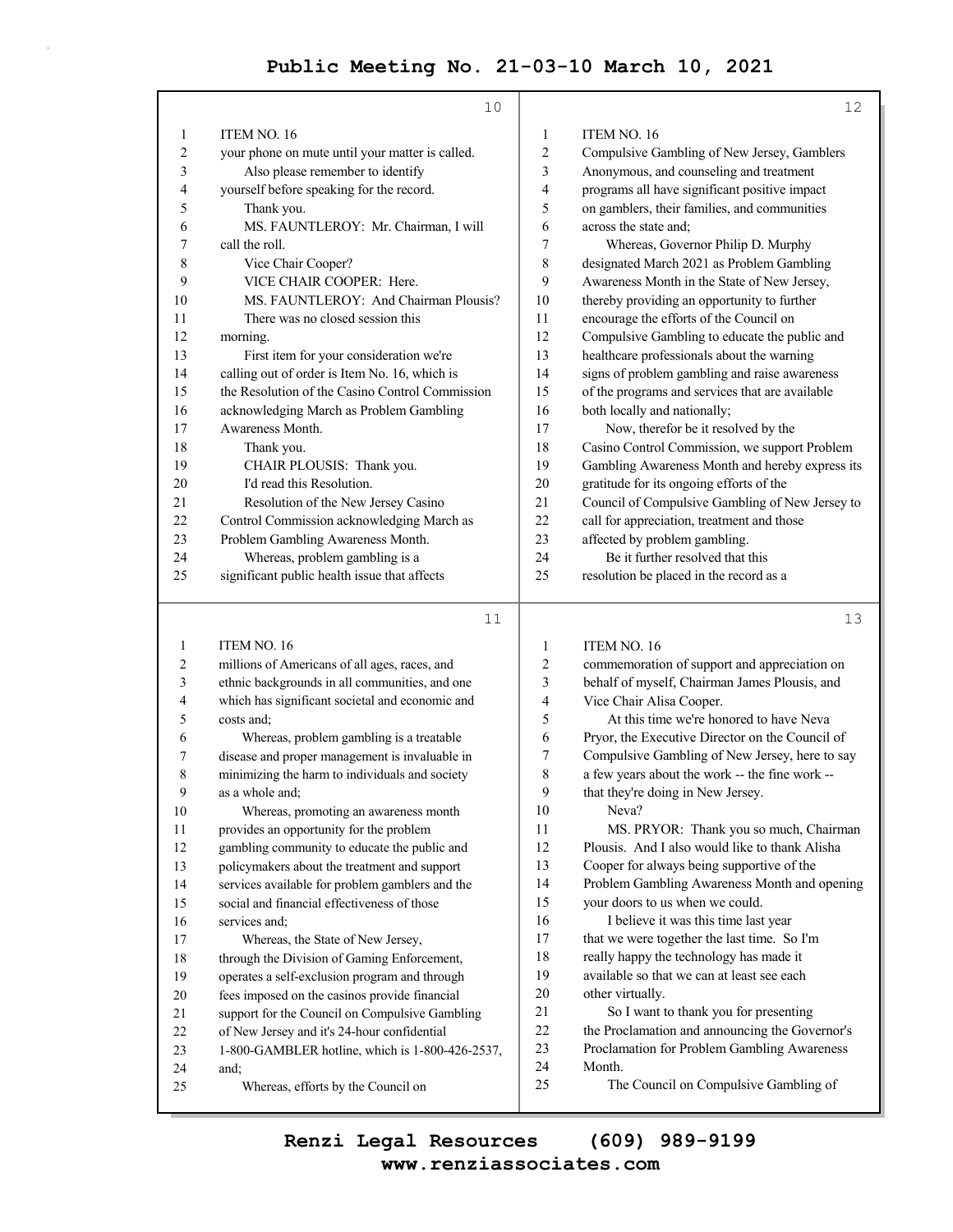|                         | 14                                                                                       |                | 16                                                                                            |
|-------------------------|------------------------------------------------------------------------------------------|----------------|-----------------------------------------------------------------------------------------------|
| 1                       | ITEM NO. 16                                                                              | 1              | ITEM NO. 16                                                                                   |
| $\overline{\mathbf{c}}$ | New Jersey is grateful for the Division of                                               | $\overline{c}$ | know, it's interesting to see where it is now.                                                |
| 3                       | Gaming Enforcement and the Casino Control Board                                          | 3              | While March is recognized as Responsible                                                      |
| 4                       | for its support of the Council's Commission to                                           | 4              | Gaming Awareness Month, as casino operators, we                                               |
| 5                       | help the problem gambler and their families.                                             | 5              | encourage and promote responsible gaming every                                                |
| 6                       | We educate the public to understand that                                                 | 6              | day. The Atlantic City casino industry remains                                                |
| 7                       | there is help for the problem gambler. During                                            | 7              | committed to ensuring that all are responsible                                                |
| $\,$ 8 $\,$             | the Problem Gambling Awareness Month, we                                                 | 8              | while we empower our team members to                                                          |
| 9                       | encourage everyone in the state to understand                                            | 9              | effectively respond to potentially                                                            |
| 10                      | the problem and disordered gambling.                                                     | 10             | gaming-related problems. Responsible gambling                                                 |
| 11                      | While the covid pandemic has curtailed                                                   | 11             | is part of the heritage and culture of our                                                    |
| 12                      | many of our in-person presentations, the                                                 | 12             | businesses. We want everyone who gambles in                                                   |
| 13                      | Council has not let that deter the support,                                              | 13             | our casinos to be responsible and not gamble                                                  |
| 14                      | treatment, and hope many have needed. We have                                            | 14             | beyond their means.                                                                           |
| 15                      | been able to engage more treatment providers to                                          | 15             | We believe that all entities involved in                                                      |
| 16                      | help the problem gambler and their families.                                             | 16             | legal wagering have an obligation to promote                                                  |
| $17\,$                  | The Council staff and its board of                                                       | 17             | responsible gaming and addresses underage                                                     |
| 18                      | directors have worked harder during the time                                             | 18             | gambling. All casino operators in the Atlantic                                                |
| 19                      | of -- during this time to find innovative ways                                           | 19             | City market share a strong commitment in this                                                 |
| 20                      | to achieve these goals. We are hoping that                                               | 20             | regard.                                                                                       |
| 21                      | when the COVID-19 pandemic is over that we will                                          | 21             | Caesars Entertainment has been                                                                |
| 22                      | be able to continue to offer more support,                                               | 22             | recognized as the industry leader in                                                          |
| 23                      | treatment, and hope for the problem gambler and                                          | 23             | responsible gaming since the '80s. In 1995                                                    |
| 24                      | their families.                                                                          | 24             | Caesars Entertainment helped fund the first                                                   |
| 25                      | So in closing, as I always like to say,                                                  | 25             | national help line for gaming disorders,                                                      |
|                         |                                                                                          |                |                                                                                               |
|                         |                                                                                          |                |                                                                                               |
|                         | 15                                                                                       |                | 17                                                                                            |
|                         | ITEM NO. 16                                                                              | 1              | ITEM NO. 16                                                                                   |
| 1                       |                                                                                          |                |                                                                                               |
| 2<br>3                  | if you or someone you know has a gambling<br>problem, please call 800-GAMBLER. We offer  | 2<br>3         | providing callers with counseling and direction                                               |
| 4                       | support, treatment, and hope. We're just a                                               | 4              | to local assistance in any state, including New<br>Jersey. All the Atlantic City casinos have |
| 5                       | phone call or click away.                                                                | 5              | protocols to handle underage situations as well                                               |
| 6                       | And I also would like to thank Dan                                                       | 6              | as self-restricted and self-exclusion lists.                                                  |
| 7                       |                                                                                          | 7              | Additionally, our casinos ensure that we                                                      |
| 8                       | Heneghan who is our -- who is the Vice<br>President of our Board for attending.          | 8              | have responsible gaming signage and resources                                                 |
| 9                       | Thank you.                                                                               | 9              | for help on the casino floor, throughout our                                                  |
| 10                      | CHAIR PLOUSIS: Thank you, Neva.                                                          | 10             | back of house, and online so that our team                                                    |
| 11                      | We're also honored today to have Steve                                                   | 11             | members know where to refer customers seeking                                                 |
| 12                      | Callender, the Regional President of Caesars                                             | 12             | assistance.                                                                                   |
| 13                      | Entertainment, Incorporated, and President of                                            | 13             | We take great pride in our of support of                                                      |
| 14                      | the Casino Association of New Jersey to say a                                            | 14             | responsible gaming, which is built on clear                                                   |
| 15                      | few words in regards to this matter.                                                     | 15             | objectives, measurable outcomes, and scientific                                               |
| 16                      | Steve?                                                                                   | 16             | research and evidence.                                                                        |
| 17                      | MR. CALLENDER: Thank you, Chairman                                                       | 17             | Thank you very much.                                                                          |
| 18                      | Plousis. Thank you, Vice Chair Cooper, for                                               | 18             | CHAIR PLOUSIS: Thank you, Mr.                                                                 |
| 19                      | inviting me here to address this very important                                          | 19             | Callender. We appreciate those comments, and                                                  |
| 20                      | topic of responsible gambling.                                                           | 20             | on behalf of myself and Commission Cooper, we                                                 |
| 21                      | As you know, I've been working in the                                                    | 21             | want to thank both Neva Pryor and Steve                                                       |
| 22                      | casinos first the since the first day in 1978.                                           | 22             | Callender for attending today. And as a very                                                  |
| 23                      | And I can tell you that the focus on this is                                             | 23             | important topic, we concur with the Governor's                                                |
| 24<br>25                | nothing like it was in the beginning. It's<br>something we never heard of. And it's, you | 24<br>25       | thoughts on this matter as well. And we're<br>honored in New Jersey that we are ahead of the  |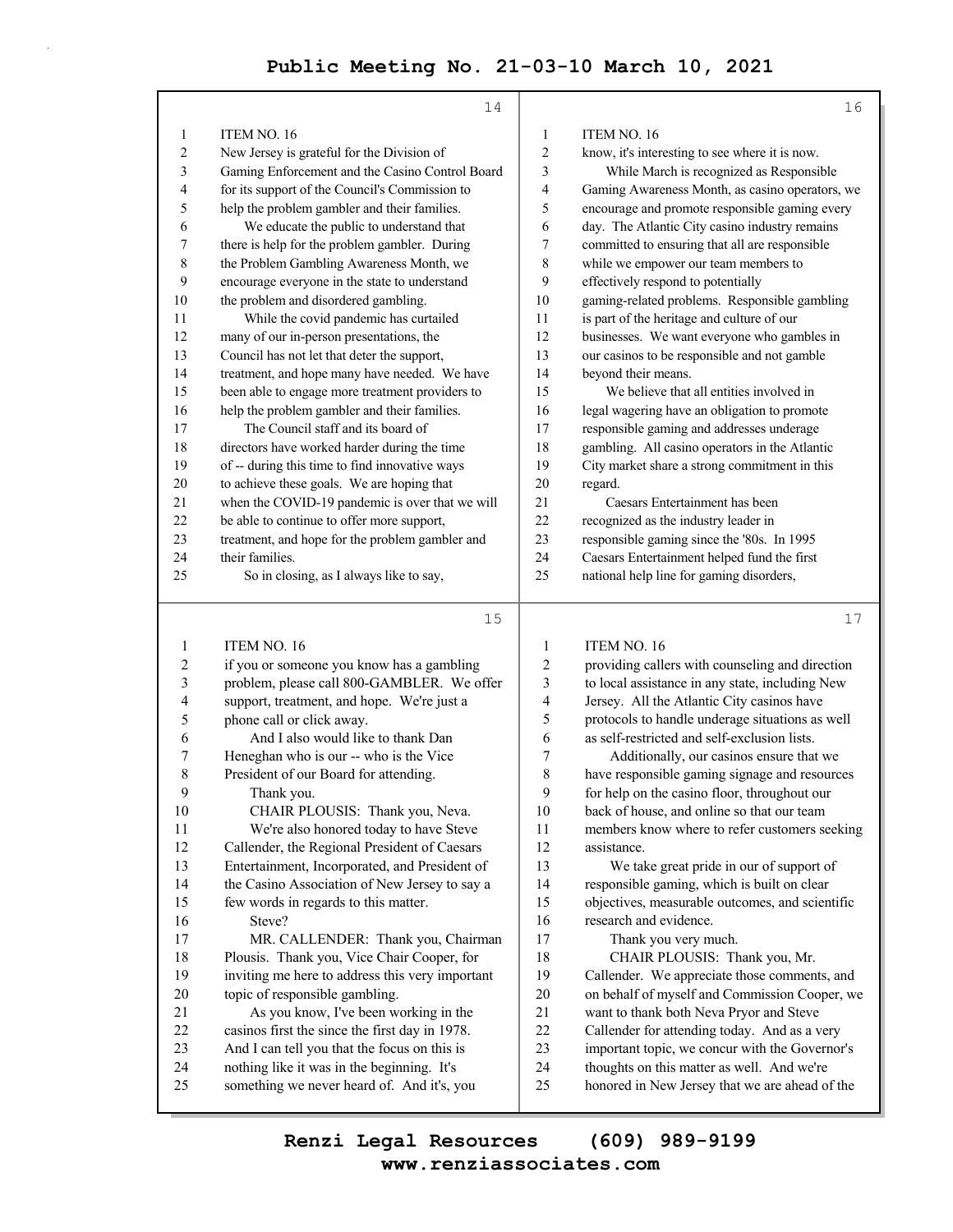|              | 18                                                                                      |                | 20                                                        |
|--------------|-----------------------------------------------------------------------------------------|----------------|-----------------------------------------------------------|
| 1            | <b>ITEM NO. 1</b>                                                                       | 1              | <b>ITEM NO. 2</b>                                         |
| 2            | curve in regards to addressing this issue and                                           | $\overline{2}$ | CHAIR PLOUSIS: I second that.                             |
| 3            | working collaboratively and making sure we                                              | 3              | Any further discussion?                                   |
| 4            | address this issue.                                                                     | 4              | (No response.)                                            |
| 5            | Thank you.                                                                              | 5              | CHAIR PLOUSIS: Hearing none, all in                       |
| 6            | MS. FAUNTLEROY: Ask for a motion.                                                       | 6              | favor, say aye?                                           |
| 7            | CHAIR PLOUSIS: Do I have a motion to                                                    | 7              | (Ayes.)                                                   |
| 8            | accept that resolution?                                                                 | 8              | CHAIR PLOUSIS: Opposed?                                   |
| 9            | VICE CHAIR COOPER: Motion.                                                              | 9              | (No response.)                                            |
| 10           | CHAIR PLOUSIS: Any discussion?                                                          | 10             | CHAIR PLOUSIS: Ayes have it.                              |
| 11           | (No response.)                                                                          | 11             | MS. FAUNTLEROY: Thank you.                                |
| 12           | CHAIR PLOUSIS: Hearing none, I'll                                                       | 12             | Item No. 2 are applications for initial                   |
| 13           | second that motion.                                                                     | 13             | casino key licenses identified on the agenda:             |
| 14           | All in favor, say aye?                                                                  | 14             | A, Michael M. Clement, B, Armanni C. Stewart,             |
| 15           | (Ayes.)                                                                                 | 15             | C, Jeffrey G. Wray, and D, Thomas J.                      |
| 16           | CHAIR PLOUSIS: Ayes have it.                                                            | 16             | Yannaccone.                                               |
| 17           | Thank you.                                                                              | 17             | With respect to B, C and D, those                         |
| 18           | MS. FAUNTLEROY: Thank you.                                                              | 18             | matters have been reviewed. The Division has              |
| 19           | Now we will return to the order of the                                                  | 19             | no objection. Staff recommends that those                 |
| 20           | agenda.                                                                                 | 20             | three initial casino key employee licenses be             |
| 21           | For your consideration is Item No. 1, is                                                | 21             | granted.                                                  |
| 22           | ratification of the minutes of both February                                            | 22             | Mr. Clement's matter, A, will be called                   |
| 23           | 10, 2021, public meeting and the February 19,                                           | 23             | separately.                                               |
| 24           | 2021, special meeting.                                                                  | 24             | CHAIR PLOUSIS: Are there any questions                    |
| 25           | I would ask that each vote -- each                                                      | 25             | regarding these matters?                                  |
|              |                                                                                         |                |                                                           |
|              |                                                                                         |                |                                                           |
|              | 19                                                                                      |                | 21                                                        |
| $\mathbf{1}$ | <b>ITEM NO. 1</b>                                                                       | $\mathbf{1}$   | <b>ITEM NO. 2</b>                                         |
| 2            | meeting be voted on separately.                                                         | $\overline{c}$ | (No response.)                                            |
| 3            | CHAIR PLOUSIS: Do we have a motion for                                                  | 3              | CHAIR PLOUSIS: Hearing none, is there a                   |
| 4            | the February 10th, 2021?                                                                | 4              | motion?                                                   |
| 5            | VICE CHAIR COOPER: Mr. Chairman, I move                                                 | 5              | VICE CHAIR COOPER: Mr. Chairman, I move                   |
| 6            | to ratify the minutes of the February 10th,                                             | 6              | to grant the three initial casino key employee            |
| 7            | 2021, meeting.                                                                          | $\tau$         | licenses.                                                 |
| 8            | CHAIR PLOUSIS: I second that motion.                                                    | 8              | CHAIR PLOUSIS: I second that.                             |
| 9            | Any further discussion?                                                                 | 9              | Any further discussion?                                   |
| 10           | (No response.)                                                                          | 10             | (No response.)                                            |
| 11           | CHAIR PLOUSIS: Hearing none, all say                                                    | 11             | CHAIR PLOUSIS: Hearing none, all in                       |
| 12           | aye?                                                                                    | 12             | favor, say aye?                                           |
| 13           | (Ayes.)                                                                                 | 13             | (Ayes.)                                                   |
| 14           | CHAIR PLOUSIS: Opposed?                                                                 | 14             | CHAIR PLOUSIS: Opposed?                                   |
| 15           | (No response.)                                                                          | 15             | (No response.)                                            |
| 16           | MS. FAUNTLEROY: February 19, 2021,                                                      | 16             | CHAIR PLOUSIS: Ayes have it.                              |
| 17           | meeting minutes?                                                                        | 17             | MS. FAUNTLEROY: Thank you.                                |
| 18           | CHAIR PLOUSIS: Are there any questions                                                  | 18             | 2a, Michael M. Clement, issues have been                  |
| 19           | or corrections to the February 19, 2021,                                                | 19             | raised with respect to that matter by the                 |
| 20           | special meeting?                                                                        | 20             | Division.                                                 |
| 21           | (No response.)                                                                          | 21             | And staff recommends that that matter be                  |
| 22           | CHAIR PLOUSIS: Hearing none, is there a                                                 | 22             | remanded to the conference contested case                 |
| 23           | motion?                                                                                 | 23             | process.                                                  |
| 24<br>25     | VICE CHAIR COOPER: I move to ratify the<br>minutes of the February 19th, 2021, meeting. | 24<br>25       | CHAIR PLOUSIS: Are there any questions?<br>(No response.) |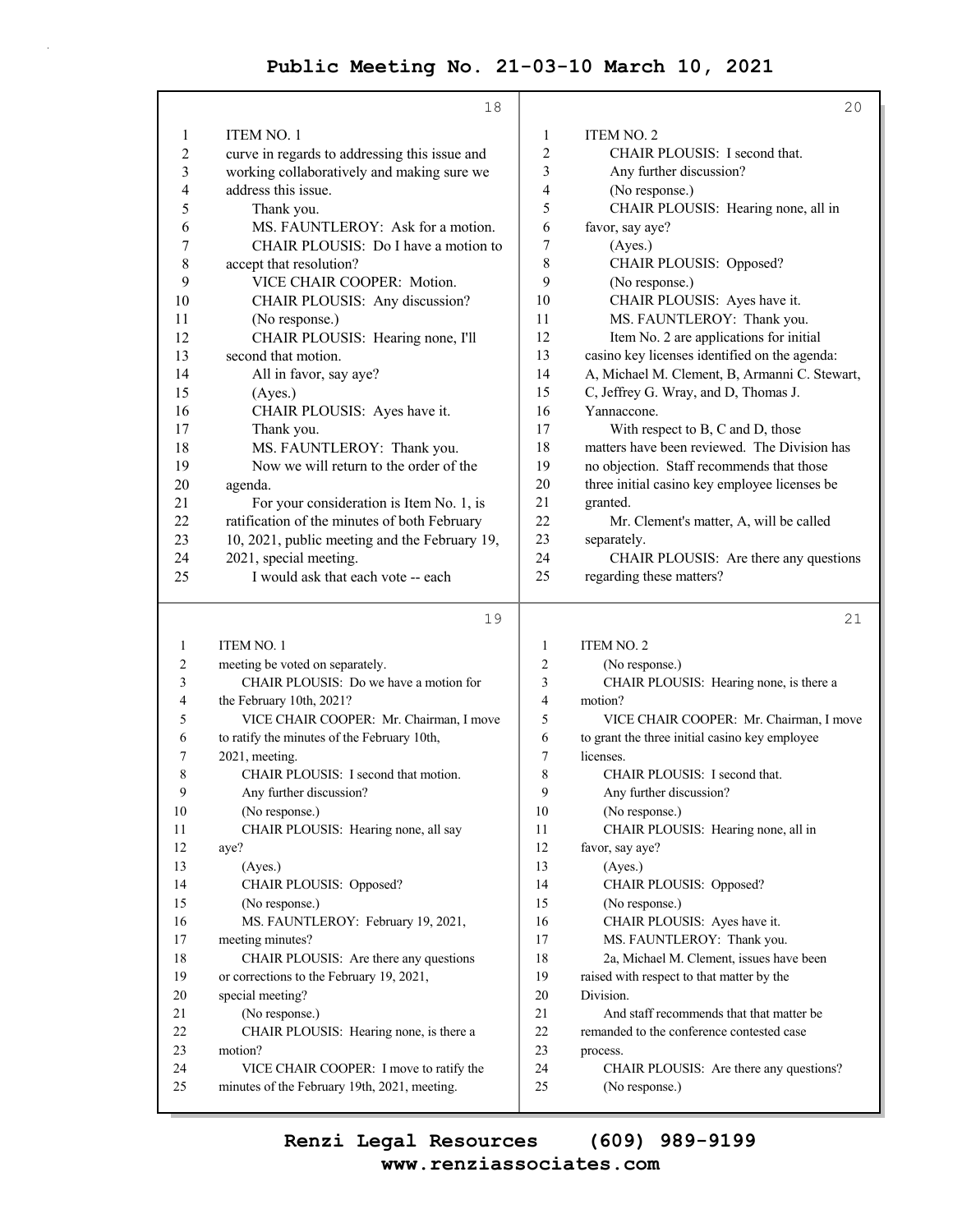|    | 22                                             |              | 2.4                                             |
|----|------------------------------------------------|--------------|-------------------------------------------------|
| 1  | ITEM NO. 3                                     | $\mathbf{1}$ | <b>ITEM NO. 4</b>                               |
| 2  | CHAIR PLOUSIS: Hearing none, is there a        | 2            | CHAIR PLOUSIS: Ayes have it.                    |
| 3  | motion?                                        | 3            | MS. FAUNTLEROY: Thank you.                      |
| 4  | VICE CHAIR COOPER: I move to remand for        | 4            | Item No. 4 are Approvals through                |
| 5  | a hearing the initial casino key employee      | 5            | Delegation of Authority between February 5,     |
| 6  | license application of Michael M. Clement.     | 6            | 2021, and March 4, 2021, pursuant to Resolution |
| 7  | CHAIR PLOUSIS: I second that.                  | 7            | No. 17-01-11-11-C.                              |
| 8  | Any further discussion?                        | 8            | Mr. Ealer, Licensing and Financial              |
| 9  | (No response.)                                 | 9            | Evaluation Manager, is on the line to review    |
| 10 | CHAIR PLOUSIS: Hearing none, all in            | 10           | those matters with you; however, no action is   |
| 11 | favor, say aye?                                | 11           | required.                                       |
| 12 | (Ayes.)                                        | 12           | MR. EALER: Good morning, Chairman and           |
| 13 | CHAIR PLOUSIS: Opposed?                        | 13           | Commissioner Cooper. Patrick Ealer, Casino      |
| 14 | (No response.)                                 | 14           | Control Commission here.                        |
| 15 | CHAIR PLOUSIS: Ayes have it.                   | 15           | Between February 5th, and March 4th,            |
| 16 | MS. FAUNTLEROY: Thank you.                     | 16           | 2021, the staff of the Commission's Regulatory  |
| 17 | Item No. 3 are your resubmitted casino         | 17           | Affairs Division granted the following          |
| 18 | key employee licenses. They are identified on  | 18           | approvals via Delegated Authority:              |
| 19 | the agenda as Items A through J, A being,      | 19           | On February 11, 2021, temporary casino          |
| 20 | George J. Bannon, Jr., B, Maura A. Buckley, C, | 20           | key employee license was granted to Luis B.     |
| 21 | Lynn H. Carrington, also known as Lynn H.      | 21           | Narvaez for an account room supervisor position |
| 22 | Jones, D, Domingo Cruz, also known as Domingo  | 22           | at Resorts Atlantic City.                       |
| 23 | Cruz-Cruz, E, Kellie A. Decelis, also known as | 23           | On February 12th, 2021, temporary casino        |
| 24 | Kellie A. Powell and Kellie A. Pitre, F, Dawn  | 24           | key employee license was granted to John R.     |
| 25 | M. Howe, also known as Dawn M. Stewart, G,     | 25           | Howard III, for a dual-rate security shift      |
|    | 23                                             |              | 25                                              |
|    |                                                |              |                                                 |

| M.<br>×<br>I<br>۰. |  |
|--------------------|--|
|                    |  |

|    | ر ے                                             |                | ر ے                                            |
|----|-------------------------------------------------|----------------|------------------------------------------------|
| 1  | ITEM NO. 3                                      | 1              | <b>ITEM NO. 4</b>                              |
| 2  | Joseph A. Melchionne, Jr., H, Joseph R. Restle, | 2              | manager position at Ocean Casino.              |
| 3  | I, Thomas M. Santoro, and J, Keven -- with an   | 3              | On February 17th, 2021, the temporary          |
| 4  | "e" -- G. Stauffer.                             | $\overline{4}$ | casino key employee license was granted to     |
| 5  | All items have been reviewed. The               | 5              | Kelli S. Grate for a dual-rate surveillance    |
| 6  | Division has reported positively on each.       | 6              | supervisor position at Ocean Casino.           |
| 7  | Staff has reviewed and recommend that           | 7              | On February 22nd, 2021, a multi-casino         |
| 8  | those ten resubmitted casino key employee       | 8              | endorsement on an existing casino key employee |
| 9  | licenses be granted.                            | 9              | license was granted to Vickilynn Guveiyian for |
| 10 | CHAIR PLOUSIS: Are there any questions          | 10             | a director of iGaming compliance position for  |
| 11 | regarding any of these matters?                 | 11             | Hard Rock Atlantic City and Boardwalk 1000.    |
| 12 | (No response.)                                  | 12             | On February 22nd, 2021, a temporary            |
| 13 | CHAIR PLOUSIS: Hearing none, is there a         | 13             | casino key employee license was granted to     |
| 14 | motion?                                         | 14             | Dennis Ricci for a surveillance director       |
| 15 | VICE CHAIR COOPER: Mr. Chairman, I move         | 15             | position at Bally's Atlantic City.             |
| 16 | to grant the ten resubmitted casino key         | 16             | And on February 25th, 2021, temporary          |
| 17 | employee licenses.                              | 17             | casino key employee license was granted to     |
| 18 | CHAIR PLOUSIS: I second that.                   | 18             | Kevin Coulter for a sportsbook assistant       |
| 19 | Any further discussion?                         | 19             | manager position at Ocean Casino.              |
| 20 | (No response.)                                  | 20             | This shall memorialize the noted               |
| 21 | CHAIR PLOUSIS: Hearing none, all in             | 21             | approvals that were granted by Delegated       |
| 22 | favor, say aye?                                 | 22             | Authority during this period, and no further   |
| 23 | (Ayes.)                                         | 23             | Commission action is required.                 |
| 24 | CHAIR PLOUSIS: Opposed?                         | 24             | Thank you.                                     |
| 25 | (No response.)                                  | 25             | MS. FAUNTLEROY: Thank you.                     |
|    |                                                 |                |                                                |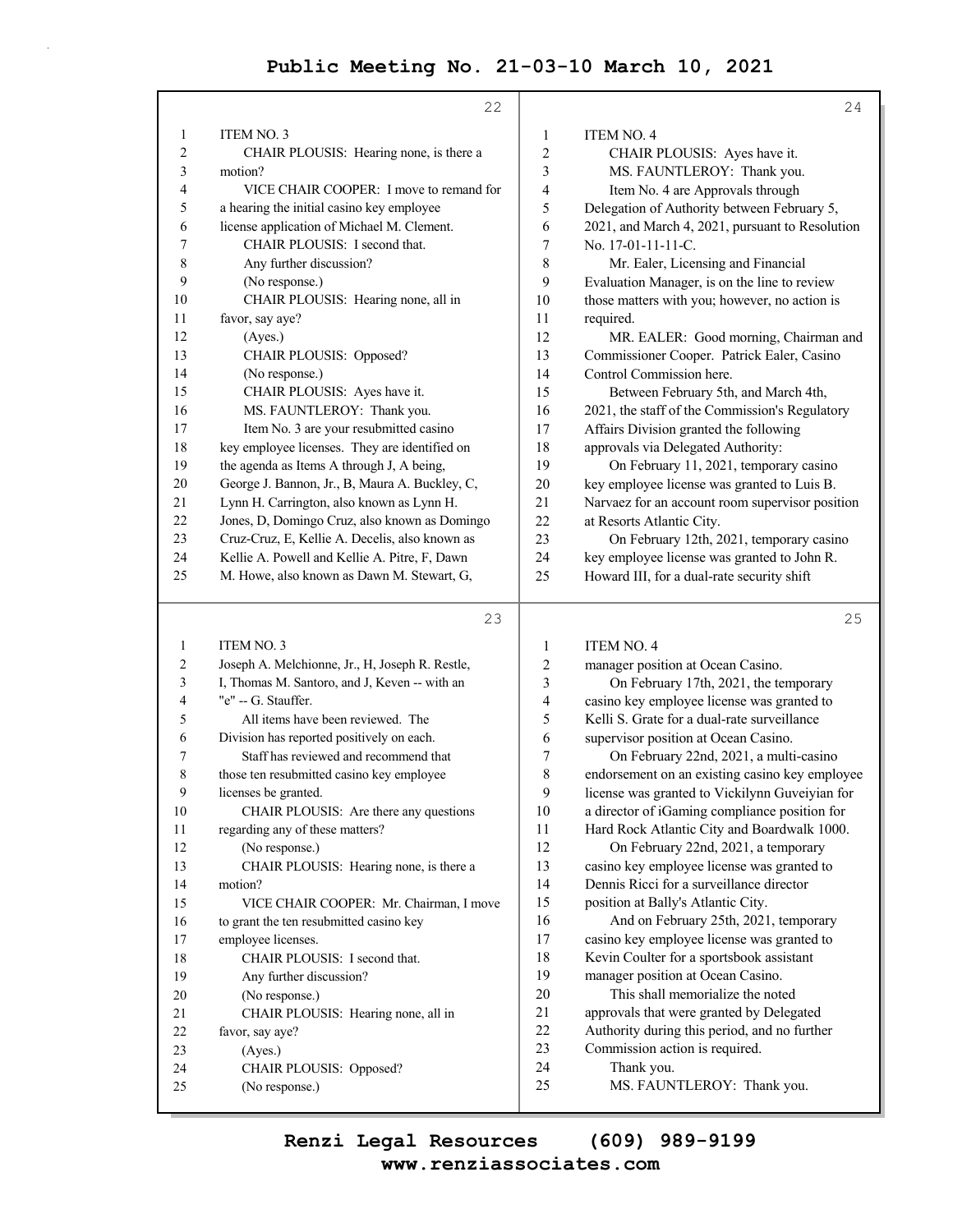|                | 26                                                                             |                | 28                                                                                         |
|----------------|--------------------------------------------------------------------------------|----------------|--------------------------------------------------------------------------------------------|
| 1              | ITEM NO. 5                                                                     | $\mathbf{1}$   | ITEM NO. 6                                                                                 |
| $\overline{c}$ | Item No. 5 for your consideration are                                          | $\overline{2}$ | employee license review application filing                                                 |
| 3              | requests for inactivation of casino key                                        | 3              | deadline has passed, and the individual has not                                            |
| 4              | employee licenses.                                                             | 4              | filed a casino key employee license review                                                 |
| 5              | In lieu of reading them, I will defer to                                       | 5              | application or requested to be placed on the                                               |
| 6              | Mr. Ealer to address those matters for you.                                    | 6              | inactive list.                                                                             |
| 7              | MR. EALER: Good morning again, Patrick                                         | 7              | Based on these facts, staff recommends                                                     |
| 8              | Ealer.                                                                         | 8              | that the casino key employee licenses of                                                   |
| 9              | In lieu of filing a casino key employee                                        | 9              | Colleen M. Carmen, Tab A. Duchateau, Rose C.                                               |
| 10             | license review application, the following six                                  | 10             | LePore, and Steven J. Rao be deemed to have                                                |
| 11             | individuals have requested to be placed on a                                   | 11             | lapsed.                                                                                    |
| 12             | casino key employee approved inactive list for                                 | 12             | CHAIR PLOUSIS: Are there any questions?                                                    |
| 13             | a period up to five years.                                                     | 13             | (No response.)                                                                             |
| 14             | They are: Paul F. Gatti, John M.                                               | 14             | CHAIR PLOUSIS: Hearing none, is there a                                                    |
| 15             | Grasso, Anthony R. Mantione, Kevin M. Smith,                                   | 15             | motion?                                                                                    |
| 16             | Anthony Talvacchio, and William E. Wannop.                                     | 16             | VICE CHAIR COOPER: Mr. Chairman, I move                                                    |
| 17             | Commission staff has reviewed these                                            | 17             | to find that the four casino key employee                                                  |
| 18             | requests and recommends granting the requested                                 | 18             | licenses lapsed pursuant to NJAC 19:41A-6.1(f)                                             |
| 19             | relief.                                                                        | 19             | of the regulations.                                                                        |
| 20             | CHAIR PLOUSIS: Are there any questions                                         | 20<br>21       | CHAIR PLOUSIS: I second that.                                                              |
| 21             | regarding any of these matters?                                                |                | Any further discussion?                                                                    |
| 22<br>23       | (No response.)<br>CHAIR PLOUSIS: Hearing none, is there a                      | 22<br>23       | (No response.)<br>CHAIR PLOUSIS: Hearing none, all in                                      |
| 24             | motion?                                                                        | 24             | favor, say aye?                                                                            |
| 25             | VICE CHAIR COOPER: Mr. Chairman, I move                                        | 25             | (Ayes.)                                                                                    |
|                |                                                                                |                |                                                                                            |
|                |                                                                                |                |                                                                                            |
|                | 27                                                                             |                | 29                                                                                         |
| 1              | ITEM NO. 6                                                                     | 1              | <b>ITEM NO. 7</b>                                                                          |
| 2              | to grant the requested relief and order that                                   | 2              | CHAIR PLOUSIS: Opposed?                                                                    |
| 3              | the six casino key employee licenses be                                        | 3              | (No response.)                                                                             |
| 4              | inactivated.                                                                   | 4              | CHAIR PLOUSIS: Ayes have it.                                                               |
| 5              | CHAIR PLOUSIS: I second that motion.                                           | 5              | MS. FAUNTLEROY: Item --                                                                    |
| 6              | Any further discussion?                                                        | 6              | MR. EALER: Thank you.                                                                      |
| 7              | (No response.)                                                                 | 7              | MS. FAUNTLEROY: Item No. 7 is                                                              |
| 8              | CHAIR PLOUSIS: Hearing none, all in                                            | 8              | consideration of the plenary qualification of                                              |
| 9              | favor, say aye?                                                                | 9              | Scott Wessel to serve as Senior Vice President,                                            |
| 10             | (Ayes.)                                                                        | 10             | Technology and Digital Solutions for MGM                                                   |
| 11             | CHAIR PLOUSIS: Opposed?                                                        | 11             | Resorts International.                                                                     |
| 12             | (No response.)                                                                 | 12             | Senior Counsel Teresa Pimpinelli is                                                        |
| 13             | CHAIR PLOUSIS: Ayes have it.                                                   | 13             | available to review that matter with you.                                                  |
| 14             | MR. EALER: Thank you.                                                          | 14             | MS. PIMPINELLI: Good morning, Chairman                                                     |
| 15             | MS. FAUNTLEROY: Item No. 6 are                                                 | 15             | and Vice Chair Cooper. This is Teresa                                                      |
| 16             | consideration of the lapsing of casino key                                     | 16             | Pimpinelli, Senior Counsel for the Commission                                              |
| 17             | employee licenses.                                                             | 17             | appearing.                                                                                 |
| 18             | Again, in lieu of reading the names, I                                         | 18             | For your consideration is the plenary                                                      |
| 19             | will defer to Mr. Ealer to review those matters                                | 19             | qualification of Scott Wessel to serve as                                                  |
| 20             | with you.                                                                      | 20             | Senior Vice President, Technology and Digital                                              |
| 21             | MR. EALER: Okay. This Patrick Ealer                                            | 21<br>22       | Solutions for MGM Resorts International.                                                   |
| 22<br>23       | again, Casino Control Commission.                                              | 23             | You may recall that the Commission found<br>Mr. Wessel temporarily qualified on July 15th, |
| 24             | There are four individuals for your<br>consideration to lapse their casino key | 24             | 2020, for this position.                                                                   |
| 25             | employee license. In each case, the casino key                                 | 25             | A draft resolution was distributed to                                                      |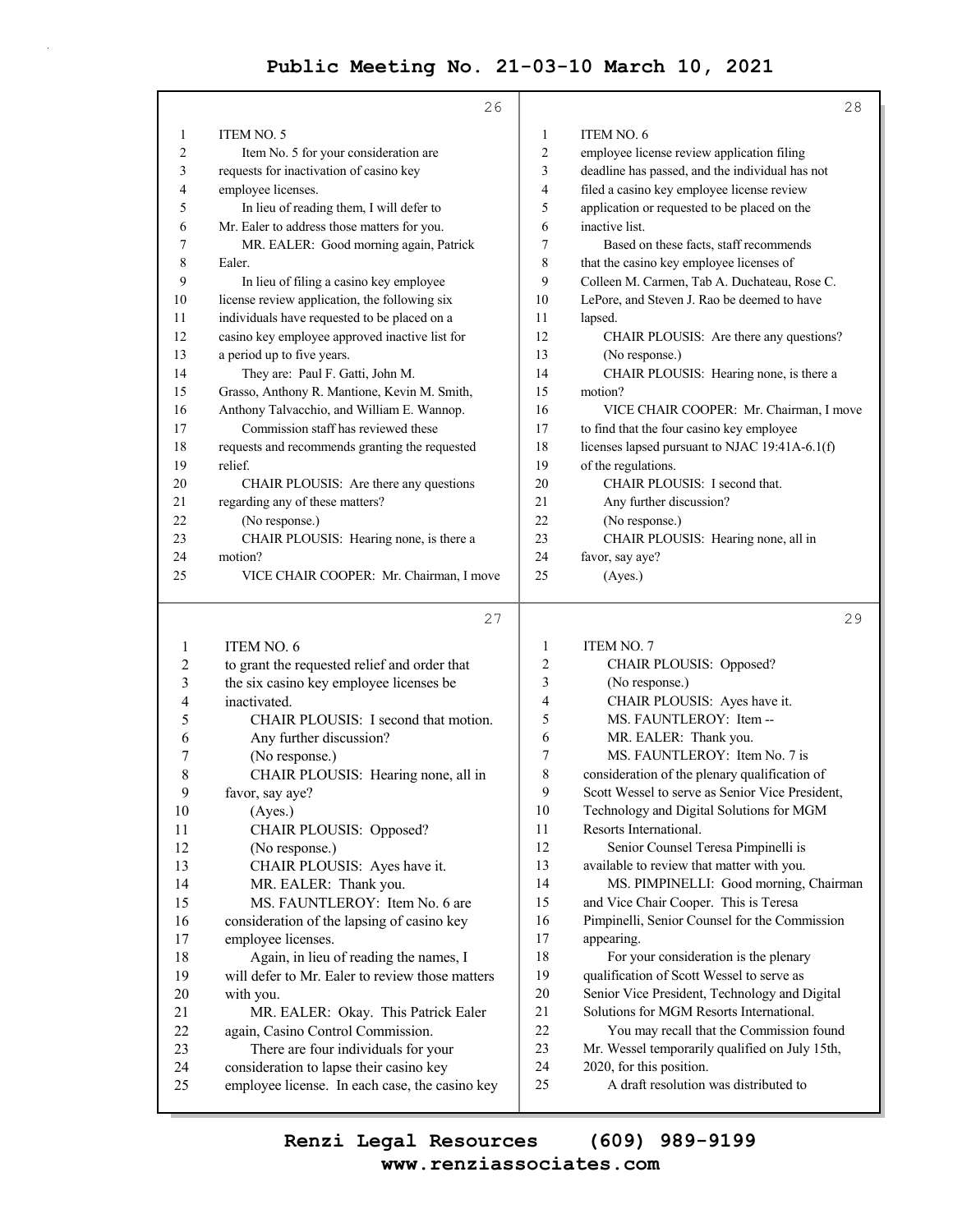|                | 30                                              |                | 32                                              |
|----------------|-------------------------------------------------|----------------|-------------------------------------------------|
| 1              | <b>ITEM NO. 7</b>                               | 1              | ITEM NO. 8                                      |
| $\overline{c}$ | the parties.                                    | $\overline{2}$ | issuance of a temporary casino key employee     |
| 3              | Pat Madamba is here on behalf of the            | 3              | license to Zaruhi, also known as Zara, Alayan,  |
| 4              | Petitioners. And Tracy Richardson is here on    | 4              | pursuant to NJSA 5:12-89e and to permit assume  |
| 5              | behalf of the Division.                         | 5              | the duties and exercise the powers the Vice     |
| 6              | I would now ask counsel to enter their          | 6              | President of Finance pending her plenary        |
| 7              | appearances to proceed.                         | 7              | qualification.                                  |
| 8              | MR. MADAMBA: Good morning. Patrick              | 8              | Again, Senior Counsel Pimpinelli will           |
| 9              | Madamba, Senior Vice President, Legal Counsel   | 9              | review that matter with you.                    |
| 10             | of MGM Resorts International on behalf of MGM   | 10             | MS. PIMPINELLI: Hello, again, Chairman          |
| 11             | and Mr. Wessel.                                 | 11             | and Vice Chair Cooper. Teresa Pimpinelli again  |
| 12             | We've read the -- reviewed the draft            | 12             | appearing for the Commission.                   |
| 13             | resolution, and it's fine in form and           | 13             | For your consideration is the Petition          |
| 14             | substance. We just ask the qualification --     | 14             | for temporary qualification for a temporary     |
| 15             | finding of qualification be granted.            | 15             | casino key employee license for Zaruhi Alayan   |
| 16             | Thank you.                                      | 16             | to permit her to assume the duties and exercise |
| 17             | MS. RICHARDSON: Good morning, Chairman          | 17             | the powers of Vice President of Finance for     |
| 18             | Plousis and Vice Chair Cooper. Tracy            | 18             | Tropicana Atlantic City Corp. pending her       |
| 19             | Richardson, Deputy Attorney General for the     | 19             | plenary licensure and qualification.            |
| 20             | Division of Gaming Enforcement.                 | 20             | A draft resolution was circulated to the        |
| 21             | You have our report which recommends the        | 21             | parties.                                        |
| 22             | plenary qualification for Mr. Wessel.           | 22             | Bessie Sacco is here on behalf of the           |
| 23             | We've also reviewed the draft resolution        | 23             | Petitioners and Camila Mendez-Ferreira is here  |
| 24             | and have no objection.                          | 24             | on behalf of the Division. And I would just     |
| 25             | Thank you.                                      | 25             | ask counsel to enter their appearances for the  |
|                | 31                                              |                | 33                                              |
| 1              | <b>ITEM NO. 8</b>                               | 1              | <b>ITEM NO. 8</b>                               |
| 2              | CHAIR PLOUSIS: Are there any questions          | 2              | record to proceed.                              |
| 3              | for counsel?                                    | 3              | MS. SACCO: Good morning, Chairman               |
| 4              | (No response.)                                  | 4              | Plousis and Commissioner Cooper.                |
| 5              | CHAIR PLOUSIS: Hearing none, is there a         | 5              | Bess Sacco, Vice President of Legal             |
| 6              | motion?                                         | 6              | Regulatory Affairs for Caesars Entertainment,   |
| 7              | VICE CHAIR COOPER: Mr. Chairman, I move         | 7              | appearing for Tropicana Atlantic City's         |
| 8              | to adopt the draft resolution and find Scott    | 8              | Petition for the temporary casino key licensure |
| 9              | Wessel qualified to serve as Senior Vice        | 9              | and temporary qualification of Zara Alayan to   |
| 10             | President, Technology and Digital Solutions for | 10             | serve as the Vice President of Finance for      |
| 11             | MGM Resorts International in accordance with    | 11             | Tropicana Atlantic City.                        |
| 12             | NJSA 5:12-85.1c and d, NJSA 5:12-89b(1) and     | 12             | Just, Miss Alayan is a Caesars                  |
| 13             | (2), and NJAC 13:69C-2.7.                       | 13             | Entertainment employee. She was formerly Vice   |
| 14             | CHAIR PLOUSIS: I second that motion.            | 14             | President of Finance for Harrah's Philly, and   |
| 15             | Any further discussion?                         | 15             | she'll be joining us.                           |
| 16             | (No response.)                                  | 16             | And again, I looked at the Division's           |
| 17             | CHAIR PLOUSIS: Hearing none, roll call          | 17             | letter interposing no objection as well as the  |
| 18             | vote?                                           | 18             | draft resolution, and I have no objection. And  |
| 19             | MS. FAUNTLEROY: Commissioner Cooper?            | 19             | I would respectfully request that the relief be |
| 20             | Vice Chair Cooper?                              | 20             | granted.                                        |
| 21             | VICE CHAIR COOPER: Yes.                         | 21             | Thank you.                                      |
| 22             | MS. FAUNTLEROY: And Chairman Plousis?           | 22             | MS. MENDES-FERREIRA: Good morning, Mr.          |

- 22 MS. MENDES-FERREIRA: Good morning, Mr.
- 23 Chairman and Vice Chair Cooper. Camila
- 24 Mendez-Ferreira, Deputy Attorney General, on
- 25 behalf of the Division of Gaming Enforcement.

**www.renziassociates.com Renzi Legal Resources (609) 989-9199**

23 CHAIR PLOUSIS: Yes.

24 MS. FAUNTLEROY: Item No. 8 is the 25 Petition of Tropicana Atlantic City for the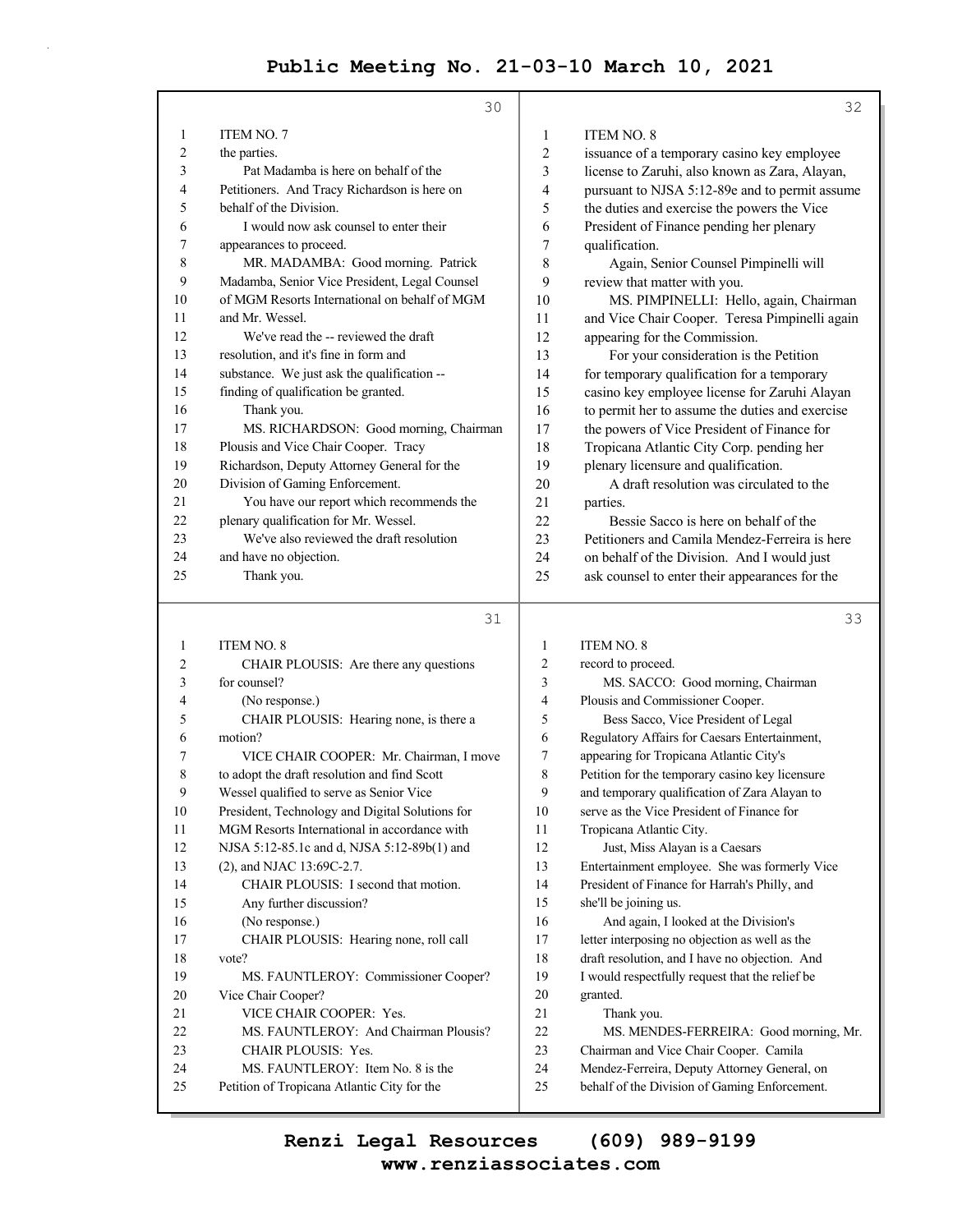|                  | 34                                                                                 |              | 36                                                                               |
|------------------|------------------------------------------------------------------------------------|--------------|----------------------------------------------------------------------------------|
| 1                | ITEM NO. 8                                                                         | 1            | <b>ITEM NO. 9</b>                                                                |
| $\overline{c}$   | We have advised on March 1st, 2021, by                                             | 2            | Inc.                                                                             |
| 3                | e-mail that the Division had no objection to                                       | 3            | And if you recall, at your 11-25-2020                                            |
| 4                | Miss Alayan's temporary key licensure and                                          | 4            | meeting we addressed the internet gaming                                         |
| 5                | temporary qualification for her to serve as VP                                     | 5            | affiliate license of GNOG, Inc., and GNOG, LLC,                                  |
| 6                | of Finance for Tropicana.                                                          | 6            | its successor, as well as various holding                                        |
| 7                | I have also reviewed the draft                                                     | 7            | companies.                                                                       |
| 8                | resolution, and I have no objections.                                              | 8            | At the time there was a request pending                                          |
| 9                | Thank you.                                                                         | 9            | for Mr. Harwell's temporary casino key employee                                  |
| 10               | CHAIR PLOUSIS: Thank you.                                                          | 10           | licensure and qualification for the additional                                   |
| 11               | Are there questions for counsel?                                                   | 11           | successor company as well as the intermediary                                    |
| 12               | (No response.)                                                                     | 12           | and holding companies. But that matter seemed                                    |
| 13               | CHAIR PLOUSIS: Hearing none, is there a                                            | 13           | to not have been specifically addressed.                                         |
| 14               | motion?                                                                            | 14           | Counsel for the Petitioner now is                                                |
| 15               | VICE CHAIR COOPER: Mr. Chairman, I move                                            | 15           | doubling back to have you specifically address                                   |
| 16               | to approve the Joint Petition and issue a                                          | 16           | Mr. Harwell's temporary key licensure and                                        |
| 17               | temporary casino key employee license to Zaruhi                                    | 17           | qualification for the additional holding                                         |
| 18               | Alayan pursuant to NJSA 5:12-89e and NJSA                                          | 18           | companies and the successor company.                                             |
| 19               | 19:41A-5.3(d) and permit her to assume the                                         | 19           | And that being said, I will defer to                                             |
| 20               | duties and exercise the powers Vice President                                      | 20           | counsel to proceed accordingly.                                                  |
| 21               | of Finance for Tropicana Atlantic City pending                                     | 21           | MR. O'GARA: Good morning, Chairman and                                           |
| 22               | plenary qualification in accordance with the                                       | 22           | Commissioner Cooper. Paul O'Gara from                                            |
| 23               | conditions contained in NJSA 5:12-85.1 and NJAC                                    | 23           | Brownstein, Hyatt, Farber, Schreck for the                                       |
| 24               | 13:69C-2.6.                                                                        | 24           | Petitioners.                                                                     |
| 25               | CHAIR PLOUSIS: I second that motion.                                               | 25           | I won't repeat the history which Miss                                            |
|                  |                                                                                    |              |                                                                                  |
|                  |                                                                                    |              |                                                                                  |
|                  | 35                                                                                 |              | 37                                                                               |
|                  |                                                                                    |              |                                                                                  |
| $\mathbf{1}$     | ITEM NO. 9                                                                         | $\mathbf{1}$ | ITEM NO. 9                                                                       |
| 2                | Any further discussion?                                                            | 2            | Fauntleroy has accurately described to you.                                      |
| 3                | (No response.)                                                                     | 3            | We ask -- we've reviewed the resolution,                                         |
| 4                | CHAIR PLOUSIS: Hearing none, roll call                                             | 4            | we ask that you adopt it and issue a temporary                                   |
| 5                | vote?                                                                              | 5            | casino key employee license to Mr. Harwell,                                      |
| 6                | MS. FAUNTLEROY: Vice Chair Cooper?                                                 | 6            | nunc pro tunc, to the date of his temporary                                      |
| 7                | VICE CHAIR COOPER: Yes.                                                            | 7            | qualification in conjunction -- in connection                                    |
| 8<br>$\mathbf Q$ | MS. FAUNTLEROY: And Chairman Plousis?                                              | $\,8\,$      | with GNOG.                                                                       |
|                  | <b>CHAIR PLOUSIS: Yes.</b>                                                         | 9            | Thank you.                                                                       |
| 10               | MS. FAUNTLEROY: Thank you.                                                         | 10           | MR. THOMPSON: Dylan Thompson on behalf                                           |
| 11               | Item No. 9 is the Petition of Golden                                               | 11           | of the Division of Gaming Enforcement. Good                                      |
| 12               | Nugget Online Gaming, LLC, for the issuance of                                     | 12           | morning, Chairman and members of the                                             |
| 13               | a temporary casino key employee license to                                         | 13           | Commission.                                                                      |
| 14<br>15         | Michael J. Harwell pursuant to NJSA 5:12-89e                                       | 14           | The Division has e-mailed the response                                           |
|                  | and to permit him to assume the duties and                                         | 15           | to the Petition on March 3rd, 2021. The                                          |
| 16<br>17         | exercise the powers of Vice President and Chief                                    | 16           | Division has no objections to Michael Harwell                                    |
| 18               | Financial Officer pending his plenary<br>qualification.                            | 17           | being granted a temporary casino key employee<br>license and a residency waiver. |
| 19               |                                                                                    | 18           | The Division has reviewed the draft                                              |
| $20\,$           | By way of a little bit of brief<br>background, this matter now comes to you by way | 19           |                                                                                  |
| 21               | of a letter petition that was filed on February                                    | 20<br>21     | resolution and has no objections.                                                |
| 22               | 17, 2021, PRN0492102.                                                              | $22\,$       | Thank you.                                                                       |
| 23               | As a matter of cleanup, Mr. Harwell was                                            | 23           | CHAIR PLOUSIS: Thank you.                                                        |
| 24               | temp qualified by the Commission at your                                           | 24           | Are there any questions for counsel?<br>(No response.)                           |
| 25               | September 16, 2020, meeting as CFO for GNOG,                                       | 25           | CHAIR PLOUSIS: Hearing none, is there a                                          |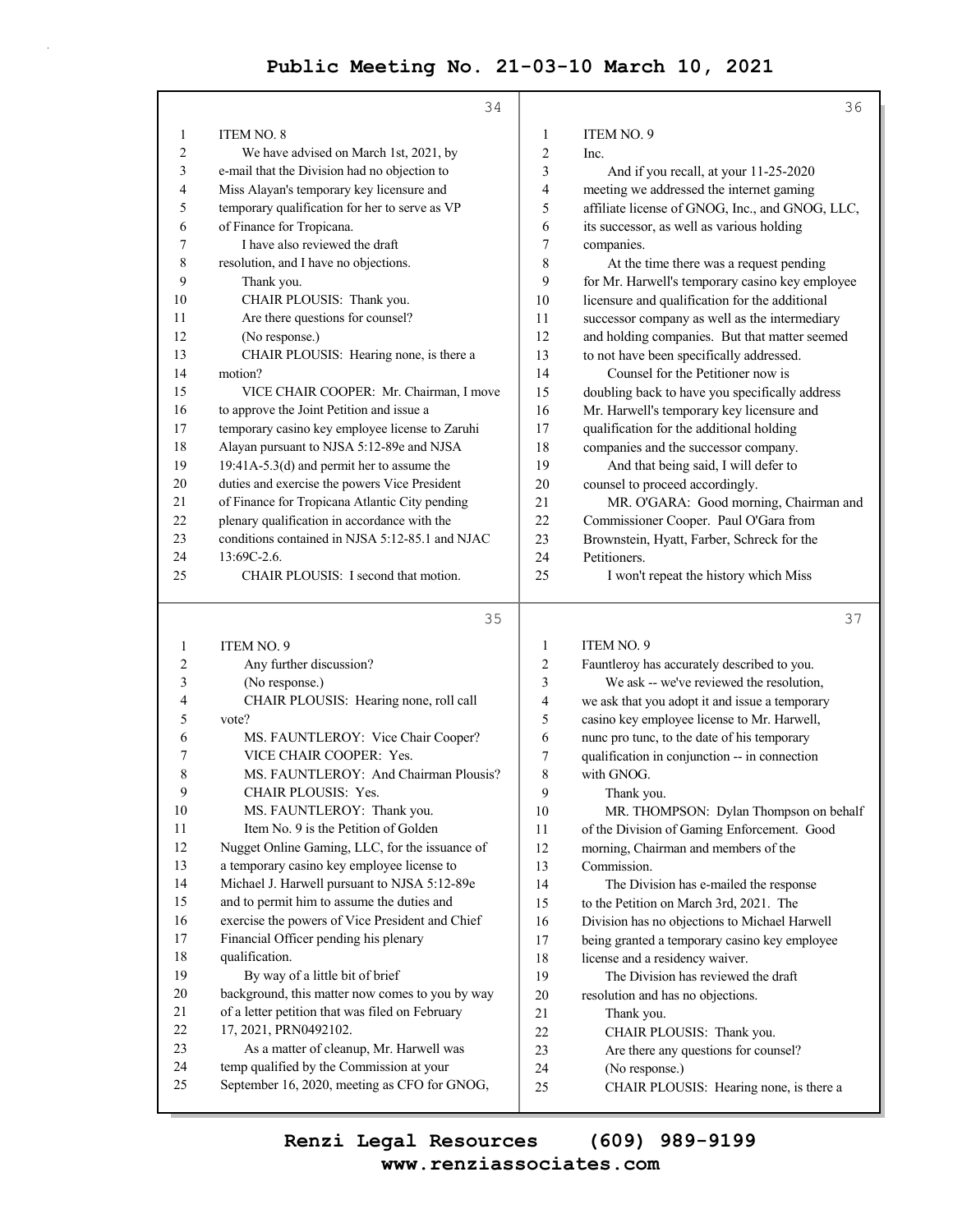|                | 38                                              |    | 40                                              |
|----------------|-------------------------------------------------|----|-------------------------------------------------|
| 1              | ITEM NO. 9                                      | 1  | <b>ITEM NO. 10</b>                              |
| $\overline{c}$ | motion?                                         | 2  | and we have no objection to it, and we would    |
| 3              | VICE CHAIR COOPER: Mr. Chairman, I move         | 3  | respectfully request that Mr. Causey be issued  |
| 4              | to approve the Joint Petition and issue a       | 4  | his plenary qualification to serve as the       |
| 5              | temporary casino key employee license to        | 5  | Senior Vice President of Strategic Business     |
| 6              | Michael J. Harwell pursuant to NJSA 5:12-89e    | 6  | Services and Information Technology for Caesars |
| 7              | and NJSA 5:12-89b to permit him to assume the   | 7  | Entertainment.                                  |
| 8              | duties and exercise the powers Vice President   | 8  | Thank you.                                      |
| 9              | and Chief Financial Officer for Golden Nugget   | 9  | MS. MENDES-FERREIRA: Good morning               |
| 10             | Online Gaming, LLC, Golden Nugget Online        | 10 | again, Chairman and Vice Chair Cooper. Camila   |
| 11             | Gaming, Inc., LHGN Holdco, LLC, and GNOG        | 11 | Mendez-Ferreira on behalf of the of the         |
| 12             | Holdings, LLC, nunc pro tunc, to November 25th, | 12 | Division of Gaming Enforcement.                 |
| 13             | 2020, pending plenary qualification in          | 13 | The Division has filed its letter report        |
| 14             | accordance with the conditions contained in     | 14 | on February 23rd recommending plenary           |
| 15             | NJSA 5:12-85.1c, NJSA 5:12-89b(1) and (2) and   | 15 | qualification for Mr. Causey to serve in his    |
| 16             | NJAC 13:69C-2.7c and d.                         | 16 | position as Senior VP, Strategic Business       |
| 17             | CHAIR PLOUSIS: I second that motion.            | 17 | Services and Information Technology for Caesars |
| 18             | Any further discussion?                         | 18 | Entertainment.                                  |
| 19             | (No response.)                                  | 19 | I have also reviewed the draft                  |
| 20             | CHAIR PLOUSIS: Hearing none, roll call          | 20 | resolution, and I have no objections.           |
| 21             | vote?                                           | 21 | Thank you.                                      |
| 22             | MS. FAUNTLEROY: Vice Chair Cooper?              | 22 | CHAIR PLOUSIS: Thank you.                       |
| 23             | VICE CHAIR COOPER: Yes.                         | 23 | Are there any questions for counsel?            |
| 24             | MS. FAUNTLEROY: And Chairman Plousis?           | 24 | (No response.)                                  |
| 25             | <b>CHAIR PLOUSIS: Yes.</b>                      | 25 | CHAIR PLOUSIS: Hearing none, is there a         |
|                | 39                                              |    | 41                                              |

| 1              | <b>ITEM NO. 10</b>                              | 1              | <b>ITEM NO. 11</b>                             |
|----------------|-------------------------------------------------|----------------|------------------------------------------------|
| 2              | MS. FAUNTLEROY: Thank you, gentlemen.           | $\overline{c}$ | motion?                                        |
| 3              | Item No. 10 is the consideration of the         | 3              | VICE CHAIR COOPER: Mr. Chairman, I move        |
| $\overline{4}$ | plenary qualification of Keith Causey to serve  | 4              | to adopt the draft resolution and find Keith   |
| 5              | as Vice President, Strategic Business Services  | 5              | Causey qualified to serve as Vice President of |
| 6              | and Information Technology for Caesars          | 6              | Strategic Business Services and Information    |
| 7              | Entertainment Corporation.                      | 7              | Technology for Caesars Entertainment, Inc., in |
| 8              | Again, this matter was initially                | 8              | accordance with NJSA 5:12-85.1c, NJSA          |
| 9              | considered by you at your July 15, 2020,        | 9              | 5:12-89b(1) and (2) and NJAC 13:69C-2.7.       |
| 10             | meeting, at which time you granted temporary    | 10             | CHAIR PLOUSIS: I second that motion.           |
| 11             | qualification to Mr. Cousey in connection with  | 11             | Any further discussion?                        |
| 12             | the Eldorado and Caesars merger.                | 12             | (No response.)                                 |
| 13             | At the time you granted temporary               | 13             | CHAIR PLOUSIS: Hearing none, roll call         |
| 14             | qualification in the capacity of Senior Vice    | 14             | vote?                                          |
| 15             | President and Chief Accounting Officer. It was  | 15             | MS. FAUNTLEROY: Vice Chair Cooper?             |
| 16             | identified at that time that post merger his    | 16             | VICE CHAIR COOPER: Yes.                        |
| 17             | title would be changed to Senior Vice President | 17             | MS. FAUNTLEROY: And Chairman Plousis?          |
| 18             | for Strategic Business Services and Information | 18             | <b>CHAIR PLOUSIS: Yes.</b>                     |
| 19             | Technology. Now before you is his plenary       | 19             | MS. FAUNTLEROY: I would note for the           |
| 20             | qualification.                                  | 20             | record that the draft resolution does          |
| 21             | And I would ask that counsel introduce          | 21             | appropriately reflect "Senior Vice President." |
| 22             | themselves and proceed.                         | 22.            | I understand that those titles are important.  |
| 23             | MS. SACCO: Bess Sacco, Caesars                  | 23             | Item No. 11 for your consideration is          |
| 24             | Entertainment on behalf of Petitioners.         | 24             | the plenary qualification of Brandi Ellis to   |
| 25             | We have reviewed the draft resolution,          | 25             | serve as Senior Vice President, VIP Marketing  |
|                |                                                 |                |                                                |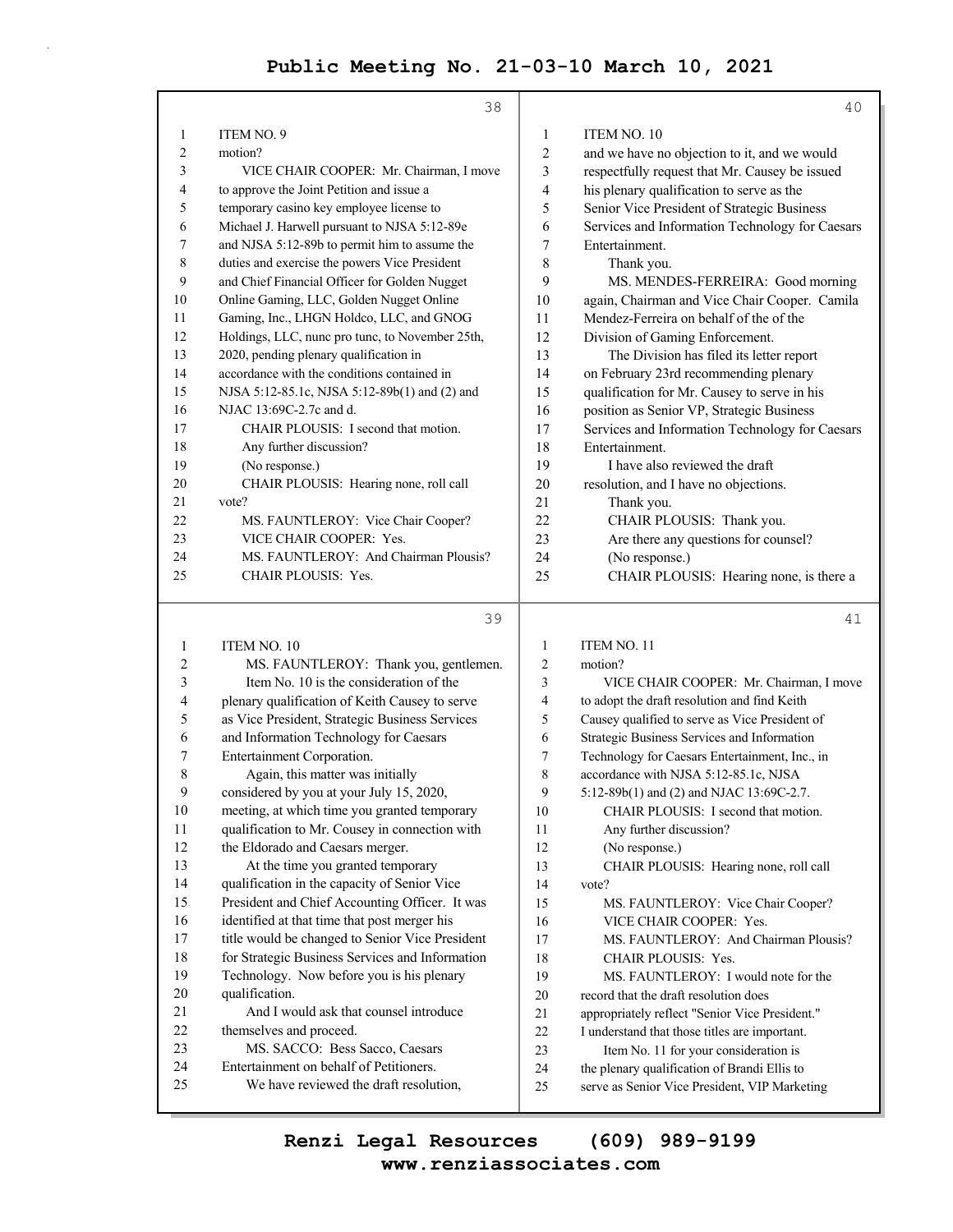|                | 42                                                                |              | 44                                                                             |
|----------------|-------------------------------------------------------------------|--------------|--------------------------------------------------------------------------------|
| 1              | ITEM NO. 11                                                       | $\mathbf{1}$ | ITEM NO. 12                                                                    |
| $\overline{2}$ | for Caesars Entertainment Corporation.                            | 2            | VICE CHAIR COOPER: Yes.                                                        |
| 3              | Again, Miss Ellis' temporary                                      | 3            | MS. FAUNTLEROY: And Chairman Plousis?                                          |
| 4              | qualification was considered by you at your                       | 4            | <b>CHAIR PLOUSIS: Yes.</b>                                                     |
| 5              | July 15, 2020, meeting in connection with the                     | 5            | MS. FAUNTLEROY: Item No. 12 is                                                 |
| 6              | Eldorado/Caesars merger. Her title at that                        | 6            | consideration of the plenary qualification of                                  |
| 7              | time remained the same. Now before you is her                     | 7            | Eric L. Golebiewski to serve as Vice President                                 |
| 8              | plenary qualification.                                            | 8            | Security Operations for Caesars Entertainment.                                 |
| 9              | I would ask that counsel introduce                                | 9            | Again, this is a followup to the July                                          |
| 10             | themselves for the record and proceed.                            | 10           | 15, 2020, temporary qualification of Mr.                                       |
| 11             | MS. SACCO: Again, good morning. Bess                              | 11           | Golebiewski to serve in the capacity of Vice                                   |
| 12             | Sacco for Caesars Entertainment.                                  | 12           | President Security Operations.                                                 |
| 13             | Again, we've reviewed the draft                                   | 13           | The Division has reported.                                                     |
| 14             | resolution for the plenary qualification of                       | 14           | Counsel is here and I ask that they                                            |
| 15             | Brandi Ellis to serve as the Senior Vice                          | 15           | proceed.                                                                       |
| 16             | President of the VIP Marketing for Caesars                        | 16           | MS. SACCO: Again, Bess Sacco for                                               |
| 17             | Entertainment, and we would respectfully                          | 17           | Caesars Entertainment in connection with the                                   |
| 18             | request that the relief be granted.                               | 18           | Petition for the plenary qualification of Mr.                                  |
| 19             | Thank you.                                                        | 19           | Golebiewski.                                                                   |
| 20             | MS. MENDES-FERREIRA: Good morning,                                | 20           | Again, I've reviewed the draft                                                 |
| 21             | Chairman and Vice Chair Cooper. Camila                            | 21           | resolution, and I have no objections.                                          |
| 22             | Mendez-Ferreira, Deputy Attorney General, on                      | 22           | And I would respectfully request that                                          |
| 23             | behalf of the Division of Gaming Enforcement.                     | 23           | the relief be granted and his plenary                                          |
| 24             | The Division has filed its letter report                          | 24           | qualification be entered.                                                      |
| 25             | on February 23rd, 2021, recommending plenary                      | 25           | Thank you.                                                                     |
|                | 43                                                                |              | 45                                                                             |
|                |                                                                   |              |                                                                                |
| 1              | <b>ITEM NO. 11</b>                                                | 1            | ITEM NO. 12                                                                    |
| 2              | qualification of Miss Ellis to serve in her                       | 2            | MS. MENDES-FERREIRA: Camila                                                    |
| 3              | position as Senior VP VIP Marketing for Caesars<br>Entertainment. | 3            | Mendes-Ferreira, Deputy Attorney General, on                                   |
| 4              |                                                                   | 4<br>5       | behalf of Division of Gaming Enforcement.<br>As mentioned, Mr. Golebiewski was |
| 5<br>6         | I have reviewed the draft resolution,                             | 6            | temporarily qualified on July 15th to serve in                                 |
| 7              | and I have no objections.                                         | 7            | his position as VP of Security Operations for                                  |
| 8              | Thank you.<br>CHAIR PLOUSIS: Are there any questions              | 8            | Caesars.                                                                       |
|                | for counsel?                                                      | 9            | I just note that Mr. Golebiewski has                                           |
| 9<br>$10\,$    | (No response.)                                                    | 10           | held this position since June 2018; however, he                                |
| 11             | CHAIR PLOUSIS: Hearing none, is there a                           | 11           | was deemed a qualifier of Caesars during the                                   |
| 12             | motion?                                                           | 12           | Division's review of the Eldorado/Caesars                                      |
| 13             | VICE CHAIR COOPER: Mr. Chairman, I move                           | 13           | merger and as a result of the reporting line                                   |
| 14             | to adopt the draft resolution and find Brandi                     | 14           | changes associated with it.                                                    |
| 15             | Ellis qualified to serve as Senior Vice                           | 15           | The Division has filed its letter report                                       |
| 16             | President of VIP Marketing for Caesars                            | 16           | on February 22, 2021, recommending his plenary                                 |
| 17             | Entertainment, Inc., in accordance with NJSA                      | 17           | qualification so he may continue to serve in                                   |
| $18\,$         | 5:12-85.1c, NJSA 5:12-89b(1) and (2), and NJAC                    | 18           | his position as Vice President of Security                                     |
| 19             | 13:69C-2.7.                                                       | 19           | Operations for Caesars.                                                        |

**www.renziassociates.com Renzi Legal Resources (609) 989-9199**

20 I have reviewed the draft resolution,

22 CHAIR PLOUSIS: Are there any questions

25 CHAIR PLOUSIS: Hearing none, is there a

21 and I have no objection.

23 for counsel? 24 (No response.)

20 CHAIR PLOUSIS: I second that motion.

23 CHAIR PLOUSIS: Hearing none, roll call

25 MS. FAUNTLEROY: Vice Chair Cooper?

21 Any further discussion? 22 (No response.)

24 vote?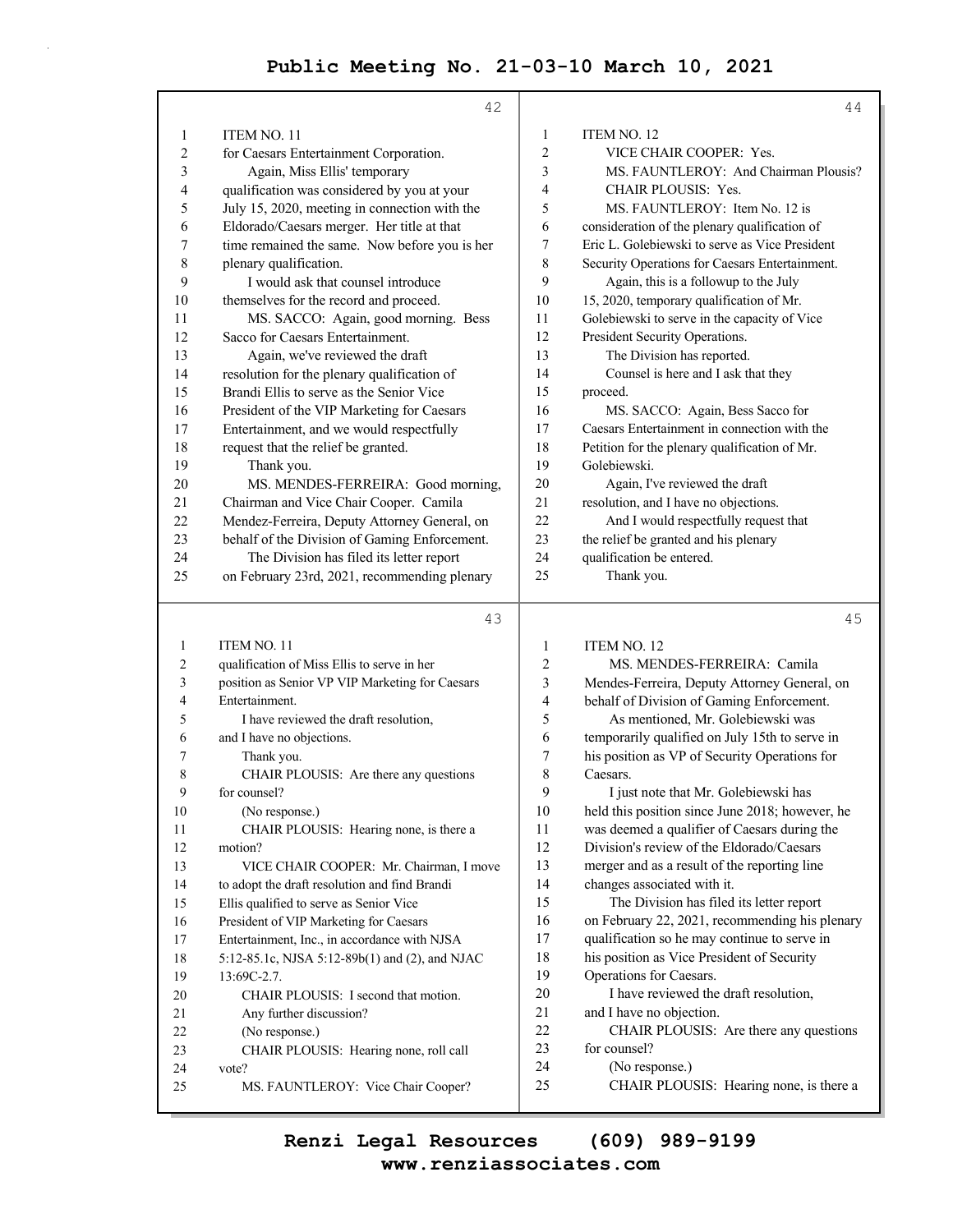|    | 46                                              |    | 48                                              |
|----|-------------------------------------------------|----|-------------------------------------------------|
| 1  | ITEM NO. 13                                     | 1  | ITEM NO. 13                                     |
| 2  | motion?                                         | 2  | as his Senior VP of Operations position.        |
| 3  | VICE CHAIR COOPER: Mr. Chairman, I move         | 3  | Miss Sacco has just mentioned to you            |
| 4  | to adopt the draft resolution and find Eric L.  | 4  | that he -- his position has changed in February |
| 5  | Golebiewski qualified to serve as Vice          | 5  | of 2021, and he was appointed as Chief          |
| 6  | President of Security Operations for Caesars    | 6  | Marketing Officer.                              |
| 7  | Entertainment, Inc., in accordance with NJSA    | 7  | The Division does not object to his             |
| 8  | 5:12-85.1c, NJSA 5:12-89b(1) and (2), and NJAC  | 8  | plenary qualification under this updated title  |
| 9  | 13:69C-2.7.                                     | 9  | and has provided to you a letter report on      |
| 10 | CHAIR PLOUSIS: I second that motion.            | 10 | February 23rd recommending his plenary          |
| 11 | Any further discussion?                         | 11 | qualification.                                  |
| 12 | (No response.)                                  | 12 | I have reviewed the draft resolution,           |
| 13 | CHAIR PLOUSIS: Hearing none, roll call          | 13 | and I have no objections.                       |
| 14 | vote?                                           | 14 | Thank you.                                      |
| 15 | MS. FAUNTLEROY: Vice Chair Cooper?              | 15 | CHAIR PLOUSIS: Any questions for                |
| 16 | VICE CHAIR COOPER: Yes.                         | 16 | counsel?                                        |
| 17 | MS. FAUNTLEROY: And Chairman Plousis?           | 17 | (No response.)                                  |
| 18 | <b>CHAIR PLOUSIS: Yes.</b>                      | 18 | CHAIR PLOUSIS: Hearing none, is there a         |
| 19 | MS. FAUNTLEROY: Item No. 13 is                  | 19 | motion?                                         |
| 20 | consideration of the plenary qualification of   | 20 | VICE CHAIR COOPER: Mr. Chairman, I move         |
| 21 | Josh Jones to serve as Senior Vice President    | 21 | to adopt the draft resolution and find Josh K.  |
| 22 | Operations for Caesars Entertainment.           | 22 | Jones qualified to serve as Chief Marketing     |
| 23 | Again, this is the last of the returns          | 23 | Officer for Caesars Entertainment, Inc., in     |
| 24 | from the July 15, 2020 meeting. Temporary       | 24 | accordance with NJSA 5:12-85.1c, NJSA           |
| 25 | qualification was granted to Mr. Jones to serve | 25 | 5:12-89b(1) and (2), and NJAC 13:69C-2.7.       |
|    | 47                                              |    | 49                                              |
| 1  | <b>ITEM NO. 13</b>                              | 1  | <b>ITEM NO. 14</b>                              |
| 2  | in the capacity of Vice President -- Senior     | 2  | CHAIR PLOUSIS: I second that motion.            |

| 1  | TTEM NO. 13                                    | $\mathbf{I}$   | TTEM NO. 14                                     |
|----|------------------------------------------------|----------------|-------------------------------------------------|
| 2  | in the capacity of Vice President -- Senior    | $\overline{c}$ | CHAIR PLOUSIS: I second that motion.            |
| 3  | Vice President Operations.                     | 3              | Any further discussion?                         |
| 4  | Plenary qualification is before you            | 4              | (No response.)                                  |
| 5  | again.                                         | 5              | CHAIR PLOUSIS: Hearing none, roll call          |
| 6  | Same counsel, and I would ask that they        | 6              | vote?                                           |
| 7  | proceed accordingly.                           | 7              | MS. FAUNTLEROY: Vice Chair Cooper?              |
| 8  | MS. SACCO: Again, Bess Sacco for               | 8              | VICE CHAIR COOPER: Yes.                         |
| 9  | Caesars Entertainment.                         | 9              | MS. FAUNTLEROY: And Chairman Plousis?           |
| 10 | I have reviewed the draft resolution and       | 10             | <b>CHAIR PLOUSIS: Yes.</b>                      |
| 11 | have no objection.                             | 11             | MS. MENDES-FERREIRA: Thank you.                 |
| 12 | And I would respectfully request that          | 12             | MS. FAUNTLEROY: Item No. 14 is the              |
| 13 | the plenary qualification for Mr. Jones to     | 13             | Joint Petition of MGM Resorts International and |
| 14 | serve as the Chief Marketing Officer because   | 14             | Marina District Development Company, LLC, for   |
| 15 | the position has changed since then --         | 15             | the issuance of a temporary casino key employee |
| 16 | MS. FAUNTLEROY: Yes.                           | 16             | license to Kenya C. Evans pursuant to NJSA      |
| 17 | MS. SACCO: -- be entered and be                | 17             | 5:12-89e and to permit her to assume the duties |
| 18 | approved.                                      | 18             | and exercise the powers of Executive Director   |
| 19 | Thank you.                                     | 19             | Information Technology pending her plenary      |
| 20 | MS. MENDES-FERREIRA: Again, Camila             | 20             | qualification.                                  |
| 21 | Mendez-Ferreira, Deputy Attorney General, on   | 21             | This matter has come to your attention          |
| 22 | behalf of the Division of Gaming Enforcement.  | 22             | by way of petition filed March 2, 2021,         |
| 23 | As mentioned by Miss Fauntleroy, Mr.           | 23             | Petition No. 0612101, by counsel seeking the    |
| 24 | Jones was qualified on July 15th, 2020, to be  | 24             | temporary qualification and temporary casino    |
| 25 | temporarily qualified at that meeting to serve | 25             | key employee licensure of Miss Evans.           |
|    |                                                |                |                                                 |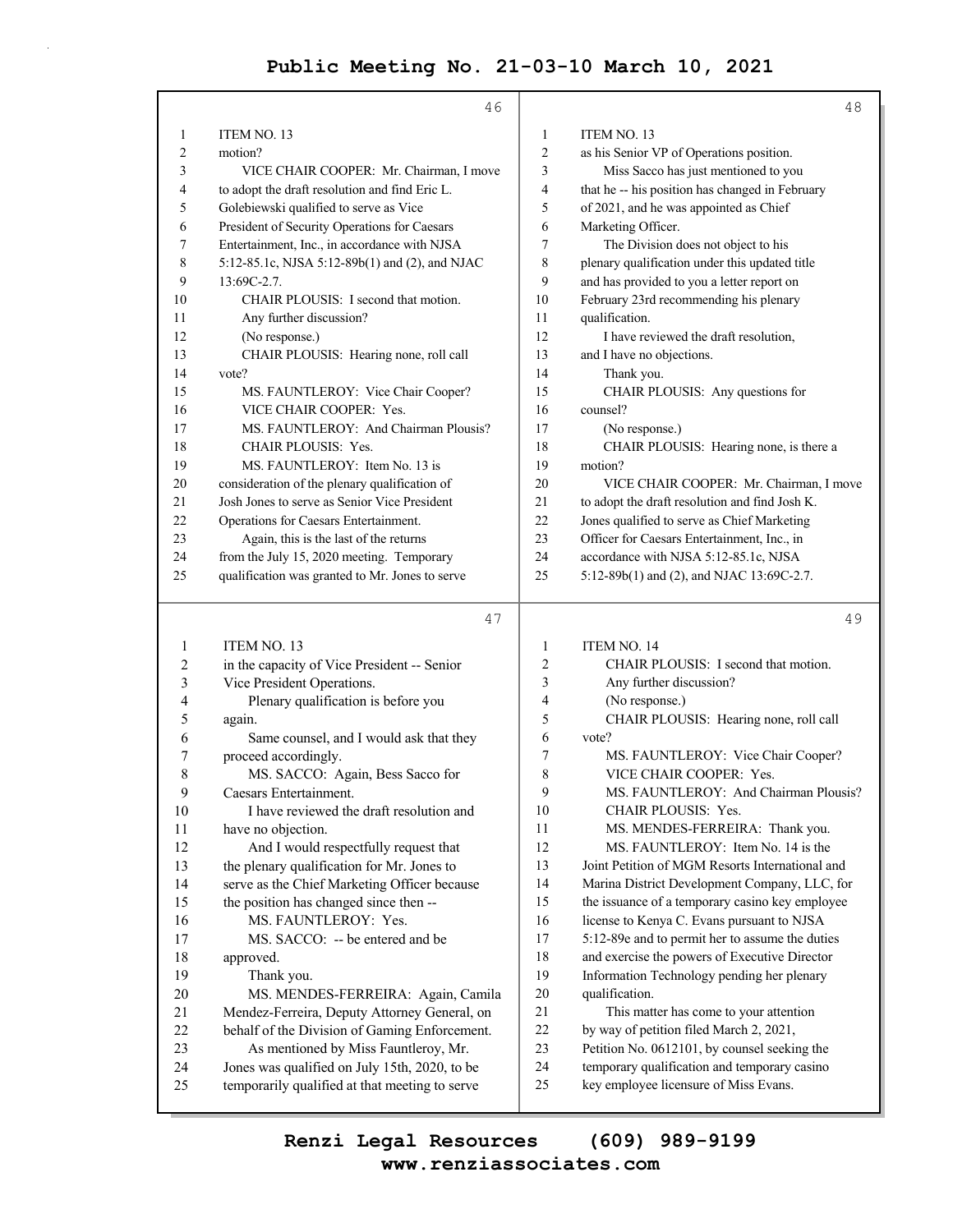50 1 ITEM NO. 14 2 Counsel is here on that matter, and I 3 ask that they enter their appearance and 4 proceed. 5 MR. MADAMBA: Good morning again, Chair 6 Plousis, Vice Chair Cooper. Pat Madamba, 7 Senior Vice President of MGM Resorts 8 International and Marina District Development 9 Company, on behalf of, again, MDDC and Miss 10 Kenya Evans. 11 I've read the draft resolution, and it's 12 fine in form and substance. We just ask that 13 you grant the relief requested. 14 Thank you. 15 MS. RICHARDSON: Good morning again, 16 Chairman Plousis and Vice Chair Cooper. Tracy 17 Richardson for the Division of Gaming 18 Enforcement. 19 We've submitted our response of no 20 objection to the request which also included a 21 request for residency waiver. 22 And we've also reviewed the draft 23 resolution and have to objection to Miss Evans 24 temporary casino key employee licensure and 25 qualification. 1 ITEM NO. 15 2 MS. FAUNTLEROY: Vice Chair Cooper? 3 VICE CHAIR COOPER: Yes. 4 MS. FAUNTLEROY: And Chairman Plousis? 5 CHAIR PLOUSIS: Yes. 6 MS. FAUNTLEROY: Item No. 15 is the 7 Petition of Caesars Entertainment Operating 8 Company, LLC, and VICI Properties, Inc., for 9 approval of the Eighth Amendment to the 10 regional please, PRN 0472102. 11 The initial regional lease at that time 12 was called a non-CPLV lease was approved by the 13 Commission at your May 20, 2017, meeting. 14 Several iterations have been produced to you in 15 the course of the time that's transpired since 16 then with regard to amendments, each of them 17 requiring either approval by the Commission -- 18 by the full Commission or via Delegated 19 Authority of the Chairman. 20 In this instance in the -- given the 21 fact that the meeting was scheduled relatively 22 soon after the request for the Eighth Amendment 23 was submitted, we advanced the matter for full 24 consideration by the Commission in lieu of 25 proceeding under the Chairman's Delegated

#### 51

| 1  | ITEM NO. 14                                     | 1              | <b>ITEM NO. 15</b>                              |
|----|-------------------------------------------------|----------------|-------------------------------------------------|
| 2  | Thank you.                                      | $\overline{c}$ | Authority.                                      |
| 3  | CHAIR PLOUSIS: Are there any questions          | 3              | This is the eighth direct amendment to          |
| 4  | for counsel?                                    | 4              | the regional lease. The last amendment, while   |
| 5  | (No response.)                                  | 5              | it may have been quantified as the eighth       |
| 6  | CHAIR PLOUSIS: Hearing none, is there a         | 6              | amendment, it was an omnibus amendment to the   |
| 7  | motion?                                         | 7              | regional lease which included the newly         |
| 8  | VICE CHAIR COOPER: Mr. Chairman, I move         | 8              | acquired properties by Caesars Entertainment,   |
| 9  | to approve the Joint Petition and issue a       | 9              | Inc., but was not a specific line item          |
| 10 | temporary casino key employee license to Kenya  | 10             | amendment. Accordingly this particular          |
| 11 | C. Evans pursuant to NJSA 5:12-89e and NJSA     | 11             | proposed amendment has been characterized again |
| 12 | 19:41A-5.3, and permit her to assume the duties | 12             | as the eighth direct amendment.                 |
| 13 | and exercise the powers of Executive Director   | 13             | That being said, I will now defer to            |
| 14 | of Information Technology for MGM Resorts       | 14             | counsel to address the matter specifically.     |
| 15 | International pending plenary qualification in  | 15             | MR. O'GARA: Good morning again,                 |
| 16 | accordance with the conditions contained in     | 16             | Chairman Cooper. Paul O'Gara, Brownstein, for   |
| 17 | NJSA 5:12-85.1 and NJAC 13:69C-2.7; and         | 17             | the Petitioners.                                |
| 18 | further, grant the Petitioner's request to      | 18             | This amendment deals with the two               |
| 19 | waive the residency requirement as provided for | 19             | properties which have been disposed of which    |
| 20 | in NJSA 5:12-89b(4).                            | 20             | will no longer be subject to the lease. They    |
| 21 | CHAIR PLOUSIS: I second that motion.            | 21             | are Louisiana Downs, which was located near     |
| 22 | Any further discussion?                         | 22             | Shreveport, Louisiana, and Blue Grass Downs,    |
| 23 | (No response.)                                  | 23             | which was a real estate racing facility, which  |
| 24 | CHAIR PLOUSIS: Hearing none, roll call          | 24             | is not a casino facility, which is located in   |
| 25 | vote?                                           | 25             | Kentucky, I believe near Paducah. They will no  |
|    |                                                 |                |                                                 |

## **www.renziassociates.com Renzi Legal Resources (609) 989-9199**

53

52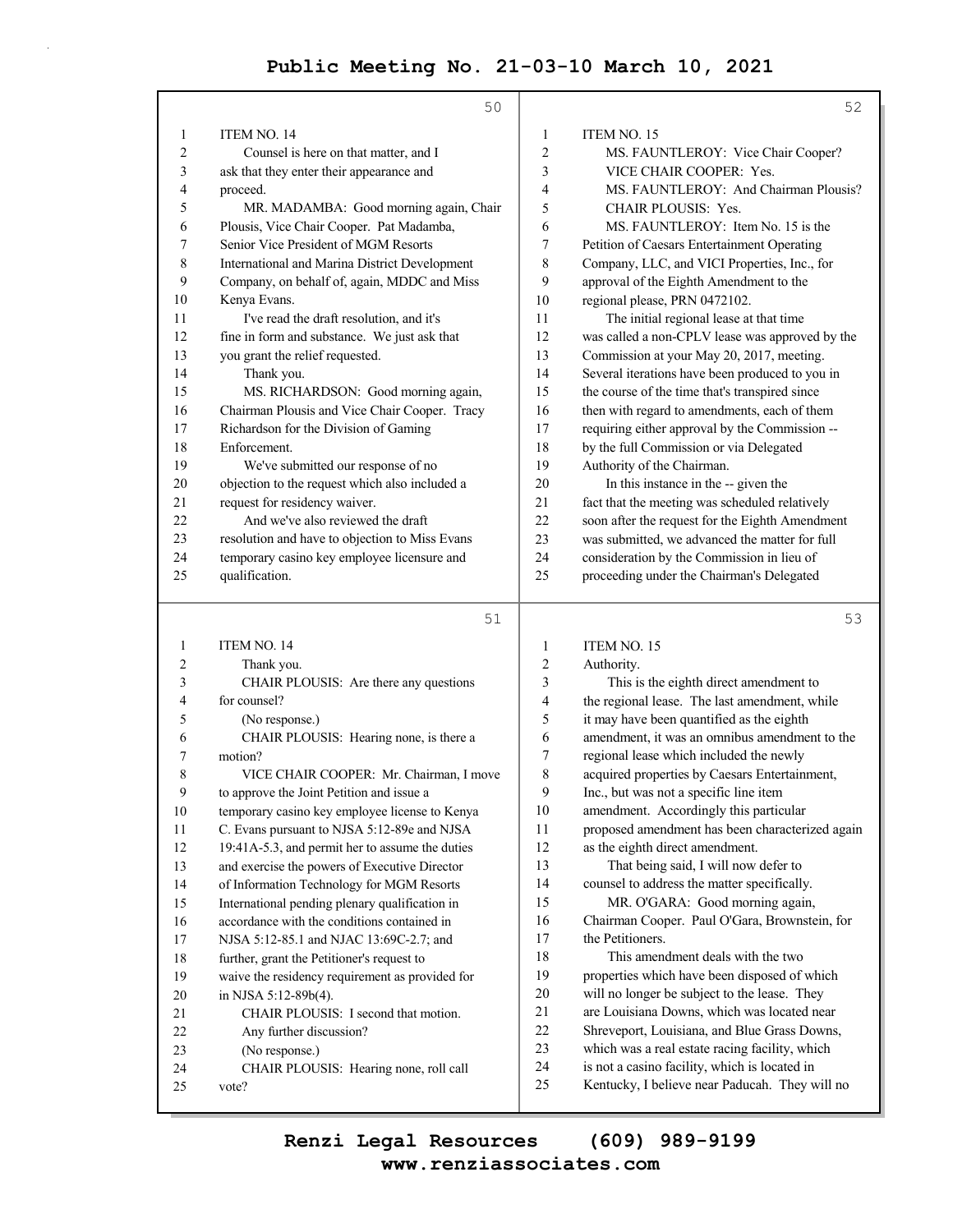|          | 54                                                                                             |                | 56                                                                       |
|----------|------------------------------------------------------------------------------------------------|----------------|--------------------------------------------------------------------------|
| 1        | ITEM NO. 15                                                                                    | 1              | <b>ITEM NO. 15</b>                                                       |
| 2        | longer be subject to the lease. And there are                                                  | $\overline{c}$ | (No response.)                                                           |
| 3        | as -- when any of the properties leave, several                                                | 3              | CHAIR PLOUSIS: Ayes have it.                                             |
| 4        | minor adjustment that are made in formulas                                                     | 4              | MS. MENDES-FERREIRA: Thank you.                                          |
| 5        | related to capex and rent.                                                                     | 5              | MS. FAUNTLEROY: Thank you.                                               |
| 6        | In this case, as we've represented to                                                          | 6              | Item 16 was called out of order and has                                  |
| 7        | you Division and the Commission, any of those                                                  | 7              | been addressed.                                                          |
| 8        | adjustments have no effect at all on the                                                       | 8              | In accordance with Resolution No.                                        |
| 9        | capital expenditure plan which was -- requires                                                 | 9              | 20-12-09-3, the next closed session will be                              |
| 10       | the condition of your approval of the merger                                                   | 10             | held on Wednesday, April 14, 2021, at 9:30 a.m.                          |
| 11       | and which has been approved by the Division of                                                 | 11             | in the Commission offices.                                               |
| 12       | Gaming Enforcement.                                                                            | 12             | CHAIR PLOUSIS: This is the public                                        |
| 13       | If you have any questions, I'll be happy                                                       | 13             | participation portion of the meeting.                                    |
| 14       | to answer them.                                                                                | 14             | Miss Fauntleroy, do we have any                                          |
| 15       | Thank you for your consideration.                                                              | 15             | comments?                                                                |
| 16       | MS. MENDES-FERREIRA: Good morning,                                                             | 16             | MS. FAUNTLEROY: Mr. Chairman, we do                                      |
| 17       |                                                                                                | 17             | have one comment from Dan Heneghan, and it                               |
| 18       | Chairman Plousis and Vice Chair Cooper. Camila<br>Mendez-Ferreira, Deputy Attorney General, on | 18             | reads: Thank you for your continued support                              |
| 19       | behalf of the Division.                                                                        | 19             |                                                                          |
| 20       |                                                                                                |                | for problem gamblers. Dan Heneghan.                                      |
|          | The Division has submitted to you its                                                          | 20<br>21       | CHAIR PLOUSIS: Thank you, Mr. Heneghan,                                  |
| 21<br>22 | letter report of no objection to this eighth                                                   |                | for your comments, and we do support them as                             |
| 23       | direct regional lease amendment.                                                               | 22<br>23       | much as we can. We've hosted the meetings                                |
|          | On March 3rd, again, as Mr. O'Gara has                                                         |                | here, and we hope to host in the future when<br>COVID-19 is done.        |
| 24       | explained, the changes of the lease reflect a                                                  | 24             |                                                                          |
|          |                                                                                                |                |                                                                          |
| 25       | sale and disposition of properties in Kentucky                                                 | 25             | Any other comments?                                                      |
|          | 55                                                                                             |                | 57                                                                       |
|          |                                                                                                |                |                                                                          |
| 1        | <b>ITEM NO. 15</b>                                                                             | 1              |                                                                          |
| 2        | and Louisiana, and the capital expenditures                                                    | 2              | MS. FAUNTLEROY: That's the only                                          |
| 3<br>4   | adjustments do not materially impact any of the                                                | 3              | comment.                                                                 |
| 5        | AC properties.                                                                                 | 4              | CHAIR PLOUSIS: Thank you.                                                |
| 6        | I have reviewed the draft resolution,                                                          | 5              | Is there a motion to adjourn?                                            |
| 7        | and I have no objection.                                                                       | 6<br>7         | VICE CHAIR COOPER: Mr. Chairman, I'll<br>make that motion.               |
| 8        | CHAIR PLOUSIS: Are there any questions<br>for counsel?                                         | 8              | CHAIR PLOUSIS: I second that motion.                                     |
| 9        |                                                                                                |                |                                                                          |
| 10       | (No response.)<br>CHAIR PLOUSIS: Hearing none, is there a                                      | 9<br>10        | All in favor, say aye?                                                   |
| 11       | motion?                                                                                        | 11             | (Ayes.)                                                                  |
| 12       | VICE CHAIR COOPER: Mr. Chairman, I move                                                        | 12             | CHAIR PLOUSIS: We're adjourned. Thank                                    |
| 13       | to adopt the draft resolution and grant the                                                    | 13             | you.                                                                     |
| 14       |                                                                                                | 14             | MS. FAUNTLEROY: Thank you, everyone.<br>(Public Meeting No. 21-03-10 was |
| 15       | requested relief in the Petition and approve<br>the eighth direct amendment to the regional    | 15             | adjourned at 11:21 a.m.)                                                 |
| 16       | lease subject to the extent set forth in the                                                   | 16             |                                                                          |
| 17       | findings and all the conditions imposed in                                                     | 17             |                                                                          |
| 18       | Resolutions No. 17-05-10-13 and 20-07-15-15.                                                   | 18             |                                                                          |
| 19       | CHAIR PLOUSIS: I second that motion.                                                           | 19             |                                                                          |
| 20       | Any further discussion?                                                                        | 20             |                                                                          |
| 21       | (No response.)                                                                                 | 21             |                                                                          |

**www.renziassociates.com Renzi Legal Resources (609) 989-9199**

23 24 25

23 favor, say aye? 24 (Ayes.)

25 CHAIR PLOUSIS: Opposed?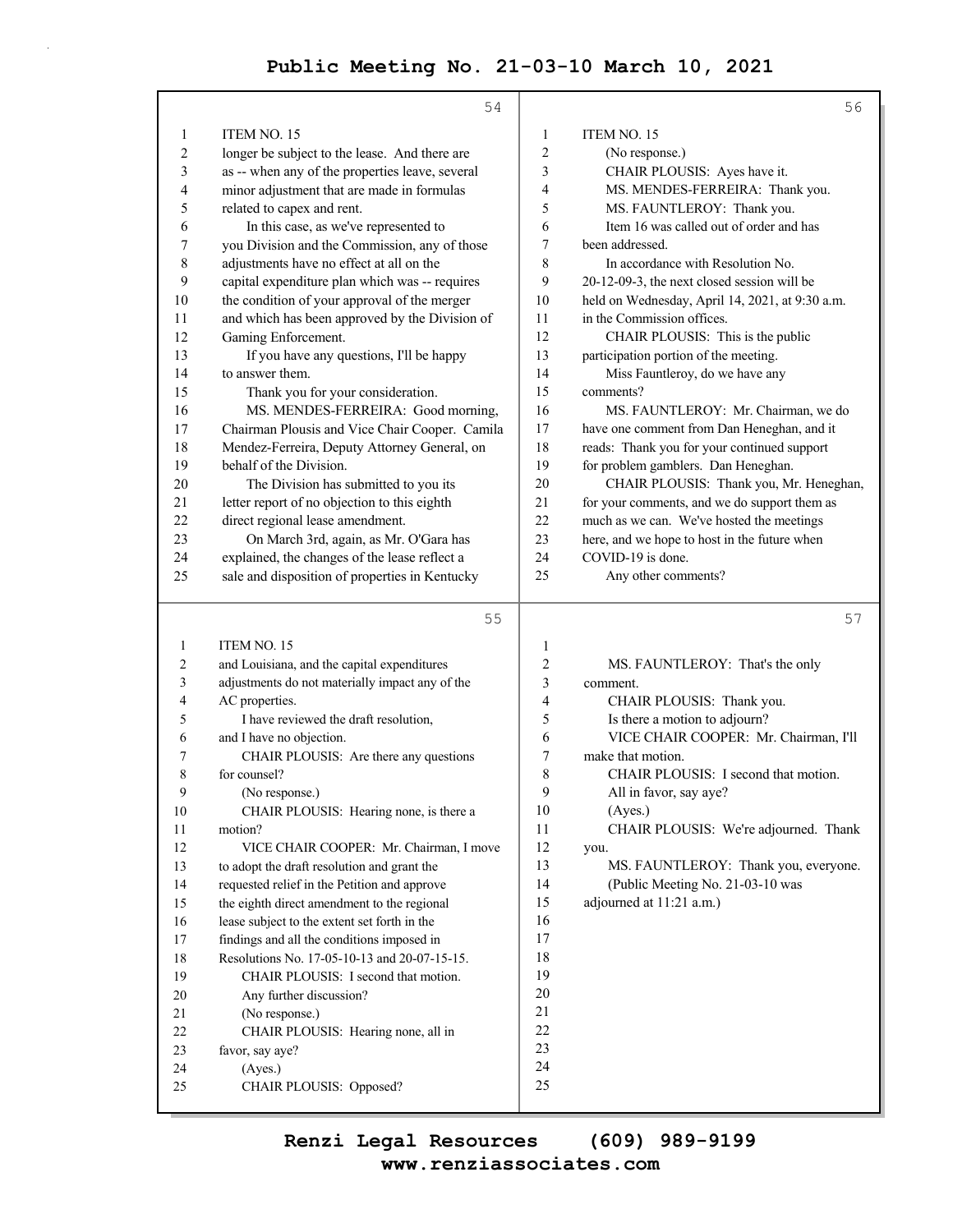| 1<br>CERTIFICATE<br>2<br>3<br>I, M. DARLENE ENGEL, a Certified Court<br>4<br>Reporter and Notary Public of the State of New Jersey,<br>5<br>certify that the foregoing is a true and accurate<br>6<br>transcript of the proceedings via remote technology.<br>7<br>8<br>I further certify that I am neither<br>attorney, of counsel for, nor related to or employed<br>9<br>by any of the parties to the action; further that I am<br>10<br>not a relative or employee of any attorney or counsel<br>11<br>employed in this case; nor am I financially interested<br>12<br>in the action.<br>13<br>14<br>15<br>16<br>17<br>18<br>19<br>M. DARLENE ENGEL, CCR<br>License No 30XI0102300<br>$20\,$<br>21<br>22 Dated: March 15, 2021<br>My Notary Commission Expires<br>23<br>24 November 21, 2024<br>25 ID No 50117353 |    |  |
|-----------------------------------------------------------------------------------------------------------------------------------------------------------------------------------------------------------------------------------------------------------------------------------------------------------------------------------------------------------------------------------------------------------------------------------------------------------------------------------------------------------------------------------------------------------------------------------------------------------------------------------------------------------------------------------------------------------------------------------------------------------------------------------------------------------------------|----|--|
|                                                                                                                                                                                                                                                                                                                                                                                                                                                                                                                                                                                                                                                                                                                                                                                                                       | 58 |  |
|                                                                                                                                                                                                                                                                                                                                                                                                                                                                                                                                                                                                                                                                                                                                                                                                                       |    |  |
|                                                                                                                                                                                                                                                                                                                                                                                                                                                                                                                                                                                                                                                                                                                                                                                                                       |    |  |
|                                                                                                                                                                                                                                                                                                                                                                                                                                                                                                                                                                                                                                                                                                                                                                                                                       |    |  |
|                                                                                                                                                                                                                                                                                                                                                                                                                                                                                                                                                                                                                                                                                                                                                                                                                       |    |  |
|                                                                                                                                                                                                                                                                                                                                                                                                                                                                                                                                                                                                                                                                                                                                                                                                                       |    |  |
|                                                                                                                                                                                                                                                                                                                                                                                                                                                                                                                                                                                                                                                                                                                                                                                                                       |    |  |
|                                                                                                                                                                                                                                                                                                                                                                                                                                                                                                                                                                                                                                                                                                                                                                                                                       |    |  |
|                                                                                                                                                                                                                                                                                                                                                                                                                                                                                                                                                                                                                                                                                                                                                                                                                       |    |  |
|                                                                                                                                                                                                                                                                                                                                                                                                                                                                                                                                                                                                                                                                                                                                                                                                                       |    |  |
|                                                                                                                                                                                                                                                                                                                                                                                                                                                                                                                                                                                                                                                                                                                                                                                                                       |    |  |
|                                                                                                                                                                                                                                                                                                                                                                                                                                                                                                                                                                                                                                                                                                                                                                                                                       |    |  |
|                                                                                                                                                                                                                                                                                                                                                                                                                                                                                                                                                                                                                                                                                                                                                                                                                       |    |  |
|                                                                                                                                                                                                                                                                                                                                                                                                                                                                                                                                                                                                                                                                                                                                                                                                                       |    |  |
|                                                                                                                                                                                                                                                                                                                                                                                                                                                                                                                                                                                                                                                                                                                                                                                                                       |    |  |
|                                                                                                                                                                                                                                                                                                                                                                                                                                                                                                                                                                                                                                                                                                                                                                                                                       |    |  |
|                                                                                                                                                                                                                                                                                                                                                                                                                                                                                                                                                                                                                                                                                                                                                                                                                       |    |  |
|                                                                                                                                                                                                                                                                                                                                                                                                                                                                                                                                                                                                                                                                                                                                                                                                                       |    |  |
|                                                                                                                                                                                                                                                                                                                                                                                                                                                                                                                                                                                                                                                                                                                                                                                                                       |    |  |
|                                                                                                                                                                                                                                                                                                                                                                                                                                                                                                                                                                                                                                                                                                                                                                                                                       |    |  |
|                                                                                                                                                                                                                                                                                                                                                                                                                                                                                                                                                                                                                                                                                                                                                                                                                       |    |  |
|                                                                                                                                                                                                                                                                                                                                                                                                                                                                                                                                                                                                                                                                                                                                                                                                                       |    |  |
|                                                                                                                                                                                                                                                                                                                                                                                                                                                                                                                                                                                                                                                                                                                                                                                                                       |    |  |
|                                                                                                                                                                                                                                                                                                                                                                                                                                                                                                                                                                                                                                                                                                                                                                                                                       |    |  |
|                                                                                                                                                                                                                                                                                                                                                                                                                                                                                                                                                                                                                                                                                                                                                                                                                       |    |  |
|                                                                                                                                                                                                                                                                                                                                                                                                                                                                                                                                                                                                                                                                                                                                                                                                                       |    |  |
|                                                                                                                                                                                                                                                                                                                                                                                                                                                                                                                                                                                                                                                                                                                                                                                                                       |    |  |
|                                                                                                                                                                                                                                                                                                                                                                                                                                                                                                                                                                                                                                                                                                                                                                                                                       |    |  |
|                                                                                                                                                                                                                                                                                                                                                                                                                                                                                                                                                                                                                                                                                                                                                                                                                       |    |  |
|                                                                                                                                                                                                                                                                                                                                                                                                                                                                                                                                                                                                                                                                                                                                                                                                                       |    |  |
|                                                                                                                                                                                                                                                                                                                                                                                                                                                                                                                                                                                                                                                                                                                                                                                                                       |    |  |
|                                                                                                                                                                                                                                                                                                                                                                                                                                                                                                                                                                                                                                                                                                                                                                                                                       |    |  |
|                                                                                                                                                                                                                                                                                                                                                                                                                                                                                                                                                                                                                                                                                                                                                                                                                       |    |  |
|                                                                                                                                                                                                                                                                                                                                                                                                                                                                                                                                                                                                                                                                                                                                                                                                                       |    |  |
|                                                                                                                                                                                                                                                                                                                                                                                                                                                                                                                                                                                                                                                                                                                                                                                                                       |    |  |
|                                                                                                                                                                                                                                                                                                                                                                                                                                                                                                                                                                                                                                                                                                                                                                                                                       |    |  |
|                                                                                                                                                                                                                                                                                                                                                                                                                                                                                                                                                                                                                                                                                                                                                                                                                       |    |  |
|                                                                                                                                                                                                                                                                                                                                                                                                                                                                                                                                                                                                                                                                                                                                                                                                                       |    |  |
|                                                                                                                                                                                                                                                                                                                                                                                                                                                                                                                                                                                                                                                                                                                                                                                                                       |    |  |
|                                                                                                                                                                                                                                                                                                                                                                                                                                                                                                                                                                                                                                                                                                                                                                                                                       |    |  |
|                                                                                                                                                                                                                                                                                                                                                                                                                                                                                                                                                                                                                                                                                                                                                                                                                       |    |  |
|                                                                                                                                                                                                                                                                                                                                                                                                                                                                                                                                                                                                                                                                                                                                                                                                                       |    |  |
|                                                                                                                                                                                                                                                                                                                                                                                                                                                                                                                                                                                                                                                                                                                                                                                                                       |    |  |
|                                                                                                                                                                                                                                                                                                                                                                                                                                                                                                                                                                                                                                                                                                                                                                                                                       |    |  |
|                                                                                                                                                                                                                                                                                                                                                                                                                                                                                                                                                                                                                                                                                                                                                                                                                       |    |  |
|                                                                                                                                                                                                                                                                                                                                                                                                                                                                                                                                                                                                                                                                                                                                                                                                                       |    |  |
|                                                                                                                                                                                                                                                                                                                                                                                                                                                                                                                                                                                                                                                                                                                                                                                                                       |    |  |
|                                                                                                                                                                                                                                                                                                                                                                                                                                                                                                                                                                                                                                                                                                                                                                                                                       |    |  |
|                                                                                                                                                                                                                                                                                                                                                                                                                                                                                                                                                                                                                                                                                                                                                                                                                       |    |  |
|                                                                                                                                                                                                                                                                                                                                                                                                                                                                                                                                                                                                                                                                                                                                                                                                                       |    |  |
|                                                                                                                                                                                                                                                                                                                                                                                                                                                                                                                                                                                                                                                                                                                                                                                                                       |    |  |
|                                                                                                                                                                                                                                                                                                                                                                                                                                                                                                                                                                                                                                                                                                                                                                                                                       |    |  |
|                                                                                                                                                                                                                                                                                                                                                                                                                                                                                                                                                                                                                                                                                                                                                                                                                       |    |  |
|                                                                                                                                                                                                                                                                                                                                                                                                                                                                                                                                                                                                                                                                                                                                                                                                                       |    |  |
|                                                                                                                                                                                                                                                                                                                                                                                                                                                                                                                                                                                                                                                                                                                                                                                                                       |    |  |
|                                                                                                                                                                                                                                                                                                                                                                                                                                                                                                                                                                                                                                                                                                                                                                                                                       |    |  |
|                                                                                                                                                                                                                                                                                                                                                                                                                                                                                                                                                                                                                                                                                                                                                                                                                       |    |  |
|                                                                                                                                                                                                                                                                                                                                                                                                                                                                                                                                                                                                                                                                                                                                                                                                                       |    |  |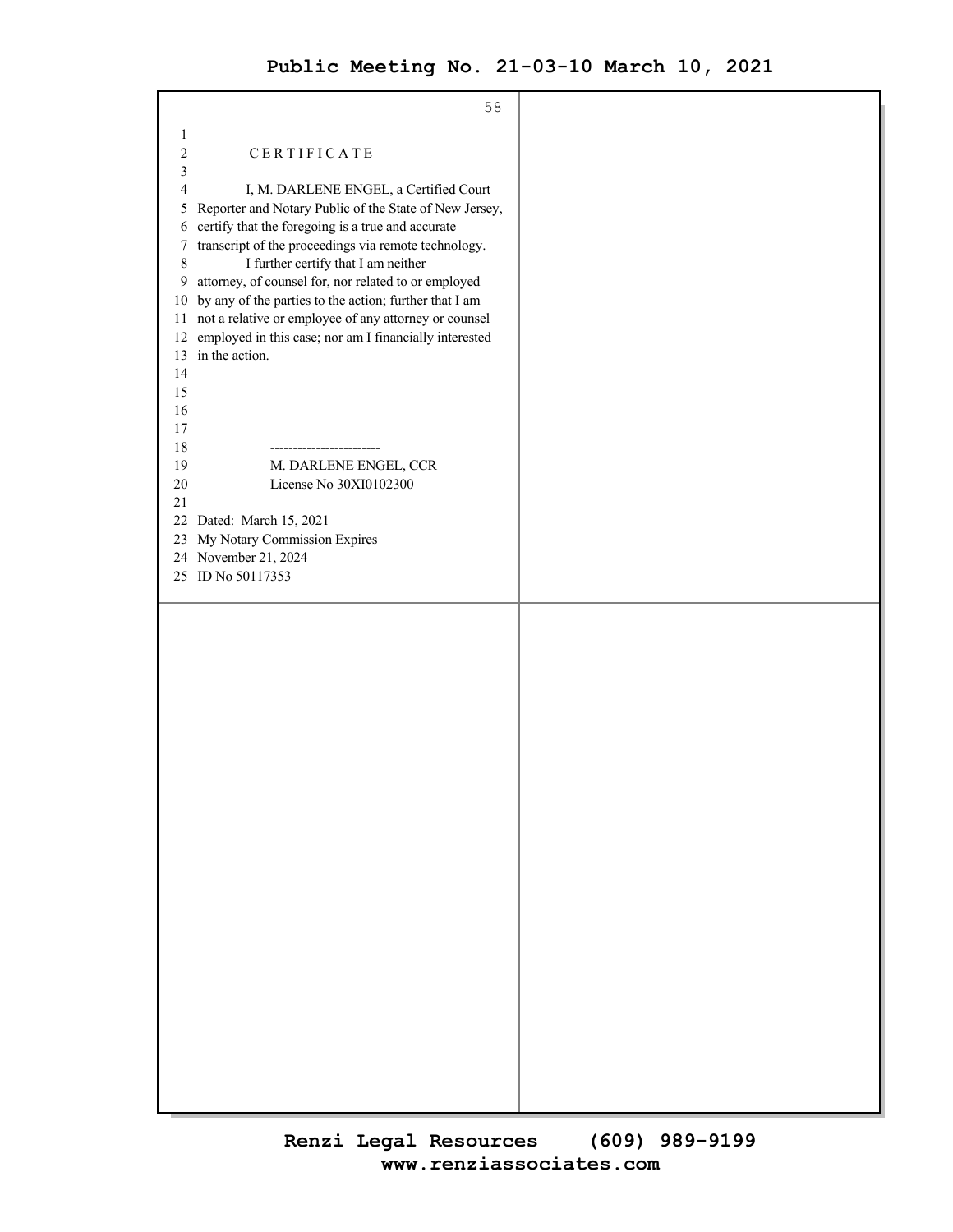| A                       | adjourned                    | 13:22                      | 45:14                         |
|-------------------------|------------------------------|----------------------------|-------------------------------|
| a.m1:14,14              | 57:11,15                     | annual $8:11$              | Association                   |
| $5:2$ 6:2 7:2           | adjournment                  | Anonymous $12:3$           | 15:14                         |
| 8:2 56:10               | 9:19                         | answer $54:14$             | assume $6:11$ , 15            |
| 57:15                   | adjourns $8:18$              | Anthony 5:20               | $7:8$ 32:4,16                 |
| a/k/a 5:11,14           | adjustment                   | $5:21$ 26:15               | 34:19 35:15                   |
| a/k/a/5:12,13           | 54:4                         | 26:16                      | 38:7 49:17                    |
| able 9:1, 11            | adjustments                  | appearance                 | 51:12                         |
| 14:15,22                | $54:8$ 55:3                  | 50:3                       | Atlantic $1:10$               |
| AC $55:4$               | ADMINISTRA                   | appearances                | $1:13$ 3:8,14                 |
| accept 9:14             | 2:4                          | 30:732:25                  | $6:9$ $9:3$ $16:6$            |
| 18:8                    | $\texttt{adopt} 31:8$        | appearing                  | $16:18$ $17:4$                |
| access 9:12             | $37:4$ $41:4$                | 29:17 32:12                | 24:22 25:11                   |
| $\texttt{account}24:21$ | 43:14 46:4                   | 33:7                       | 25:15 31:25                   |
| Accounting              | 48:21 55:13                  | application                | $32:18$ 33:7                  |
| 39:15                   | advanced 52:23               | 22:626:10                  | 33:11 34:21                   |
| accurate 58:6           | advise $8:5$                 | 28:2,5                     | attending $15:8$              |
| accurately              | advised 34:2                 | applications               | 17:22                         |
| 37:2                    | Affairs 2:9                  | 5:6,920:12                 | attention                     |
| achieve 14:20           | 3:4,7,14,17                  | appointed $48:5$           | 49:21                         |
| acknowledge             | $3:21$ 4:4,7                 | appreciate                 | $\texttt{attorney} 2:11$      |
| 8:19                    | 24:17 33:6                   | 17:19                      | $2:12,12$ 3:2                 |
| acknowledging           | affiliate 36:5               | appreciation               | 3:6, 9, 12, 16                |
| 7:13 10:16              | agenda $5:1 \t6:1$           | 12:22 13:2                 | $3:19$ 4:2,6,9                |
| 10:22                   | $7:1$ 18:20                  | appropriately              | 30:19 33:24                   |
| acquired $53:8$         | 20:13 22:19                  | 41:21                      | $42:22$ $45:3$<br>47:21 54:18 |
| Act $8:8$               | ages $11:2$<br>ahead $17:25$ | approval $7:11$<br>52:9,17 | 58:9,11                       |
| action 24:10            | Alayan 6:10,10               | 54:10                      | <b>ATTORNEYS 2:11</b>         |
| 25:23 58:10             | $32:3,15$ 33:9               | approvals 5:16             | audio $9:25$                  |
| 58:13                   | 33:12 34:18                  | 24:4,18                    | <b>Authority</b> 5:16         |
| additional              | Alayan's $34:4$              | 25:21                      | 24:5,18                       |
| 36:10,17                | <b>Alisa</b> $2:3$ $13:4$    | approve $34:16$            | 25:22 52:19                   |
| Additionally            | Alisha $13:12$               | $38:4$ 51:9                | 53:2                          |
| 17:7                    | Allegiance                   | 55:14                      | available 9:22                |
| address $8:16$          | 8:20                         | approved 26:12             | $11:14$ $12:15$               |
| $15:19$ $18:4$          | amendment $7:12$             | $47:18$ 52:12              | 13:19 29:13                   |
| 26:636:15               | $52:9,22$ 53:3               | 54:11                      | Avenue $1:12$                 |
| 53:14<br>addressed 36:4 | 53:4,6,6,10                  | April $56:10$              | awareness $7:14$              |
|                         | 53:11,12,18                  | Armanni 5:7                | 10:17,23                      |
| 36:13 56:7<br>addresses | 54:22 55:15                  | 20:14                      | $11:10$ $12:9$                |
| 16:17                   | amendments                   | assistance                 | 12:14,19                      |
| addressing              | 52:16                        | 17:3,12                    | 13:14,23                      |
| 18:2                    | <b>Americans</b> 11:2        | assistant                  | $14:8$ 16:4                   |
| adjourn $57:5$          | <b>ANALYST</b> $2:4$         | 25:18                      | aye $18:14$                   |
|                         | announcing                   | associated                 | 19:12 20:6                    |
|                         |                              |                            |                               |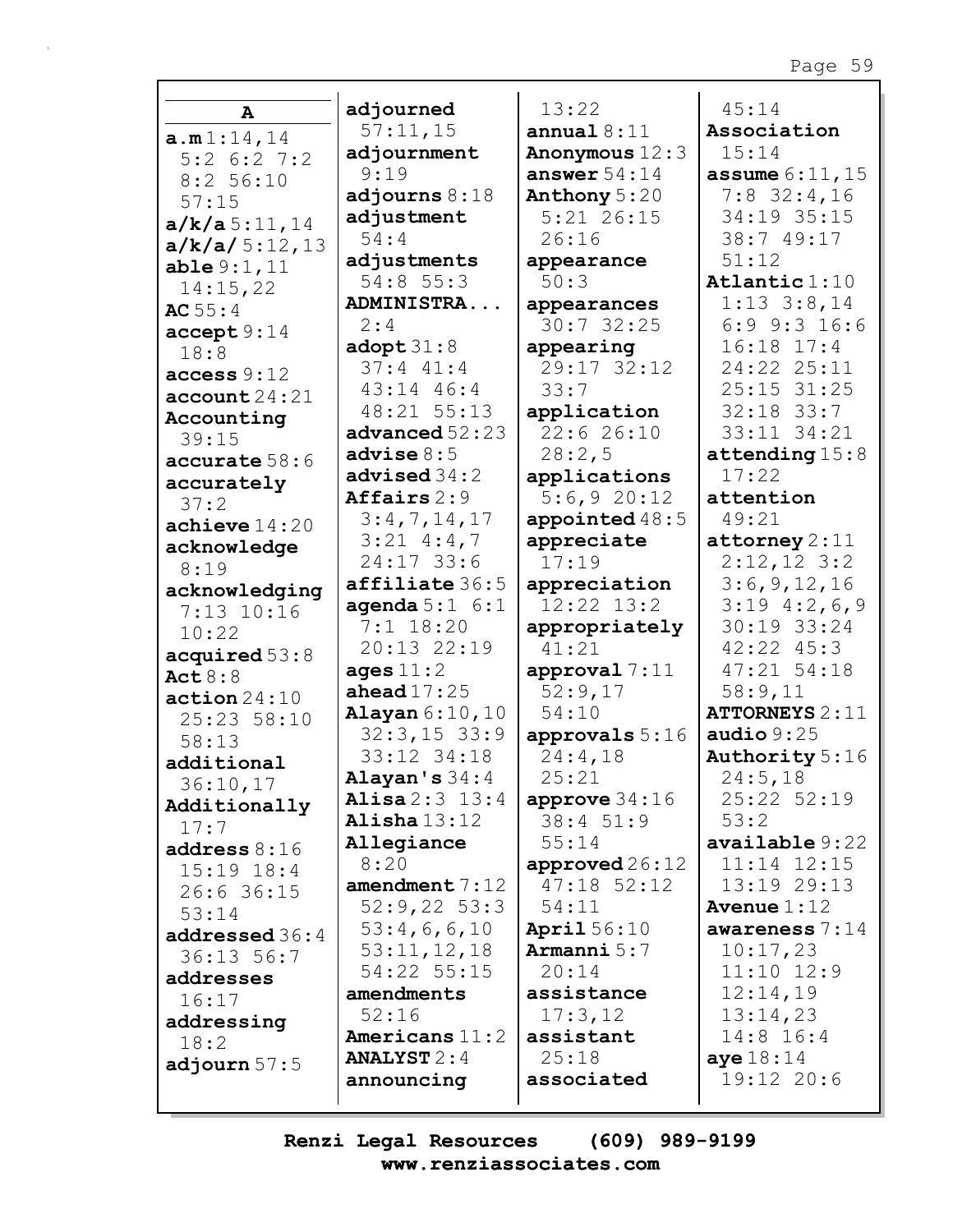| 21:12 22:11         | $3:17,20$ 4:3        | $46:6,22$ $47:9$   | $21:6$ 22:5,17   |
|---------------------|----------------------|--------------------|------------------|
| $23:22$ $27:9$      | 32:22                | $48:23$ 52:7       | 23:8,16          |
| 28:24 55:23         | beyond $16:14$       | 53:8               | 24:13,19,23      |
| 57:9                | bit35:19             | call10:7           | 25:2,4,6,8       |
| Ayes 18:15, 16      | <b>Blue</b> $53:22$  | $12:22$ $15:3,5$   | 25:13,17,19      |
| $19:13$ $20:7$      | board $14:3,17$      | $31:17$ 35:4       | 26:3,9,12        |
| 20:10 21:13         | 15:8                 | 38:20 41:13        | 27:3,16,22       |
| $21:16$ $22:12$     | Boardwalk $1:12$     | 43:23 46:13        | 27:24,25         |
| $22:15$ $23:23$     | 25:11                | 49:5 51:24         | 28:4,8,17        |
| 24:2 27:10          | <b>Brandi</b> 6:20   | call-in $9:25$     | $32:2,15$ 33:8   |
|                     |                      |                    |                  |
| 27:13 28:25         | 41:24 42:15          | called $10:2$      | 34:17 35:13      |
| 29:4 55:24          | 43:14                | 20:22 52:12        | 36:937:5,17      |
| 56:357:10           | brief $35:19$        | 56:6               | 38:549:15        |
|                     | Brownstein           | Callender 7:15     | 49:24 50:24      |
| B                   | 3:104:10             | 15:12,17           | 51:10 53:24      |
| b2:15:7,10          | 36:23 53:16          | 17:19,22           | casinos $11:20$  |
| 5:206:5             | Bryon $8:7$          | callers 9:23       | 15:22 16:13      |
| 20:14,17            | Buckley 5:10         | 17:2               | 17:4,7           |
| 22:20 24:20         | 22:20                | calling $10:14$    | Causey 6:18      |
| back $17:10$        | build17:14           | Camila $2:12$      | $39:4$ 40:3,15   |
| 36:15               | <b>Business 6:18</b> | 3:6, 12, 16, 19    | 41:5             |
| background          | $39:5,18$ 40:5       | $4:9$ 32:23        | CCR 58:19        |
| 35:20               | $40:16$ $41:6$       | 33:23 40:10        | Certified $1:17$ |
| backgrounds         | businesses           | $42:21$ $45:2$     | 58:4             |
|                     |                      |                    |                  |
|                     |                      |                    |                  |
| 11:3                | 16:12                | 47:20 54:17        | certify $58:6,8$ |
| Baer $8:8$          |                      | capacity 39:14     | CFO35:25         |
| Bally's $25:15$     | $\mathbf C$          | 44:11 47:2         | chair $2:2,3$    |
| Bannon $5:10$       | $c3:1$ 4:1 5:7       | capex $54:5$       | $8:22,25$ 9:1    |
| 22:20               | 5:8,11,20            | capital $54:9$     | 10:8,9,19        |
| <b>Based</b> $28:7$ | $6:5, 5$ 7:7         | 55:2               | $13:4$ $15:10$   |
| beginning $9:17$    | 20:14,15,17          | Carmen $6:4$       | 15:18 17:18      |
| 15:24               | 22:20 28:9           | 28:9               | 18:7,9,10,12     |
| behalf $13:3$       | 49:16 51:11          | Carrington         | $18:16$ $19:3,5$ |
| $17:20$ 30:3,5      | 58:2,2               | $5:11$ $22:21$     | 19:8, 11, 14     |
| $30:10$ $32:22$     | Caesars $3:18$       | case21:22          | 19:18,22,24      |
| 32:24 33:25         | $3:21$ 4:4, 11       | $27:25$ 54:6       | 20:2,5,8,10      |
| $37:10$ 39:24       | 6:19,21,23           | 58:12              | $20:24$ $21:3,5$ |
| $40:11$ $42:23$     | $7:5,10$ 15:12       |                    |                  |
| $45:4$ $47:22$      | 16:21,24             | casino $1:2$ 2:2   | 21:8, 11, 14     |
| 50:954:19           |                      | $2:4\ 5:6,9,18$    | 21:16,24         |
| believe 13:16       | $33:6,12$ 39:6       | $6:3,9,14$ 7:7     | 22:2,4,7,10      |
|                     | 39:12,23             | 7:138:9            | 22:13,15         |
| $16:15$ 53:25       | $40:6,17$ $41:7$     | 10:15,21           | 23:10, 13, 15    |
| <b>Bess</b> $33:5$  | 42:2,12,16           | $12:18$ $14:3$     | 23:18,21,24      |
| 39:23 42:11         | $43:3,16$ $44:8$     | $15:14$ $16:4$ , 6 | 24:2 26:20       |
| $44:16$ $47:8$      | $44:17$ $45:8$       | $16:18$ $17:9$     | 26:23,25         |
| Bessie $3:7,13$     | 45:11,19             | 20:13,20           | 27:5,8,11,13     |

Renzi Legal Resources  $(609)$  989-9199 www.renziassociates.com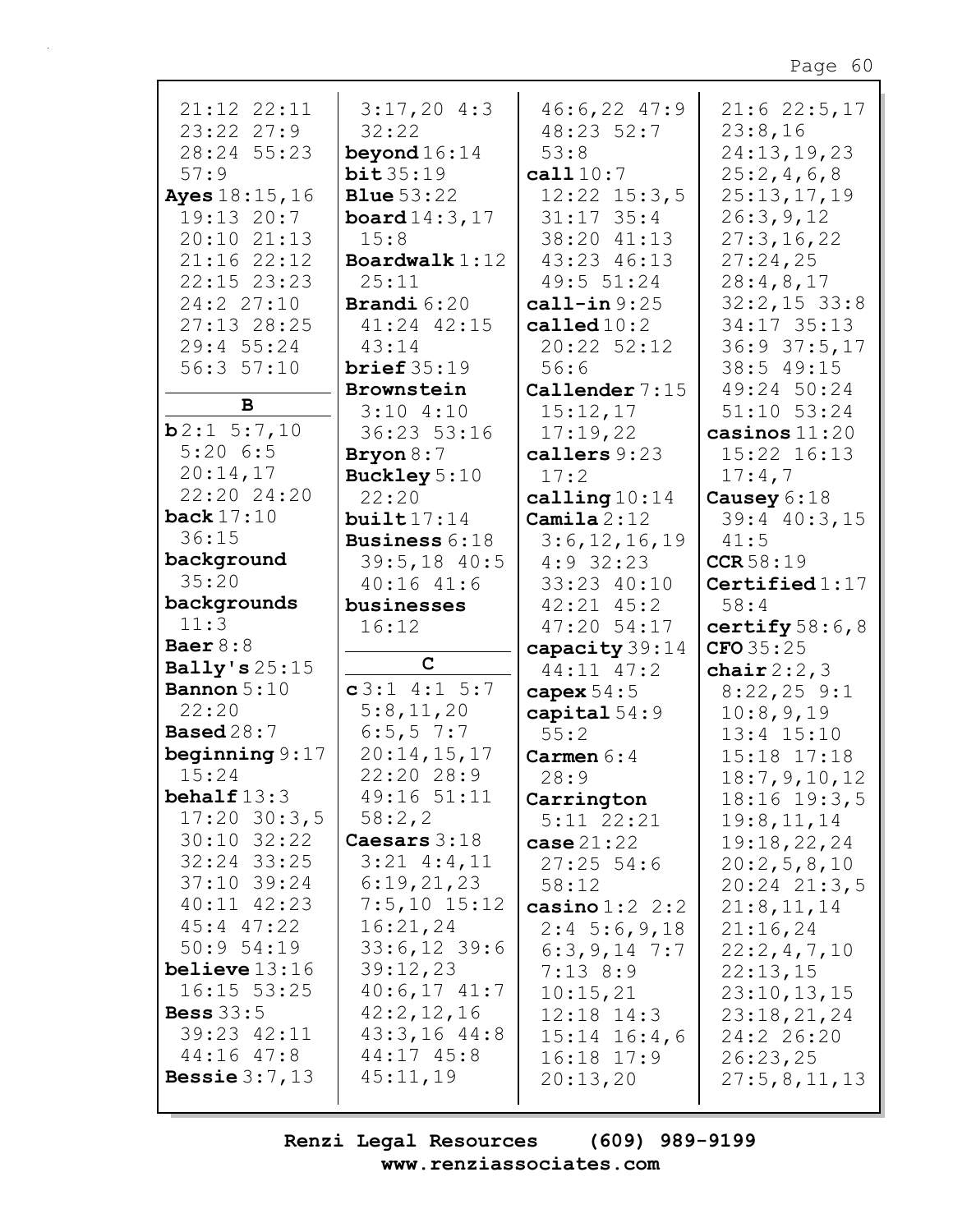| 28:12,14,16       | 38:24 40:10     | collaboration    | company $4:12$   |
|-------------------|-----------------|------------------|------------------|
| 28:20,23          | 41:3,17         | 9:9              | $7:6,11$ 36:11   |
| 29:2,4,15         | 42:21 43:13     | collaborat       | 36:18 49:14      |
| $30:18$ $31:2,5$  | 44:3 46:3,17    | 18:3             | 50:952:8         |
| 31:7,14,17        | 48:20 49:9      | Colleen $6:4$    | compliance $8:6$ |
| 31:20,21,23       | $50:16$ $51:8$  | 28:9             | 25:10            |
| $32:11$ $33:23$   | 52:4,19         | come $49:21$     | Compulsive       |
| 34:10, 13, 15     | 53:16 54:17     | comes $35:20$    | $11:21$ $12:2$   |
| $34:25$ 35:4,6    | 55:12 56:16     | commemoration    | 12:12,21         |
| 35:7,937:22       | 57:6            | 13:2             | 13:7,25          |
| $37:25$ 38:3      | Chairman's      | commenced $8:1$  | concur $17:23$   |
| 38:17,20,22       | 52:25           | comment 56:17    | condition        |
| 38:23,25          | changed $39:17$ | 57:3             | 54:10            |
| 40:10,22,25       | $47:15$ $48:4$  | comments 9:14    | conditions       |
| 41:3,10,13        | changes $45:14$ | $9:15$ $17:19$   | 34:23 38:14      |
| 41:15,16,18       | 54:24           | 56:15,21,25      | $51:16$ $55:17$  |
| $42:21$ $43:8$    | channel $9:13$  | comments@c       | conference       |
| 43:11,13,20       | Chapter $8:6$   | 9:16             | 21:22            |
| 43:23,25          | characterized   | Commission $1:2$ | confidential     |
| $44:2, 4$ $45:22$ | 53:11           | $1:10 \ 2:2,4$   | 11:22            |
| $45:25$ $46:3$    | Chief $6:16$    | $7:13$ 8:9,16    | conjunction      |
| 46:10, 13, 15     | $35:16$ 38:9    | $8:17$ 9:9,12    | 37:7             |
| 46:16,18          | 39:15 47:14     | 10:15,22         | connection       |
| 48:15, 18, 20     | 48:5,22         | $12:18$ $14:4$   | 37:739:11        |
| 49:2,5,7,8        | circulated      | 17:20 24:14      | $42:5$ $44:17$   |
| $49:10$ 50:5,6    | 32:20           | 25:23 26:17      | consideration    |
| $50:16$ $51:3,6$  | City $1:10, 13$ | 27:22 29:16      | 6:3,6,17,20      |
| 51:8,21,24        | $3:8,14$ 6:9    | 29:22 32:12      | $6:22$ 7:3       |
| 52:2,3,5          | $9:3$ 16:6,19   | 35:24 37:13      | $10:13$ $18:21$  |
| $54:17$ 55:7      | 17:424:22       | 52:13,17,18      | 26:2 27:16       |
| 55:10,12,19       | 25:11,15        | $52:24$ 54:7     | $27:24$ 29:8     |
| 55:22,25          | 31:25 32:18     | 56:11 58:23      | 29:18 32:13      |
| 56:3, 12, 20      | 33:11 34:21     | Commission's     | 39:3 41:23       |
| 57:4,6,8,11       | City's $33:7$   | $9:2$ 24:16      | 44:646:20        |
| Chairman $10:6$   | cleanup $35:23$ | Commissioner     | $52:24$ $54:15$  |
| $10:10$ $13:3$    | clear $17:14$   | 24:13 31:19      | considered       |
| 13:11 15:17       | Clement $5:7$   | $33:4$ 36:22     | $39:9$ 42:4      |
| 19:521:5          | 20:14 21:18     | commitment       | contained        |
| $23:15$ $24:12$   | 22:6            | 16:19            | 34:23 38:14      |
| 26:25 28:16       | Clement's       | committed $16:7$ | 51:16            |
| 29:14 30:17       | 20:22           | communities      | contested        |
| 31:7,22           | click $15:5$    | $11:3$ $12:5$    | 21:22            |
| $32:10$ $33:3$    | closed10:11     | community        | continue $14:22$ |
| 33:23 34:15       | 56:9            | 11:12            | 45:17            |
| $35:8$ 36:21      | closing $14:25$ | companies 36:7   | continued $4:1$  |
| $37:12$ $38:3$    | code $9:25$     | 36:12,18         | $6:1$ 7:1        |
|                   |                 |                  |                  |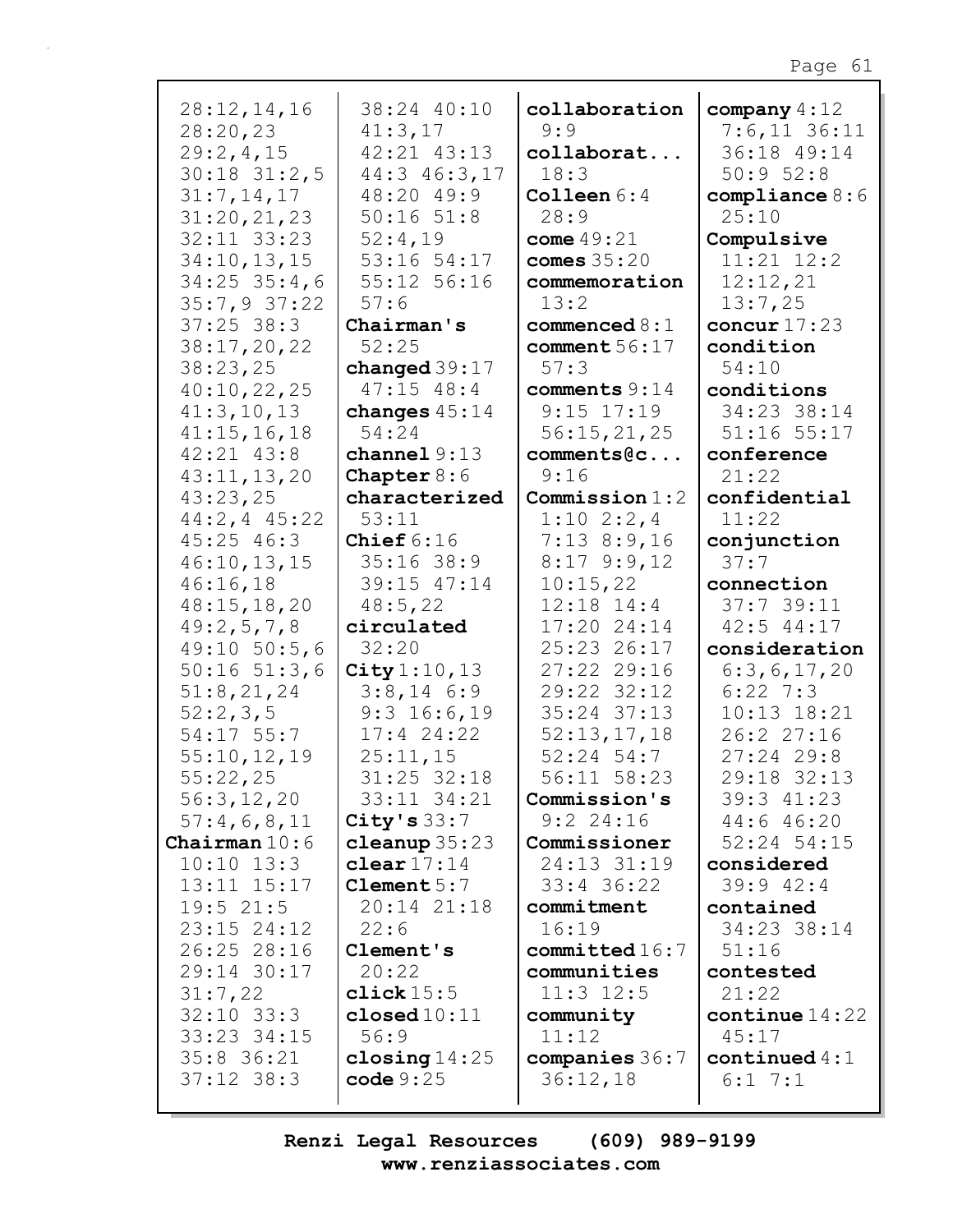| 56:18           | Council's $14:4$     | 38:16                       | Digital $6:8$             |
|-----------------|----------------------|-----------------------------|---------------------------|
| Control $1:2$   |                      | Dan $7:16$ 15:6             |                           |
|                 | counsel $2:6,7$      |                             | 29:10,20                  |
| $2:2,4$ 7:13    | 3:2,4,5,9,12         | 56:17,19                    | 31:10                     |
| $8:9$ 10:15,22  | $3:15,19$ 4:2        | Darlene $1:17$              | direct $53:3,12$          |
| $12:18$ $14:3$  | 4:5,7,9              | 58:4,19                     | 54:22 55:15               |
| 24:14 27:22     | 29:12,16             | DARYL $2:4$                 | $\mathtt{direction}$ 17:2 |
| Cooper $2:3$    | 30:6,931:3           | date $37:6$                 | director $7:9$            |
| $10:8,9$ 13:4   | 32:8,25              | <b>Dated</b> 58:22          | 13:625:10                 |
| 13:13 15:18     | 34:11 36:14          | Dawn $5:14,14$              | 25:14 49:18               |
| $17:20$ $18:9$  | 36:20 37:23          | 22:24,25                    | 51:13                     |
| $19:5, 24$ 21:5 | 39:21 40:23          | day 8:18 15:22              | directors                 |
| $22:4$ $23:15$  | $42:9$ $43:9$        | 16:6                        | 14:18                     |
| 24:13 26:25     | 44:14 45:23          | deadline 28:3               | discussion                |
| 28:16 29:15     | 47:648:16            | deals $53:18$               | 18:10 19:9                |
| 30:18 31:7      | 49:23 50:2           | Decelis $5:13$              | 20:321:9                  |
| 31:19,20,21     | 51:4 53:14           | 22:23                       | 22:8 23:19                |
| $32:11$ $33:4$  | $55:8$ $58:9,11$     | December $8:9$              | 27:628:21                 |
| 33:23 34:15     | COUNTSL/EX           | 8:13                        | $31:15$ $35:2$            |
| 35:6,736:22     | 2:6                  | deemed $28:10$              | 38:18 41:11               |
| 38:3,22,23      | counseling           | 45:11                       | 43:21 46:11               |
| $40:10$ $41:3$  | $12:3$ $17:2$        | defer 26:5                  | 49:3 51:22                |
| 41:15,16        | course $9:22$        | 27:19 36:19                 | 55:20                     |
| 42:21 43:13     | 52:15                | 53:13                       | disease $11:7$            |
| $43:25$ $44:2$  | Court $1:17,21$      | Delegated                   | disordered                |
| 46:3, 15, 16    | 58:4                 | 24:18 25:21                 | 14:10                     |
| 48:20 49:7,8    | Cousey $39:11$       | 52:18,25                    | disorders                 |
| $50:6, 16$ 51:8 | $covid14:11$         | Delegation                  | 16:25                     |
| $52:2,3$ 53:16  | COVID-199:6          | 5:1624:5                    | disposed 53:19            |
| 54:17 55:12     | 14:21 56:24          | Dennis $25:14$              | disposition               |
| 57:6            | Cruz $5:12$          | Deputy $2:11,11$            | 54:25                     |
| copies $8:13$   | 22:22                | $2:12,12$ 3:2               | distributed               |
| Corp $32:18$    | $Cruz-Cruz 5:12$     | 3:6, 9, 12, 16              | 29:25                     |
| Corporation     | 22:23                | $3:19$ 4:2,6,9              | District 7:6              |
| 3:18,214:4      | culture 16:11        | 30:19 33:24                 | 49:14 50:8                |
| 6:19,21,24      | curtailed            | $42:22$ $45:3$              | Division 2:10             |
| $7:5$ 39:7      | 14:11                | $47:21$ 54:18               | $11:18$ $14:2$            |
| 42:2            | curve $18:2$         | described 37:2              | 20:18 21:20               |
| corrections     | <b>CUSTODIAN 2:5</b> | designated                  | 23:624:17                 |
| 19:19           | customers            | 12:8                        | 30:5,20                   |
| costs11:5       | 17:11                | $\texttt{deter}\,14\!:\!13$ | $32:24$ 33:25             |
| Coulter 25:18   |                      | Development                 | $34:3$ $37:11$            |
| Council $11:21$ | D                    | 7:649:14                    | 37:14,16,19               |
| $11:25$ $12:11$ | d5:8, 12, 21         | 50:8                        | 40:12,13                  |
| $12:21$ $13:6$  | $6:6$ 12:7           | DIANNA $2:6$ 3:9            | 42:23,24                  |
| 13:25 14:13     | 20:15,17             | 3:12,15,19                  | $44:13$ $45:4$            |
| 14:17           | 22:22 31:12          | 4:2,5,9                     | 45:15 47:22               |
|                 |                      |                             |                           |

Renzi Legal Resources  $(609)$  989-9199 www.renziassociates.com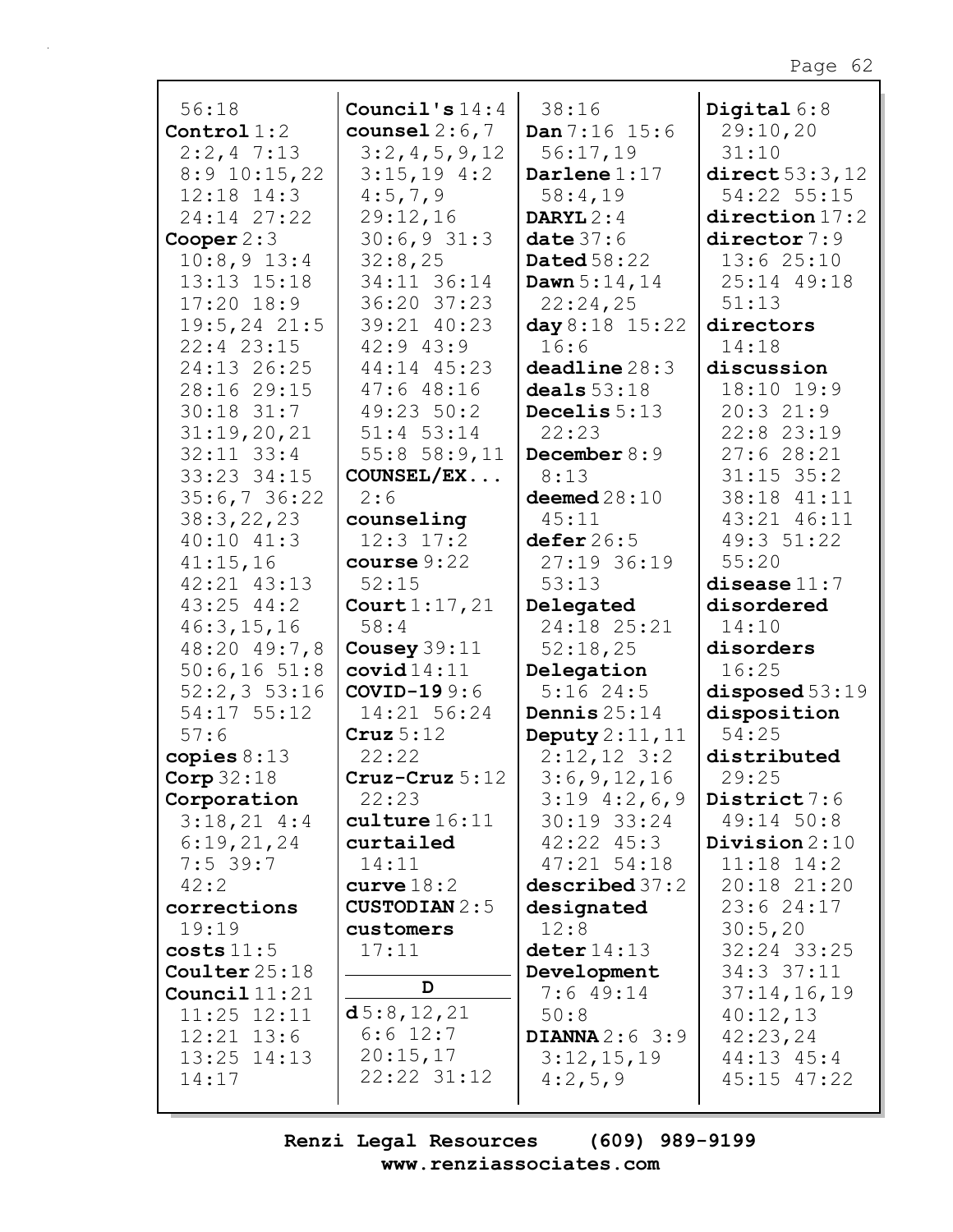| 48:7 50:17                | 34:3                      | 49:15,25              | ethnic $11:3$          |
|---------------------------|---------------------------|-----------------------|------------------------|
| 54:7,11,19                | $e$ -mailed $37:14$       | 50:24 51:10           | Evaluation             |
| 54:20                     | <b>Ealer</b> $2:9$ 24:8   | 58:11                 | 24:9                   |
| Division's                | 24:12,13                  | empower $16:8$        | Evans $7:7$            |
| 33:16 45:12               | 26:6,7,8                  | encourage             | 49:16,25               |
| $\Delta$ doing $13:9$     | 27:14,19,21               | 12:11 14:9            | 50:10,23               |
| Domingo $5:12$            | $27:21$ 29:6              | 16:5                  | 51:11                  |
| $5:12$ $22:22$            | economic $11:4$           | endorsement           | evidence $17:16$       |
| 22:22                     | educate $11:12$           | 25:8                  | <b>Executive</b> $7:9$ |
| doors $13:15$             | $12:12$ $14:6$            | Enforcement           | 13:649:18              |
| doubling 36:15            | effect $54:8$             | $2:10$ $11:18$        | 51:13                  |
| <b>Downs</b> 53:21, 22    | effectively               | 14:3 30:20            | exercise $6:11$        |
| $draff29:25$              | 16:9                      | 33:25 37:11           | $6:15$ 7:8             |
| 30:12,23                  | effectiveness             | 40:12 42:23           | 32:5,16                |
| $31:8$ 32:20              | 11:15                     | $45:4$ $47:22$        | 34:20 35:16            |
| 33:18 34:7                | efforts $11:25$           | $50:18$ $54:12$       | 38:8 49:18             |
| 37:19 39:25               | 12:11,20                  | engage $14:15$        | 51:13                  |
| $40:19$ $41:4$            | eighth $7:12$             | Engel $1:17$          | existing $25:8$        |
| 41:20 42:13               | $52:9,22$ 53:3            | 58:4,19               | expenditure            |
| 43:5,14                   | 53:5,12                   | ensure $17:7$         | 54:9                   |
| 44:20 45:20               | 54:21 55:15               | ensuring $16:7$       | expenditures           |
| 46:4 47:10                | either $52:17$            | enter $30:6$          | 55:2                   |
| 48:12,21                  | $\texttt{Eldorado} 39:12$ | 32:25 50:3            | <b>Expires</b> 58:23   |
| 50:11,22                  | Eldorado/C                | entered $44:24$       | explained              |
| 55:5,13                   | $42:6$ $45:12$            | 47:17                 | 54:24                  |
| dual-rate                 | Ellis $6:20$              | Entertainment         | express $12:19$        |
| 24:25 25:5                | 41:24 42:15               | 3:18,214:4            | extent $55:16$         |
| Duchateau 6:5             | 43:2,15                   | $4:11$ 6:19,21        |                        |
| 28:9                      | Ellis' $42:3$             | $6:23$ 7:5,10         | F                      |
| $due\,9:22$               | employd 58:9              | 15:13 16:21           | $f2:1$ 5:14,19         |
| duties $6:11,15$          | 58:12                     | $16:24$ 33:6          | $5:22$ $22:24$         |
| $7:8$ 32:5,16             | employee $5:6,9$          | $33:13$ $39:7$        | 26:14 58:2             |
| 34:20 35:15               | 5:196:4,10                | 39:24 40:7            | facility 53:23         |
| 38:8 49:17                | $6:14$ 7:7                | $40:18$ $41:7$        | 53:24                  |
| 51:12                     | 20:2021:6                 | 42:2,12,17            | fact $52:21$           |
| <b>Dylan</b> $2:12 \ 3:9$ | $22:5,18$ 23:8            | $43:4,17$ $44:8$      | facts $28:7$           |
| 37:10                     | $23:17$ $24:20$           | $44:17$ $46:7$        | families $12:5$        |
|                           | $24:24$ $25:4$ , 8        | $46:22$ $47:9$        | 14:5, 16, 24           |
| Е                         | 25:13,17                  | $48:23$ 52:7          | <b>Farber</b> $3:10$   |
| e2:1,1,113:1              | 26:4,9,12                 | 53:8                  | $4:10$ 36:23           |
| $3:1,2$ 4:1,1             | 27:3,17,25                | entities $16:15$      | <b>Fauntleroy</b> 2:6  |
| 4:2,65:13                 | 28:2,4,8,17               | entitled $8:7$        | 3:9,12,15,19           |
| 5:21,22                   | 32:2,15                   | <b>Eric</b> 6:22 44:7 | $4:2,5,9$ 8:24         |
| $22:23$ $23:4$            | 33:13 34:17               | 46:4                  | $10:6, 10$ 18:6        |
| $26:16$ 58:2,2            | $35:13$ $36:9$            | ESQ3:104:11           | 18:18 19:16            |
| $e$ -mail $9:14$          |                           |                       | $20:11$ $21:17$        |
|                           | $37:5, 17$ 38:5           | estate $53:23$        |                        |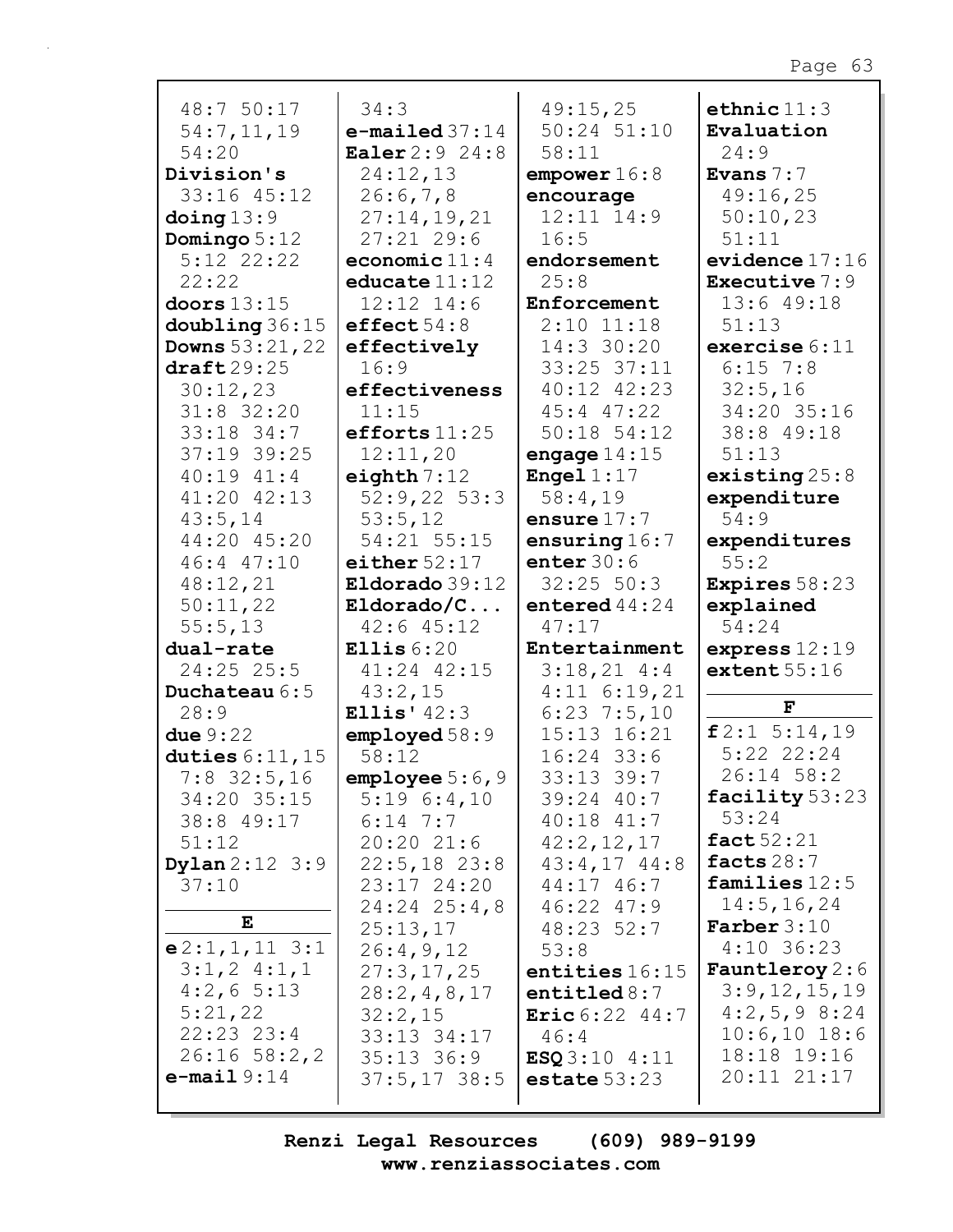| $22:16$ $24:3$<br>25:25 27:15 | 58:12<br>find 14:19          | G                           | gentlemen 39:2<br>George $5:10$ |
|-------------------------------|------------------------------|-----------------------------|---------------------------------|
| 29:5,731:19                   | 28:17 31:8                   | g5:8,14,16<br>20:15 22:25   | 22:20                           |
| 31:22,24                      | 41:4 43:14                   | 23:4                        | given $8:16$                    |
| 35:6,8,10                     | 46:4 48:21                   | $\texttt{qamble} 16:13$     | 52:20                           |
| $37:2$ 38:22                  | finding $30:15$              | gambler $14:5$ , 7          | <b>GNOG 35:25</b>               |
| 38:24 39:2                    | findings $55:17$             | 14:16,23                    | 36:5, 537:8                     |
| 41:15,17,19                   | fine $13:8$                  | gamblers 11:14              | 38:11                           |
| $43:25$ $44:3$ , 5            | $30:13$ $50:12$              | 12:2,5 56:19                | 908:23                          |
| 46:15,17,19<br>47:16,23       | first1:11<br>$10:13$ $15:22$ | gambles $16:12$             | goals $14:20$<br>going 8:23     |
| 49:7,9,12                     | 15:22 16:24                  | $\texttt{gambling}$ 7:14    | Golden $3:11$                   |
| 52:2,4,6                      | five $26:13$                 | 10:16,23,24                 | $6:13$ 35:11                    |
| 56:5, 14, 16                  | Flag 8:21                    | 11:6, 12, 21                | 38:9,10                         |
| 57:2,13                       | floor $1:11$                 | 12:2,8,12,14<br>12:19,21,23 | Golebiewski                     |
| favor $18:14$                 | 17:9                         | 13:7,14,23                  | $6:22$ $44:7,11$                |
| 20:621:12                     | focus $15:23$                | $13:25$ $14:8$              | 44:19 45:5,9                    |
| 22:11 23:22                   | follow 9:24                  | $14:10$ $15:2$              | 46:5                            |
| 27:928:24                     | following                    | 15:20 16:10                 | $\mathsf{good}\,8:3$ , 22       |
| $55:23$ $57:9$                | 24:17 26:10                  | 16:18                       | 24:12 26:7                      |
| February $5:4$ , 5            | followup $44:9$              | gaming $2:10$               | 29:14 30:8                      |
| $5:17$ 18:22                  | foregoing $58:6$             | $3:11$ $6:13$               | $30:17$ 33:3                    |
| $18:23$ $19:4$ , 6            | form $30:13$                 | $11:18$ $14:3$              | 33:22 36:21                     |
| 19:16, 19, 25<br>24:5, 15, 19 | 50:12<br>formerly $33:13$    | 16:4,5,17,23                | $37:11$ $40:9$<br>42:11,20      |
| 24:23 25:3,7                  | formulas $54:4$              | $16:25$ $17:8$              | 50:5,15                         |
| 25:12,16                      | forth $55:16$                | 17:14 30:20                 | $53:15$ $54:16$                 |
| 35:21 40:14                   | found $29:22$                | 33:25 35:12<br>36:4 37:11   | Governor $12:7$                 |
| 42:25 45:16                   | four $27:23$                 | 38:10,11                    | Governor's                      |
| 48:4,10                       | 28:17                        | 40:12 42:23                 | 13:22 17:23                     |
| fees $11:20$                  | FREE $1:24$                  | $45:4$ $47:22$              | $grant 21:6$                    |
| $\texttt{filed8:10}$          | full 52:18,23                | $50:17$ 54:12               | 23:1627:2                       |
| 28:4 35:21                    | fund16:24                    | gaming-rel                  | $50:13$ $51:18$                 |
| 40:13 42:24                   | further $12:10$              | 16:10                       | 55:13                           |
| 45:15 49:22                   | $12:24$ $19:9$               | Gatti $5:19$                | granted 20:21                   |
| $\texttt{filling} 26:9$       | 20:321:9                     | 26:14                       | 23:9 24:17                      |
| 28:2<br><b>Finance</b> $6:12$ | 22:8 23:19<br>25:22 27:6     | general $2:6$ , $6$         | 24:20,24<br>25:4,9,13,17        |
| 32:6,17                       | 28:21 31:15                  | 2:11,11,12                  | 25:21 30:15                     |
| 33:10,14                      | $35:2$ 38:18                 | $2:12$ $3:3,6,9$            | 33:20 37:17                     |
| 34:6,21                       | 41:11 43:21                  | 3:9,12,13,15                | 39:10,13                        |
| financial $6:16$              | $46:11$ $49:3$               | 3:16,19,20<br>4:2,3,5,6,9   | 42:18 44:23                     |
| 11:15,20                      | 51:18,22                     | 4:108:5                     | 46:25                           |
| 24:8 35:17                    | $55:20$ $58:8$               | $30:19$ $33:24$             | granting 26:18                  |
| 38:9                          | 58:10                        | $42:22$ $45:3$              | Grass $53:22$                   |
| financially                   | future $56:23$               | $47:21$ 54:18               | Grasso $5:20$                   |

Renzi Legal Resources  $(609)$  989-9199 www.renziassociates.com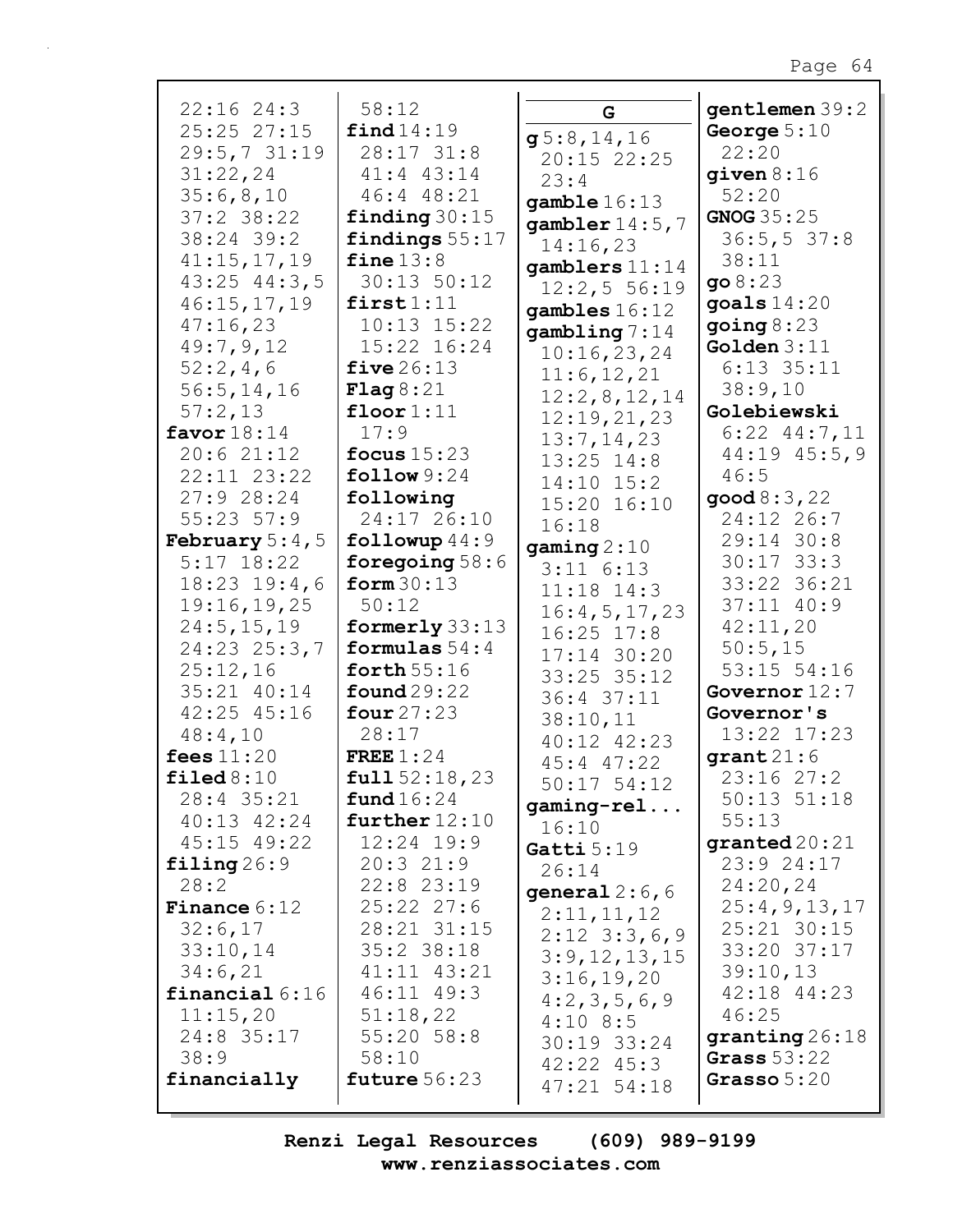| 26:15                    | 55:10,22               | imposed11:20              | 30:10 31:11              |
|--------------------------|------------------------|---------------------------|--------------------------|
| Grate $25:5$             | held $45:10$           | 55:17                     | 49:13 50:8               |
| $\texttt{grateful}$ 14:2 | 56:10                  | in-person                 | 51:15                    |
| gratitude                | Hello 32:10            | 14:12                     | $\texttt{internet} 36:4$ |
| 12:20                    | help 14:5, 7, 16       | inactivated               | interposing              |
| $great17:13$             | $16:25$ $17:9$         | 27:4                      | 33:17                    |
| Guveiyian $25:9$         | helped16:24            | inactivation              | introduce                |
| H                        | Heneghan $7:16$        | $5:18$ 26:3               | 39:21 42:9               |
|                          | 15:756:17              | inactive 26:12            | invaluable               |
| h3:34:75:11              | 56:19,20               | 28:6                      | 11:7                     |
| 5:11,15                  | heritage $16:11$       | $\texttt{included} 50:20$ | inviting 15:19           |
| 22:21,21                 | HIGHWAY1:22            | 53:7                      | involved16:15            |
| 23:2                     | history 36:25          | $\texttt{including} 17:3$ | issuance $6:9$           |
| HAMILTON 1:23            | $Holdco$ 38:11         | Incorporated              | $6:13$ 7:7               |
| handle $17:5$            | holding $36:6$         | 15:13                     | $32:2$ $35:12$           |
| happy $13:18$            | 36:12,17               | individual                | 49:15                    |
| 54:13                    | Holdings 38:12         | 28:3                      | issue $10:25$            |
| $\texttt{Hard25:11}$     | honored $13:5$         | individuals               | $18:2,4$ 34:16           |
| harder $14:18$           | 15:11 17:25            | 11:8 26:11                | $37:4$ 38:4              |
| harm11:8                 | <b>hope</b> $14:14,23$ | 27:23                     | 51:9                     |
| Harrah's $33:14$         | 15:4 56:23             | industry $16:6$           | issued $40:3$            |
| Harwell $6:14$           | hoping $14:20$         | 16:22                     | issues $21:18$           |
| 35:14,23                 | host $56:23$           | Information               | item 3:2, 5, 9           |
| $37:5, 16$ 38:6          | hosted $56:22$         | 6:197:9                   | 3:12,15,19               |
| Harwell's $36:9$         | hotline 11:23          | 39:6,1840:6               | 4:2,5,95:3               |
| 36:16                    | house $8:11$           | $40:17$ $41:6$            | $6:2$ 7:2 10:1           |
| health $9:6$             | 17:10                  | 49:19 51:14               | 10:13,14                 |
| 10:25                    | Howard $24:25$         | initial 5:6               | $11:1$ $12:1$            |
| healthcare               | Howe $5:14$            | 20:12,20                  | $13:1$ $14:1$            |
| 12:13                    | 22:25                  | 21:622:5                  | $15:1$ $16:1$            |
| heard $15:25$            | Hyatt $3:10$           | 52:11                     | $17:1$ $18:1,21$         |
| hearing $18:12$          | $4:10$ 36:23           | initially 39:8            | $19:1$ $20:1$ , $12$     |
| 19:11,22                 |                        | innovative                | $21:1$ $22:1,17$         |
| $20:5$ $21:3,11$         | I                      | 14:19                     | $23:1$ $24:1,4$          |
| 22:2,5,10                | <b>ID</b> $58:25$      | instance 52:20            | $25:1$ $26:1,2$          |
| 23:13,21                 | identified             | instructions              | $27:1,15$ 28:1           |
| $26:23$ $27:8$           | 20:13 22:18            | 9:24                      | 29:1,5,7                 |
| 28:14,23                 | 39:16                  | interested $9:8$          | $30:1$ $31:1,24$         |
| 31:5,17                  | identify $10:3$        | 58:12                     | $32:1$ $33:1$            |
| $34:13$ $35:4$           | $i$ Gaming $25:10$     | interesting               | $34:1$ $35:1$ , 11       |
| $37:25$ 38:20            | III24:25               | 16:2                      | $36:1$ $37:1$            |
| $40:25$ $41:13$          | impect12:4             | intermediary              | $38:1$ $39:1,3$          |
| 43:11,23                 | 55:3                   | 36:11                     | $40:1$ $41:1$ , 23       |
| 45:25 46:13              | important              | International             | $42:1$ $43:1$            |
| 48:18 49:5               | $15:19$ $17:23$        | $3:4$ 4:8 6:8             | $44:1, 5$ $45:1$         |
| 51:6,24                  | 41:22                  | $7:6$ 29:11,21            | $46:1,19$ $47:1$         |
|                          |                        |                           |                          |
|                          |                        |                           |                          |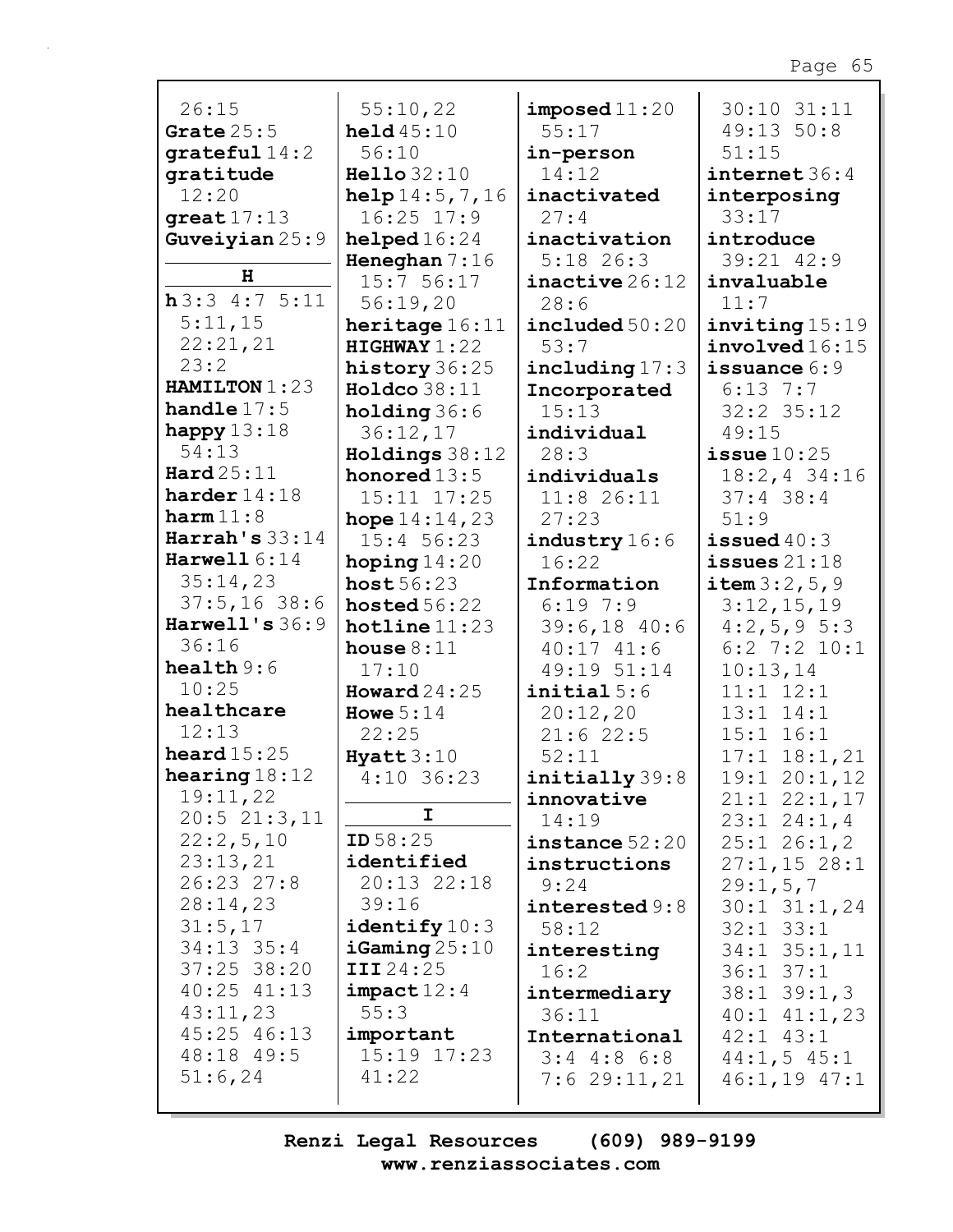| $48:1$ $49:1$ , 12        | $39:9$ 42:5             | L                         | 28:18                    |
|---------------------------|-------------------------|---------------------------|--------------------------|
| $50:1$ $51:1$             | 44:945:6                | L6:2244:7                 | Licensing $2:9$          |
| 52:1,653:1                | 46:24 47:24             | 46:4                      | 24:8                     |
| 53:954:1                  | June $45:10$            | lapse $6:3$               | licensure                |
| $55:1$ 56:1,6             |                         |                           | $32:19$ $33:8$           |
| items $22:19$             | K                       | 27:24                     | 34:4 36:10               |
| 23:5                      | K48:21                  | $\texttt{lapped} 28:11$   | 36:16 49:25              |
|                           | Keith $6:18$            | 28:18                     |                          |
| iterations                |                         | $\texttt{langsing} 27:16$ | 50:24                    |
| 52:14                     | $39:4$ $41:4$           | laws 8:7                  | <b>lieu</b> $26:5,9$     |
|                           | <b>Kelli</b> 25:5       | $\texttt{leader} 16:22$   | 27:18 52:24              |
| J                         | <b>Kellie</b> $5:13,13$ | lease $7:12$              | line <sub>16:25</sub>    |
| j5:8,10,16                | $5:13$ $22:23$          |                           | 24:9 45:13               |
| $6:6,14$ 20:15            | 22:24,24                | 52:11,12                  | 53:9                     |
| 22:19,20                  | Kentucky 53:25          | 53:4,7,20                 | link 9:25                |
| 23:3 28:10                | 54:25                   | 54:2,22,24                |                          |
|                           |                         | 55:16                     | list26:12                |
| $35:14$ 38:6              | Kenya $7:7$             | leave $54:3$              | 28:6                     |
| <b>James</b> 2:2 13:3     | 49:16 50:10             | $\texttt{legal } 1:20,21$ | listen 9:11              |
| Jeffrey $5:8$             | 51:10                   | 3:4,4,7,14                | lists $17:6$             |
| 20:15                     | <b>Keven</b> $5:16$     | $3:17,21$ 4:4             | $l$ ittle 8:23           |
| Jersey $1:1$ , $13$       | 23:3                    |                           | 35:19                    |
| $1:23$ 8:8 9:3            | <b>Kevin</b> $5:21$     | $4:7,7$ 16:16             | $LLC$ 3:11 4:12          |
| $10:21$ $11:17$           | 25:18 26:15             | 30:933:5                  | $6:13$ 7:6, 11           |
| $11:22$ $12:2,9$          | key 5:6,9,18            | Lepore $6:5$              |                          |
|                           |                         | 28:10                     | $35:12$ 36:5             |
| $12:21$ $13:7,9$          | $6:4,9,14$ 7:7          | letter 33:17              | 38:10, 11, 12            |
| $14:2$ $15:14$            | 20:13,20                | 35:21 40:13               | 49:14 52:8               |
| $17:4,25$ 58:5            | $21:6$ $22:5,18$        | 42:24 45:15               | local 17:3               |
| John $5:20$               | 23:8,16                 | 48:9 54:21                | $\textbf{locally} 12:16$ |
| 24:24 26:14               | 24:20,24                | <b>LHGN 38:11</b>         | $1$ ocated $53:21$       |
| joining $9:4$             | 25:4,8,13,17            | $l$ icense $6:10$         | 53:24                    |
| 33:15                     | 26:3,9,12               |                           | longer 53:20             |
| Joint 7:5                 | 27:3,16,24              | $6:14$ 7:7                | 54:2                     |
| 34:16 38:4                | $27:25$ 28:4,8          | 22:624:20                 | $looked 33:16$           |
| 49:13 51:9                | 28:17 32:2              | $24:24$ $25:4,9$          |                          |
|                           | $32:15$ $33:8$          | 25:13,17                  | Lordi 1:11               |
| <b>Jones</b> 5:11 7:4     |                         | 26:10 27:25               | Louisiana                |
| $22:22 \ 46:21$           | 34:4,17                 | $28:2, 4$ 32:3            | 53:21,22                 |
| $46:25$ $47:13$           | $35:13$ 36:9            | $32:15$ $34:17$           | 55:2                     |
| $47:24$ $48:22$           | $36:16$ 37:5            | $35:13$ 36:5              | Luis $24:20$             |
| $Joseph 1:11$             | $37:17$ 38:5            | $37:5,18$ 38:5            | <b>Lynn</b> $5:11,11$    |
| $5:14,15$ 23:2            | 49:15,25                |                           | 22:21,21                 |
| 23:2                      | $50:24$ $51:10$         | 49:16 51:10               |                          |
| <b>Josh</b> $7:4$ $46:21$ | <b>know</b> $15:2, 21$  | 58:20                     | M                        |
| 48:21                     | $16:2$ $17:11$          | licenses $5:6,9$          | M1:172:7,9               |
| Jr3:34:7                  | known $6:10$            | 5:196:4                   | 3:2,5,10                 |
|                           |                         | 20:13,20                  |                          |
| 5:10,14                   | 22:21,22,23             | 21:722:18                 | $4:11 \ 5:7,14$          |
| 22:20 23:2                | $22:25$ 32:3            | $23:9,17$ 26:4            | 5:14,15,20               |
| $\texttt{July} 29:23$     |                         | 27:3,1728:8               | $5:21$ 6:4 8:7           |
|                           |                         |                           |                          |

Renzi Legal Resources  $(609)$  989-9199 www.renziassociates.com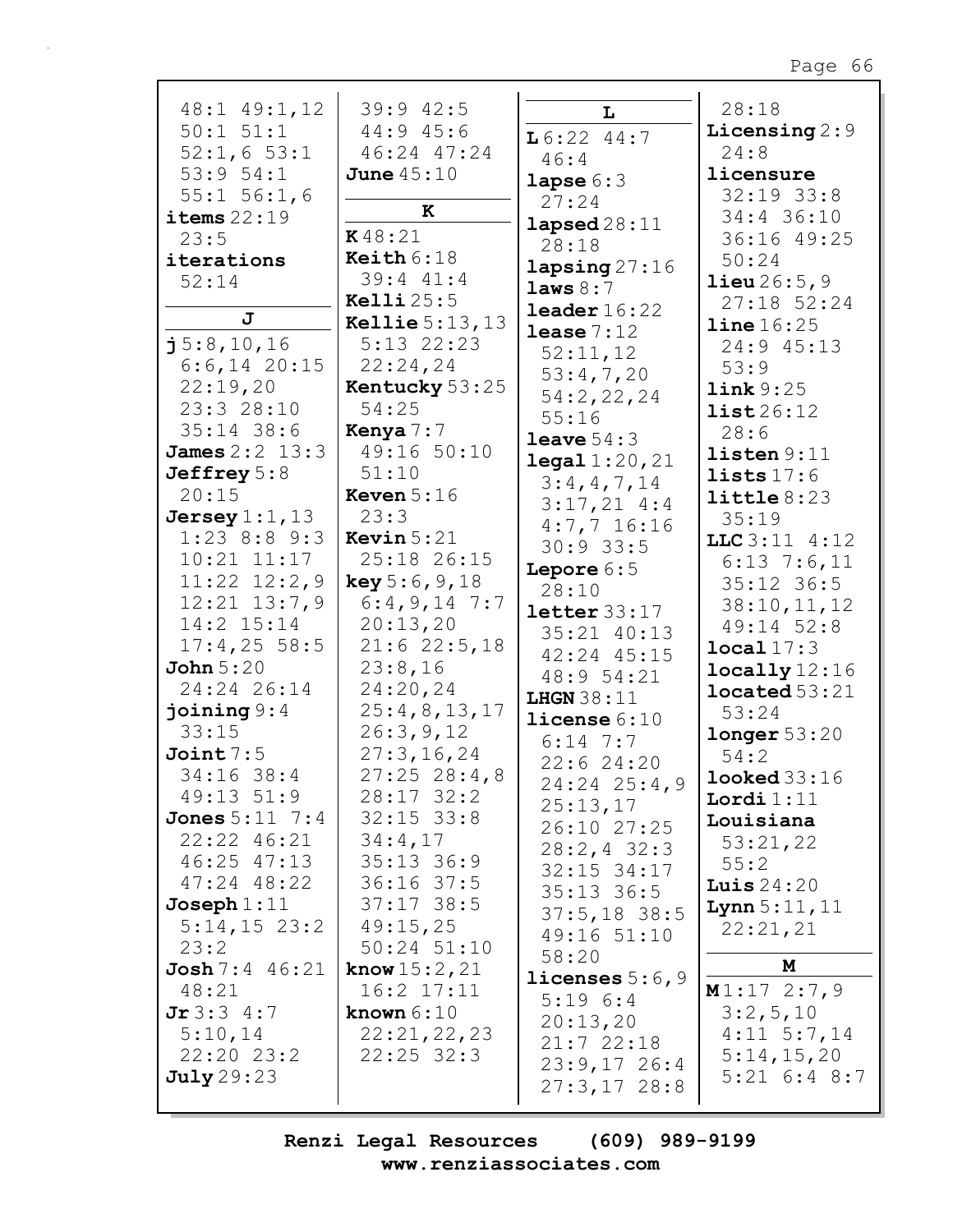| 20:14 21:18<br>22:6, 25, 25<br>23:3 26:14 | 26:21 27:19<br>Maura $22:20$<br>Mauro $5:10$ | 45:13 54:10<br>MGM3:44:8<br>$6:8$ 7:5 | 46:10 48:19<br>49:2 51:7,21<br>55:11,19 |
|-------------------------------------------|----------------------------------------------|---------------------------------------|-----------------------------------------|
| $26:15$ 28:9                              | MDDC $50:9$                                  | 29:10,21                              | 57:5,7,8                                |
| 58:4,19                                   | means $16:14$                                | 30:10,10                              | move $19:5,24$                          |
| Madamba $3:3$                             | measurable                                   | 31:11 49:13                           | $21:5$ 22:4                             |
| 4:730:3,8,9                               | 17:15                                        | 50:751:14                             | 23:15 26:25                             |
| 50:5,6                                    | measure $9:5$                                | Michael $5:7$                         | 28:16 31:7                              |
| mailed 8:14                               | meeting $1:5$ , $11$                         | $6:14$ 20:14                          | $34:15$ 38:3                            |
| $\texttt{making} 18:3$                    | $5:1,4,5$ 6:1                                | $21:18$ 22:6                          | $41:3$ $43:13$                          |
| management                                | $7:1$ 8:1,8,11                               | 35:14 37:16                           | 46:3 48:20                              |
| 11:7                                      | 9:2,7,8,10<br>9:18,20,23                     | 38:6<br>millions 11:2                 | $51:8$ 55:12<br>multi-casino            |
| manager $2:9$<br>24:9 25:2,19             | 18:23,24                                     | minimizing                            | 25:7                                    |
| <b>Mantione 5:20</b>                      | 19:2,7,17,20                                 | 11:8                                  | Murphy $12:7$                           |
| 26:15                                     | 19:25 35:25                                  | minor 54:4                            | mute 10:2                               |
| March $1:9$ 5:2                           | 36:4 39:10                                   | minutes $5:4$ , 5                     |                                         |
| $5:17 \t6:2 \t7:2$                        | $42:5$ 46:24                                 | $9:21$ 18:22                          | N                                       |
| $7:13$ $10:16$                            | 47:25 52:13                                  | 19:6,17,25                            | N3:14:1                                 |
| $10:22$ $12:8$                            | 52:21 56:13                                  | mitigate 9:5                          | names $27:18$                           |
| $16:3$ 24:6, 15                           | 57:14                                        | month $7:14$                          | <b>NANCE</b> 2:4 8:3                    |
| 34:2 37:15                                | meetings $56:22$                             | 10:17,23                              | Narvaez 24:21                           |
| 49:22 54:23                               | Melchionne                                   | $11:10$ $12:9$                        | $\mathtt{national}$ 16:25               |
| 58:22                                     | $5:14$ 23:2                                  | 12:19 13:14                           | nationally                              |
| Marina $7:6$                              | member $8:15$                                | $13:24$ $14:8$                        | 12:16                                   |
| 49:14 50:8                                | members $9:7$                                | 16:4                                  | near 53:21,25                           |
| $\texttt{market}16:19$                    | 16:8 17:11                                   | morning $8:3,22$                      | needed $14:14$                          |
| Marketing 6:21                            | 37:12                                        | $10:12$ $24:12$                       | neither 58:8                            |
| $41:25$ $42:16$                           | memorialize                                  | 26:7 29:14                            | <b>Neva</b> $7:14$ 13:5                 |
| 43:3,16                                   | 25:20                                        | 30:8,1733:3                           | 13:10 15:10                             |
| $47:14$ $48:6$                            | Mendes-Fer                                   | 33:22 36:21                           | 17:21<br>never $15:25$                  |
| 48:22                                     | $2:12$ 33:22                                 | $37:12$ 40:9                          | <b>New 1:1, 13, 23</b>                  |
| materially<br>55:3                        | $40:9$ $42:20$<br>$45:2,3$ $47:20$           | 42:11,20<br>50:5,15                   | $8:8$ 9:3                               |
| matter 10:2                               | 49:11 54:16                                  | $53:15$ $54:16$                       | $10:21$ $11:17$                         |
| $15:15$ $17:24$                           | 56:4                                         | motion 18:6,7                         | $11:22$ $12:2,9$                        |
| $20:22$ $21:19$                           | Mendez-Fer                                   | $18:9, 13$ 19:3                       | $12:21$ $13:7,9$                        |
| $21:21$ 29:13                             | 3:6, 12, 16, 19                              | $19:8,23$ $21:4$                      | $14:2$ $15:14$                          |
| $32:9$ $35:20$                            | $4:9$ 32:23                                  | $22:3$ $23:14$                        | $17:3,25$ 58:5                          |
| 35:23 36:12                               | 33:24 40:11                                  | $26:24$ 27:5                          | newly53:7                               |
| 39:8 49:21                                | $42:22$ $47:21$                              | $28:15$ 31:6                          | <b>NJAC</b> 28:18                       |
| $50:2$ $52:23$                            | 54:18                                        | 31:14 34:14                           | $31:13$ $34:23$                         |
| 53:14                                     | mentioned $45:5$                             | $34:25$ 38:2                          | $38:16$ $41:9$                          |
| matters 20:18                             | $47:23$ $48:3$                               | $38:17$ $41:2$                        | $43:18$ $46:8$                          |
| $20:25$ $23:11$                           | merger $39:12$                               | 41:10 43:12                           | 48:25 51:17                             |
| 24:10 26:6                                | $39:16$ $42:6$                               | $43:20$ $46:2$                        | <b>NJSA</b> $6:10, 14$                  |
|                                           |                                              |                                       |                                         |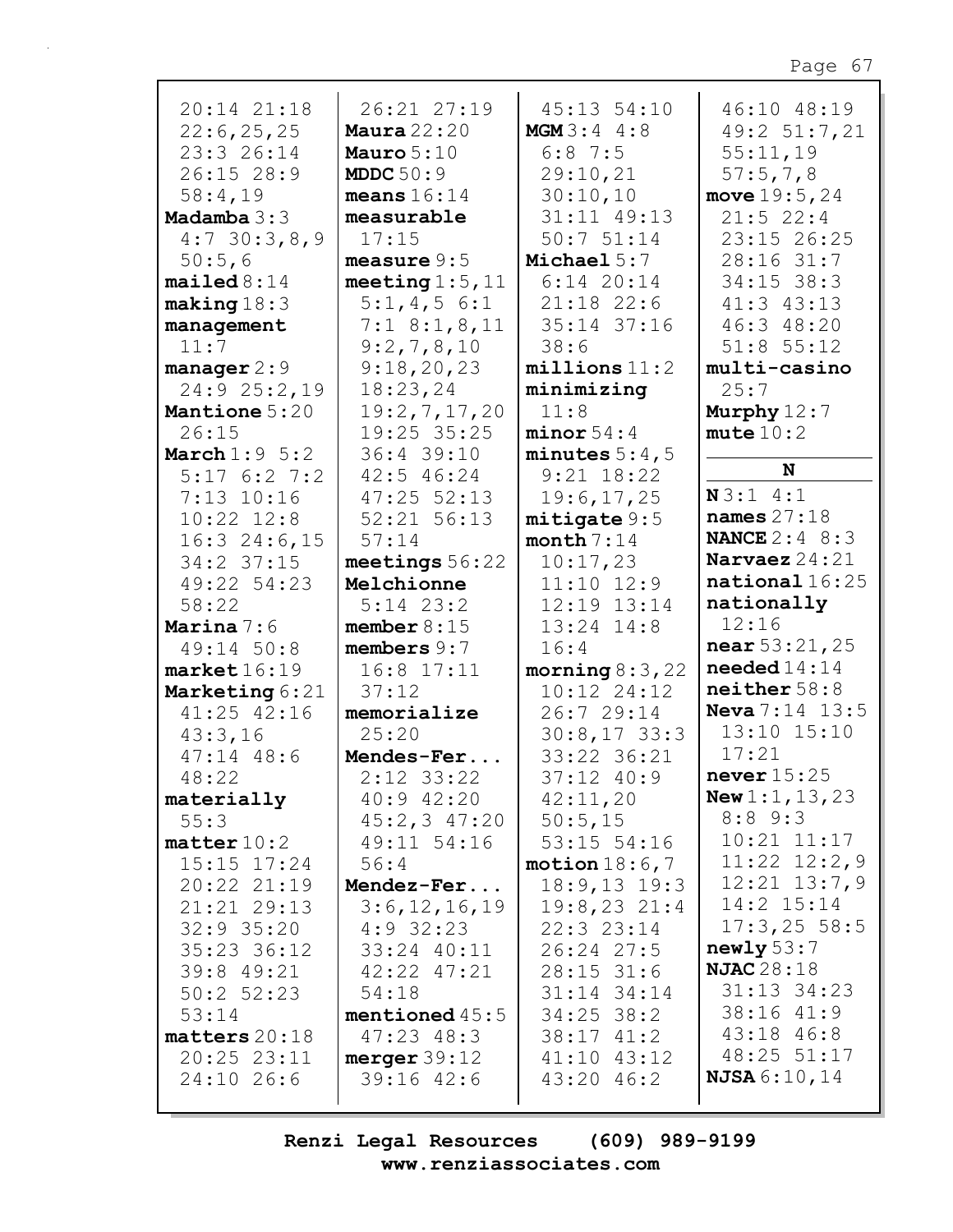| $7:8$ 31:12,12         | <b>Ocean</b> $25:2,6$ | $\mathbf P$            | 35:11,21             |
|------------------------|-----------------------|------------------------|----------------------|
| $32:4$ 34:18           | 25:19                 | P1:11 2:12             | $37:15$ 38:4         |
| 34:18,23               | offer14:22            | $3:1,1,9$ 4:1          | 44:18 49:13          |
| $35:14$ 38:6,7         | 15:3                  | 4:1                    | 49:22,23             |
| 38:15,15               | OFFICE $2:6,9$        | Paducah 53:25          | 51:952:7             |
| $41:8,8$ $43:17$       | Officer 6:16          | <b>PAGE</b> 5:3 6:2    | 55:14                |
| 43:18 46:7,8           | $35:17$ 38:9          | 7:2                    | Petitioner           |
| 48:24,24               | 39:15 47:14           | pandemic 14:11         | 36:14                |
| 49:16 51:11            | 48:6,23               | 14:21                  | Petitioner's         |
| 51:11,17,20            | offices 1:10          | part 16:11             | 51:18                |
| $non$ -CPLV $52:12$    | 9:2 56:11             | participant            | Petitioners          |
| <b>Notary</b> 58:5, 23 | Oh 8:25               | $7:15$ 9:23            | $30:4$ 32:23         |
| note $41:19$           | Okay $27:21$          |                        | 36:24 39:24          |
| 45:9                   | omnibus $53:6$        | participants<br>9:7,10 | 53:17                |
| $\texttt{noted}25:20$  | ongoing $12:20$       |                        | Philip $12:7$        |
| November $38:12$       | online 3:11           | participation<br>56:13 | Philly 33:14         |
| 58:24                  | $6:13$ $17:10$        |                        | phone $10:2$         |
| Nugget $3:11$          | 35:12 38:10           | particular<br>53:10    | 15:5                 |
| $6:13$ 35:12           | 38:10                 |                        | Pimpinelli 2:7       |
| 38:9,10                | Open $8:8$            | parties 30:2           | 3:2,529:12           |
| nunc 37:6              | opening $8:4$         | 32:21 58:10            | 29:14,16             |
| 38:12                  | 13:14                 | passed28:3             | 32:8,10,11           |
|                        | operates $11:19$      | Pat 30:3 50:6          | Pitre $22:24$        |
| $\mathsf{o}$           | Operating $4:11$      | Patrick 2:9            | place $9:25$         |
| O2:1                   | $7:11$ 52:7           | 3:34:7                 | placed 12:25         |
| O'Gara3:10             | Operations            | 24:13 26:7             | 26:11 28:5           |
| $4:11$ 36:21           | $6:23$ 7:4            | $27:21$ 30:8           | plan 54:9            |
| 36:22 53:15            | 44:8,12 45:7          | Paul 3:10 4:11         | please $8:19$        |
| 53:16 54:23            | 45:19 46:6            | $5:19$ 26:14           | $10:3$ $15:3$        |
| object $48:7$          | 46:22 47:3            | 36:22 53:16            | 52:10                |
| objection              | 48:2                  | pending $6:12$         | $please 9:1$         |
| 20:19 30:24            | operators $16:4$      | $6:16$ 7:9             | <b>Pledge</b> $8:19$ |
| 33:17,18               | 16:18                 | 32:6,18                | plenary $6:6,12$     |
| 34:340:2               | opportunity           | 34:21 35:17            | 6:16,17,20           |
| 45:21 47:11            | $8:17$ 11:11          | 36:8 38:13             | $6:22$ 7:3,10        |
| 50:20,23               | 12:10                 | 49:19 51:15            | 29:8,18              |
| 54:21 55:6             | Opposed 19:14         | period25:22            | $30:22$ 32:6         |
| objections             | 20:8 21:14            | 26:13                  | $32:19$ $34:22$      |
| 34:8 37:16             | 22:13 23:24           | permit 6:11,15         | $35:17$ $38:13$      |
| 37:20 40:20            | $27:11$ $29:2$        | $7:8$ 32:4,16          | $39:4,19$ 40:4       |
| 43:644:21              | 55:25                 | 34:19 35:15            | 40:14 41:24          |
| 48:13                  |                       | 38:7 49:17             |                      |
| objectives             | OPRA $2:5$            | 51:12                  | 42:8, 14, 25         |
| 17:15                  | order 10:14           | petition 6:9           | 44:6, 18, 23         |
| obligation             | 18:1927:2             | $6:13$ 7:5,10          | 45:16 46:20          |
| 16:16                  | 56:6                  | $31:25$ $32:13$        | $47:4,13$ $48:8$     |
|                        | outcomes $17:15$      | 33:8 34:16             | 48:10 49:19          |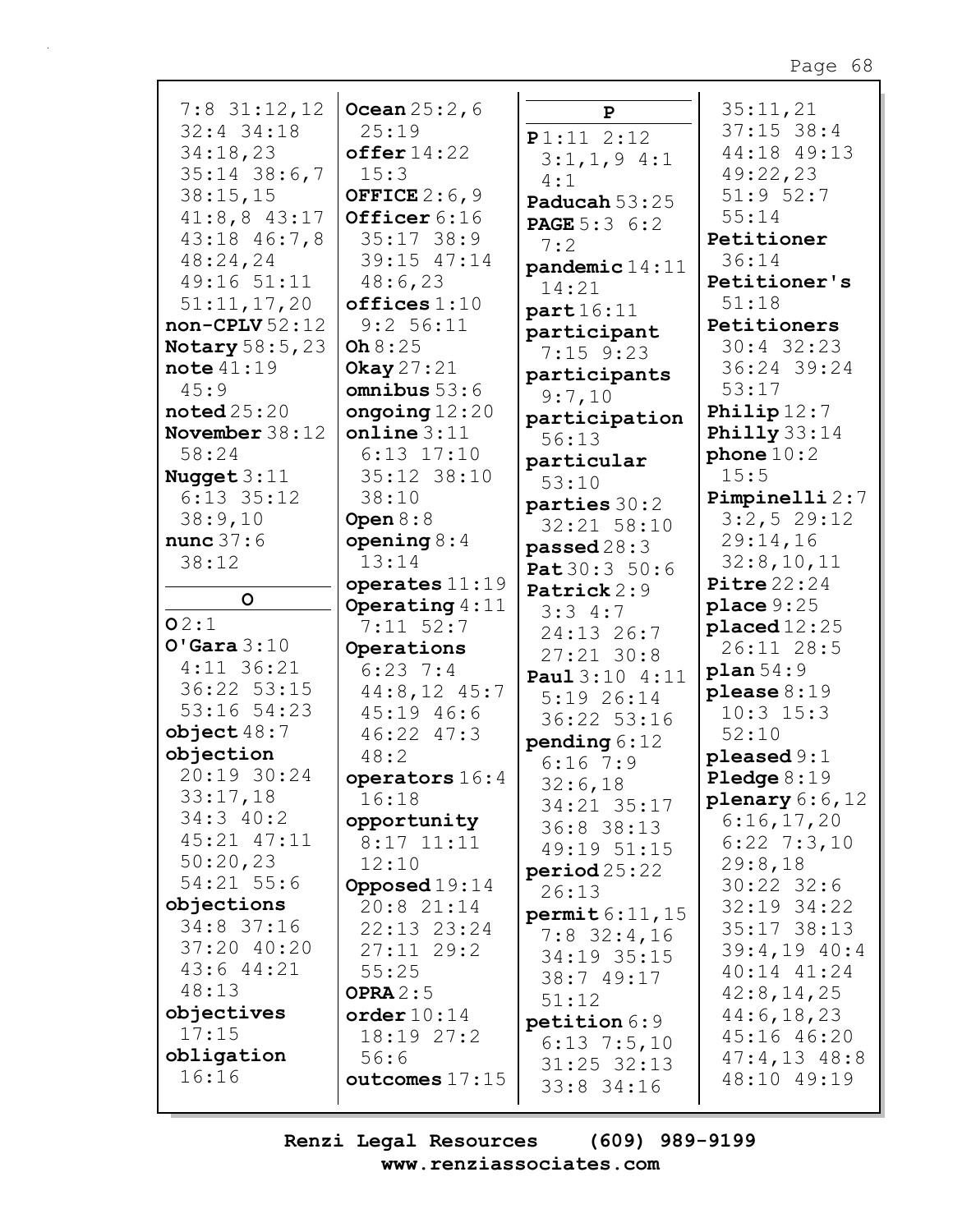| 51:15              | policymakers         | pride17:13               | provide $11:20$    |
|--------------------|----------------------|--------------------------|--------------------|
| Plousis $2:2$      | 11:13                | <b>PRN</b> 6:12,17       | provided 9:12      |
| 8:22,25            | portion 56:13        | $7:12$ 52:10             | $9:24$ 48:9        |
| 10:10,19           | position 24:21       | PRN0492102               | 51:19              |
| 13:3,12            | 25:2,6,10,15         | 35:22                    | providers          |
| 15:10,18           | 25:19 29:24          | $\text{pro } 37:6$ 38:12 | 14:15              |
| $17:18$ $18:7$     | $40:16$ $43:3$       | problem 7:14             | provides $11:11$   |
| 18:10, 12, 16      | 45:7,10,18           | 10:16,23,24              | providing          |
| 19:3,8,11,14       | $47:15$ $48:2,4$     | 11:6, 11, 14             | $12:10$ $17:2$     |
| 19:18,22           | positive $12:4$      | 12:8, 14, 18             | Pryor 7:14         |
| 20:2,5,8,10        | positively           | 12:23 13:14              | 13:6,11            |
| $20:24$ $21:3,8$   | 23:6                 | $13:23$ $14:5,7$         | 17:21              |
| 21:11,14,16        | post 39:16           | 14:8, 10, 16             | public 1:5, 11     |
| $21:24$ $22:2,7$   | potentially          | 14:23 15:3               | $5:1,4$ 6:1        |
| 22:10,13,15        | 16:9                 | 56:19                    | 7:1,158::1,5       |
| 23:10,13,18        | Powell $5:13$        | problems 16:10           | $8:7,8,15$ 9:8     |
| 23:21,24           | 22:24                | proceed 30:7             | 9:11,14,15         |
| 24:2 26:20         | powers $6:11,15$     | 33:2 36:20               | $9:15$ $10:25$     |
| $26:23$ $27:5,8$   | $7:9$ 32:5,17        | 39:22 42:10              | 11:12 12:12        |
| 27:11,13           | 34:20 35:16          | $44:15$ $47:7$           | 14:6 18:23         |
| 28:12,14,20        | 38:8 49:18           | 50:4                     | 56:12 57:14        |
| $28:23$ $29:2,4$   | 51:13                | proceeding               | 58:5               |
| $30:18$ $31:2,5$   | <b>PRESENT</b> $2:4$ | 52:25                    | Public.com         |
| 31:14,17,22        | presentations        | proceedings              | 9:17               |
| $31:23$ 33:4       | 14:12                | 58:7                     | pursuant 5:17      |
| 34:10, 13, 25      | presenting           | process $21:23$          | $6:10,14$ 7:8      |
| 35:4,8,9           | 13:21                | Proclamation             | 24:6 28:18         |
| 37:22,25           | President 3:3        | 13:22,23                 | $32:4$ 34:18       |
| 38:17,20,24        | 3:7,13,17,20         | produced $52:14$         | $35:14$ 38:6       |
| 38:25 40:22        | $4:3,7 \t6:7,12$     | professionals            | 49:16 51:11        |
| 40:25 41:10        | 6:16,18,21           | 12:13                    |                    |
| 41:13,17,18        | $6:23$ 7:4           | program 11:19            | Q                  |
| 43:8,11,20         | 15:8, 12, 13         | programs $12:4$          | qualification      |
| $43:23$ $44:3$ , 4 | 29:9,2030:9          | 12:15                    | 6:7,12,16,18       |
| 45:22,25           | $31:10$ 32:6         | promote 16:5             | $6:20,22$ 7:4      |
| 46:10,13,17        | $32:17$ 33:5         | 16:16                    | $7:10$ 29:8,19     |
| 46:18 48:15        | 33:10,14             | promoting                | 30:14,15,22        |
| 48:18 49:2,5       | 34:20 35:16          | 11:10                    | 32:7,14,19         |
| 49:9,1050:6        | 38:8 39:5,15         | proper 11:7              | $33:9$ $34:5$ , 22 |
| $50:16$ $51:3,6$   | 39:17 40:5           | properties               | 35:18 36:10        |
| 51:21,24           | 41:5, 21, 25         | $4:12$ 7:11              | $36:17$ 37:7       |
| $52:4,5$ 54:17     | 42:16 43:16          | $52:8$ $53:8,19$         | $38:13$ 39:4       |
| 55:7,10,19         | 44:7,12              | $54:3,25$ 55:4           | 39:11,14,20        |
| 55:22,25           | $45:18$ $46:6$       | proposed $53:11$         | 40:4,15            |
| 56:3,12,20         | $46:21$ $47:2$ , 3   | protect 9:6              | $41:24$ $42:4$ , 8 |
|                    |                      |                          |                    |
| 57:4,8,11          | 50:7                 | protocols $17:5$         | $42:14$ $43:2$     |

Renzi Legal Resources (609) 989-9199 www.renziassociates.com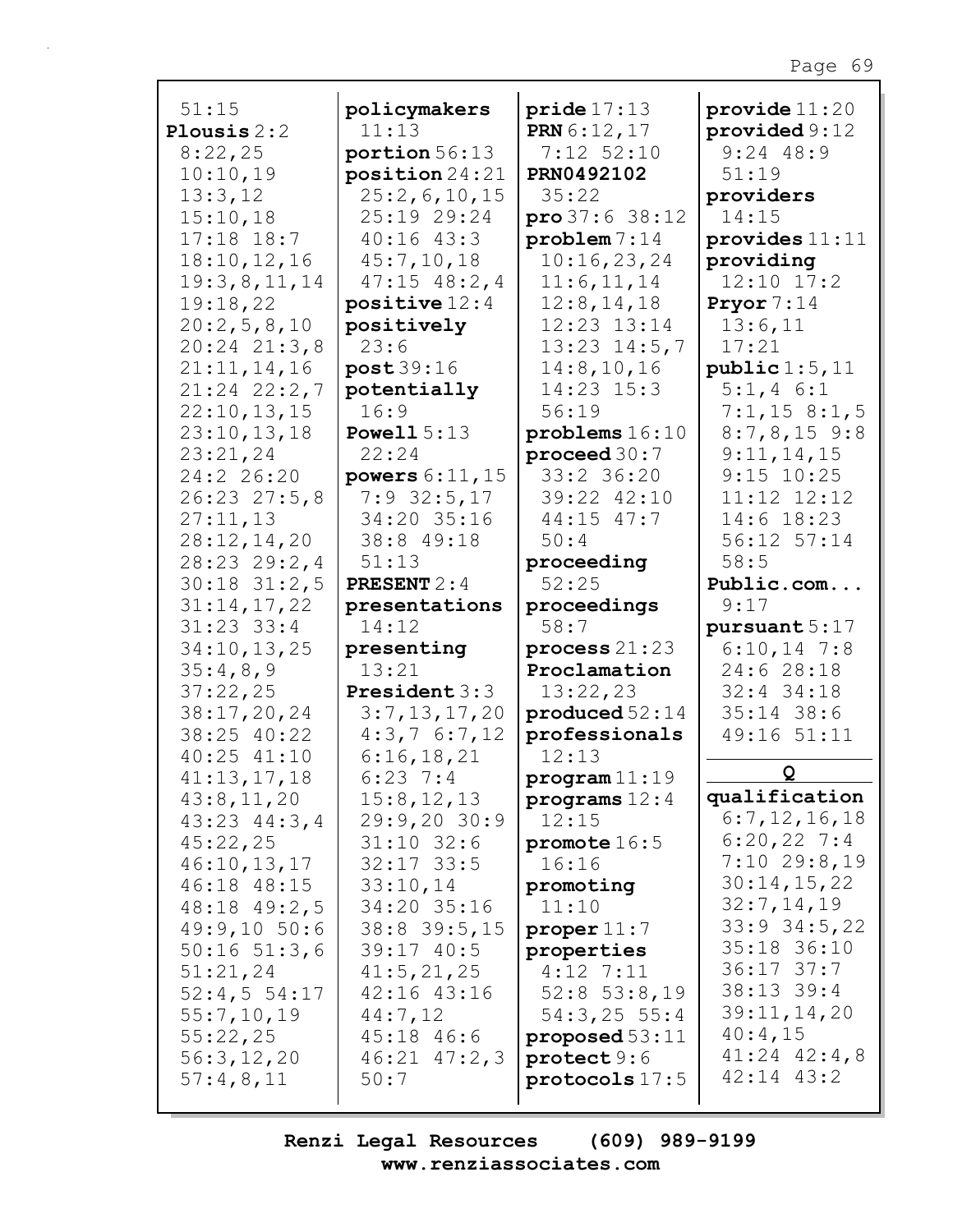| 44:6, 10, 18              | really $13:18$           | $50:13$ $55:14$     | 37:18 50:21      |
|---------------------------|--------------------------|---------------------|------------------|
| 44:24 45:17               | recall29:22              | remained $42:7$     | 51:19            |
| 46:20,25                  | 36:3                     | remains $16:6$      | resolution       |
| $47:4,13$ $48:8$          | recited 8:21             | remand $22:4$       | $5:17$ 7:13      |
| 48:11 49:20               | recognized               | remanded 21:22      | 10:15,20,21      |
| 49:24 50:25               | 16:3,22                  | remember 10:3       | $12:25$ $18:8$   |
| 51:15                     | recommend $23:7$         | remote $1:6$ 9:9    | 24:6 29:25       |
| qualified                 | recommending             | 58:7                | 30:13,23         |
| $29:23$ 31:9              | 40:14 42:25              | remotely $9:4$      | $31:8$ 32:20     |
| 35:24 41:5                | 45:16 48:10              | rent $54:5$         | 33:18 34:8       |
| $43:15$ $45:6$            | recommends               | <b>RENZI</b> $1:20$ | 37:3,20          |
| 46:5 47:24                | 20:19 21:21              | repeat $9:16$       | 39:25 40:20      |
| 47:25 48:22               | 26:18 28:7               | 36:25               | 41:4,20          |
| qualifier                 | 30:21                    | report30:21         | $42:14$ $43:5$   |
| 45:11                     | record $10:4$            | 40:13 42:24         | 43:14 44:21      |
| quantified                | $12:25$ 33:2             | $45:15$ $48:9$      | 45:20 46:4       |
| 53:5                      | 41:20 42:10              | 54:21               | 47:10 48:12      |
| questions                 | recorded 9:21            | reported23:6        | 48:21 50:11      |
| 19:18 20:24               | $\text{refer} 17:11$     | 44:13               | $50:23$ 55:5     |
| 21:24 23:10               | $\texttt{reflect}$ 41:21 | Reporter $1:17$     | $55:13$ $56:8$   |
| 26:20 28:12               | 54:24                    | 58:5                | Resolutions      |
| 31:2 34:11                | regard $16:20$           | reporting $1:21$    | 55:18            |
| 37:23 40:23               | 52:16                    | 45:13               | resolved 12:17   |
| 43:8 45:22                | regarding                | represented         | 12:24            |
| $48:15$ $51:3$            | 20:25 23:11              | 54:6                | Resorts $3:4$    |
|                           |                          |                     |                  |
| 54:13 55:7                | 26:21                    | request $33:19$     | $4:8$ 6:8 7:5    |
|                           |                          | 36:840:3            | 24:22 29:11      |
| $\mathbf R$               | regards $15:15$<br>18:2  | $42:18$ $44:22$     | 29:21 30:10      |
| R2:13:14:1                | regional $7:12$          | 47:12 50:20         | 31:11 49:13      |
| $5:15,20$ 23:2            | 15:12 52:10              | $50:21$ $51:18$     | 50:751:14        |
| 24:24 26:15               | $52:11$ $53:4,7$         | 52:22               | resources $1:20$ |
| 58:2                      | 54:22 55:15              | requested           | 17:8             |
| races $11:2$              | regulations              | 26:11,18            | respect 20:17    |
| racing $53:23$            | 28:19                    | 27:223:5            | 21:19            |
| raise $12:14$             | <b>Regulatory</b> $2:9$  | $50:13$ $55:14$     | respectfully     |
| $\texttt{raiseed}21:19$   | 3:7,14,17,21             | requests $5:18$     | $33:19$ 40:3     |
| <b>Rao</b> $6:6$ 28:10    | $4:4$ 24:16              | 26:3,18             | 42:17 44:22      |
| ratification              | 33:6                     | required $24:11$    | 47:12            |
| $5:4,5$ 18:22             | related $54:5$           | 25:23               | respond $16:9$   |
| ratify $19:6, 24$         | 58:9                     | requirement         | response $18:11$ |
| $\texttt{read} 8:4 10:20$ | relative 58:11           | 51:19               | 19:10, 15, 21    |
| $30:12$ $50:11$           | relatively               | requires $54:9$     | 20:4,921:2       |
| reading $26:5$            | 52:21                    | requiring           | 21:10,15,25      |
| 27:18                     | relief26:19              | 52:17               | 22:9,14          |
| reads $56:18$             | 27:2 33:19               | $research$ $17:16$  | 23:12,20,25      |
| real 53:23                | 42:18 44:23              | residency           | 26:22 27:7       |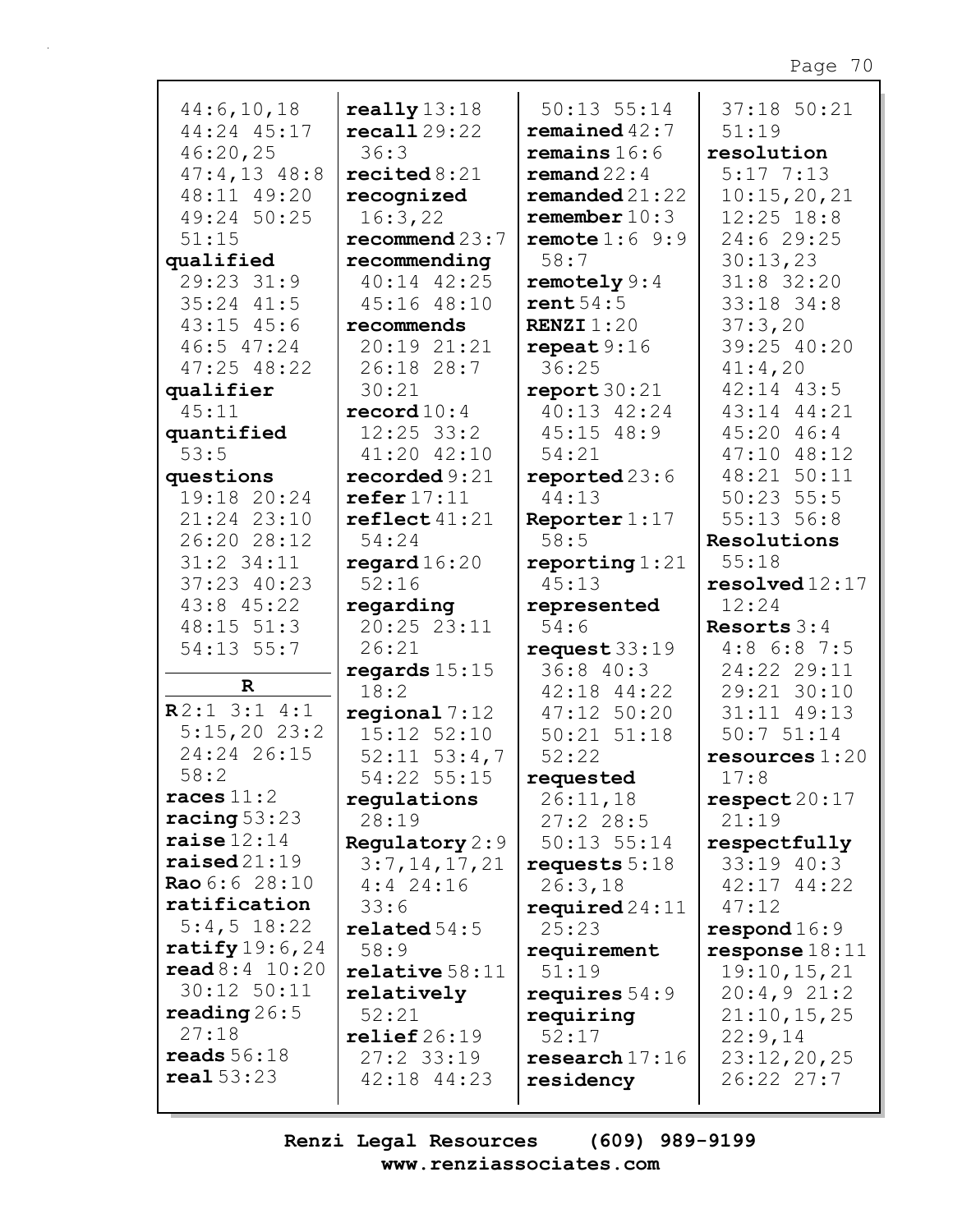| $27:12$ $28:13$     | $31:17$ 35:4        | 44:12 45:7            | 56:9                     |
|---------------------|---------------------|-----------------------|--------------------------|
| 28:22 29:3          | 38:20 41:13         | 45:18 46:6            | set 55:16                |
| 31:4,16             | 43:23 46:13         | see 13:19 16:2        | share $16:19$            |
| 34:12 35:3          | 49:5 51:24          | seeking $17:11$       | she'1133:15              |
| 37:14,24            | $\texttt{room1:11}$ | 49:23                 | shift24:25               |
| 38:19 40:24         | 24:21               | self-exclu            | Shreveport               |
| 41:12 43:10         | Rose 6:5 28:9       | $11:19$ $17:6$        | 53:22                    |
| 43:22 45:24         |                     | self-restr            | signage $17:8$           |
| 46:12 48:17         | S                   | 17:6                  | significant              |
| 49:4 50:19          | S3:14:125:5         | Senator $8:7$         | $10:25$ $11:4$           |
| $51:5, 23$ 55:9     | Sacco $3:7,13$      | Senior $2:7 \ 3:2$    | 12:4                     |
| $55:21$ $56:2$      | $3:17,20$ 4:3       | $3:5 \t6:7,21$        | signs $12:14$            |
| responsible         | $32:22$ $33:3,5$    | $7:4$ 29:9,12         | situations               |
| $15:20$ $16:3,5$    | 39:23,23            | 29:16,20              | 17:5                     |
| 16:7, 10, 13        | 42:11,12            | 30:931:9              | six26:1027:3             |
|                     | 44:16,16            | 32:8 39:14            | Smith $5:21$             |
| 16:17,23            | 47:8,8,17           | 39:17 40:5            | 26:15                    |
| 17:8,14             | 48:3                |                       |                          |
| Restle $5:15$       |                     | 40:16 41:21           | social $11:15$           |
| 23:2                | safety 9:6          | 41:25 42:15           | societal $11:4$          |
| resubmitted         | scale 54:25         | 43:3,15               | society $11:8$           |
| $5:9$ 22:17         | Salute $8:21$       | $46:21$ $47:2$        | Solutions $6:8$          |
| 23:8,16             | Santoro 5:15        | 48:2 50:7             | 29:10,21                 |
| result45:13         | 23:3                | sent9:15              | 31:10                    |
|                     |                     |                       |                          |
| return 18:19        | schedule $8:12$     | separately            | soon $52:22$             |
| returns $46:23$     | scheduled           | 19:2 20:23            | sorry $8:25$             |
| review $24:9$       | 52:21               | September             | $\texttt{speaking}$ 10:4 |
| 26:10 27:19         | Schreck $3:10$      | 35:25                 | special $5:5$            |
| $28:2, 4$ 29:13     | $4:10$ 36:23        | <b>serve</b> $6:7,18$ | 18:24 19:20              |
| $32:9$ 45:12        | scientific          | $6:20,23$ 7:4         | specific 53:9            |
| $revi$ ewed $20:18$ | 17:15               | $29:9,19$ 31:9        | specifically             |
| 23:5,726:17         | Scott 6:7 29:9      | 33:10 34:5            | 36:13,15                 |
| 30:12,23            | 29:19 31:8          | 39:4 40:4,15          | 53:14                    |
| 34:737:3,19         | second $18:13$      | 41:5,25               | sportsbook               |
|                     | 19:8 20:2           | $42:15$ $43:2$        | 25:18                    |
| 39:25 40:19         | $21:8$ 22:7         |                       |                          |
| $42:13$ $43:5$      | $23:18$ $27:5$      | $43:15$ $44:7$        | spread $9:5$             |
| 44:20 45:20         |                     | 44:11 45:6            | SQUARE $1:23$            |
| $47:10$ $48:12$     | 28:20 31:14         | $45:17$ $46:5$        | staff $14:17$            |
| $50:22$ 55:5        | 34:25 38:17         | 46:21,25              | 20:19 21:21              |
| Ricci $25:14$       | 41:10 43:20         | 47:14,25              | 23:724:16                |
| Richardson          | $46:10$ $49:2$      | 48:22                 | 26:17 28:7               |
| $2:11$ $3:2$ $4:2$  | 51:21 55:19         | services $1:21$       | state $1:1,22$           |
| $4:6$ 30:4,17       | 57:8                | $6:19$ $11:14$        | 8:10,11                  |
| $30:19$ $50:15$     | Secretary $2:7$     | $11:16$ $12:15$       | $11:17$ $12:6,9$         |
| 50:17               | 8:10                | $39:5,18$ 40:6        | $14:9$ 17:3              |
| Rock $25:11$        | security 6:23       | $40:17$ $41:6$        | 58:5                     |
| roll10:7            | $24:25$ 44:8        | $s$ ession $10:11$    | statement $8:4$          |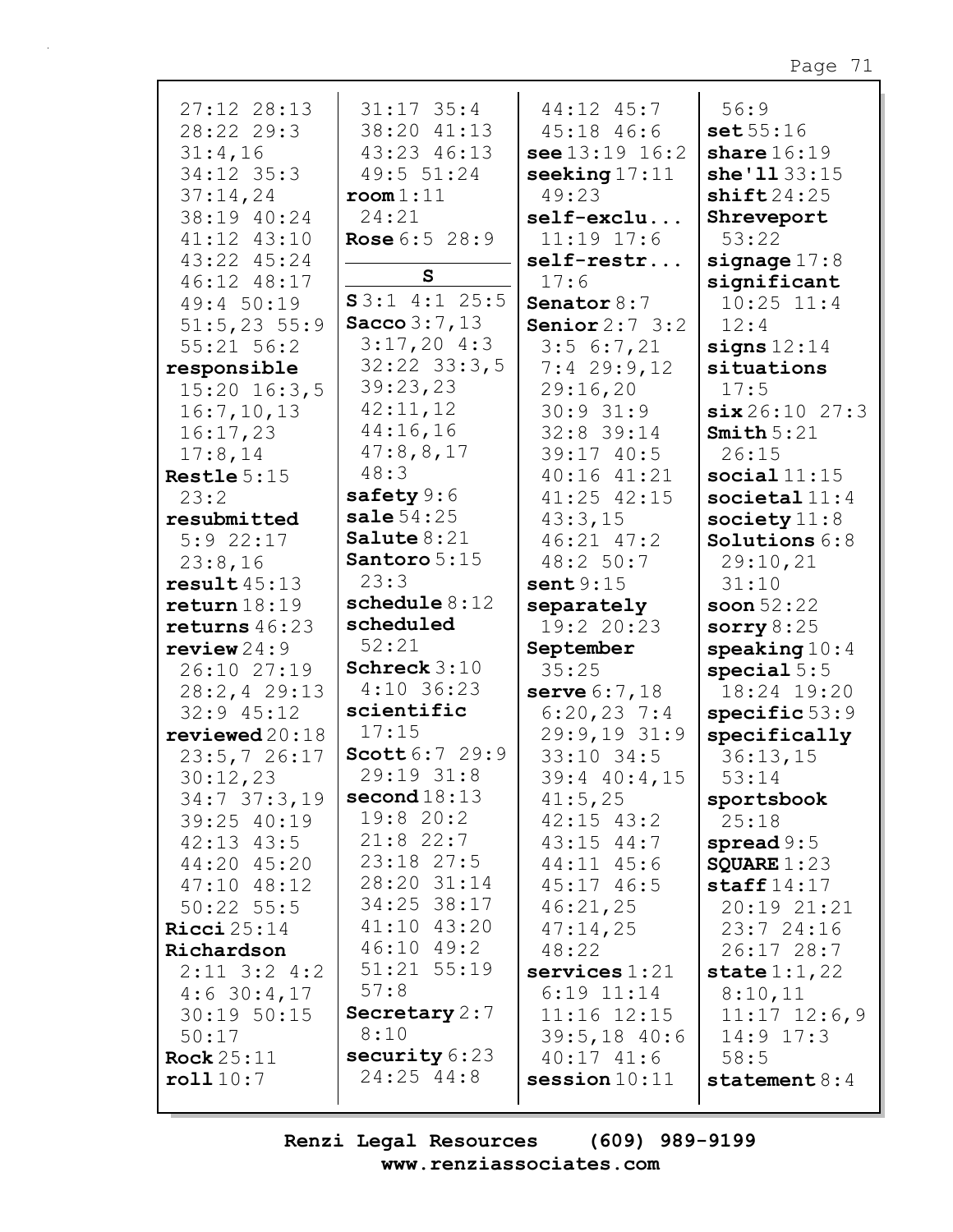| Stauffer 5:16<br>23:4                      | technology $1:6$<br>$6:7,19$ 7:9              | 30:16,25<br>33:21 34:9             | $11:13$ $12:3$<br>12:22 14:14 |
|--------------------------------------------|-----------------------------------------------|------------------------------------|-------------------------------|
| <b>Steve</b> 15:11, 16                     | $9:10$ $13:18$                                | 34:10 35:10                        | 14:15,23                      |
| 17:21                                      | 29:10,20                                      | 37:9,21,22                         | 15:4                          |
| Steven 6:6                                 | $31:10$ 39:6                                  | 39:2 40:8,21                       | Trenton $8:11$                |
| $7:15$ 28:10                               | 39:19 40:6                                    | 40:22 42:19                        |                               |
|                                            | $40:17$ $41:7$                                | 43:744:25                          | Tropicana $3:8$<br>$3:14$ 6:9 |
| Stewart $5:7$ , 14<br>20:14 22:25          | 49:19 51:14                                   | 47:19 48:14                        | $31:25$ $32:18$               |
| Strategic 6:18                             | 58:7                                          | 49:11 50:14                        |                               |
| $39:5,18$ 40:5                             | TEL $1:24$                                    | $51:2$ 54:15                       | $33:7,11$ 34:6<br>34:21       |
| $40:16$ $41:6$                             | tell115:23                                    | 56:4,5,18,20                       | true $58:6$                   |
|                                            | temp $35:24$                                  | 57:4,11,13                         | tunc $37:6$                   |
| strong $16:19$<br>$\texttt{subject} 53:20$ | temporarily                                   | therefor $12:17$                   | 38:12                         |
| 54:2 55:16                                 | 29:23 45:6                                    | <b>Thomas</b> $5:8,15$             | two $53:18$                   |
| submitted                                  | 47:25                                         | $20:15$ $23:3$                     |                               |
| $50:19$ $52:23$                            | temporary 6:9                                 | <b>Thompson</b> $2:12$             | U                             |
| 54:20                                      | $6:14$ 7:7                                    | $3:9$ 37:10,10                     | underage $16:17$              |
| subscribers                                | 24:19,23                                      | thoughts 17:24                     | 17:5                          |
| 8:14                                       | 25:3, 12, 16                                  | three $20:20$                      | understand                    |
| substance                                  | 32:2,14,14                                    | 21:6                               | $14:6,9$ $41:22$              |
| $30:14$ $50:12$                            | 33:8,934:4                                    | time $9:18,19$                     | updated $48:8$                |
| successor $36:6$                           | 34:5,17                                       | 13:5, 16, 17                       |                               |
| 36:11,18                                   | $35:13$ 36:9                                  | 14:18,19                           | v                             |
|                                            |                                               |                                    | various 36:6                  |
|                                            |                                               |                                    |                               |
| SUITE $1:22$                               | $36:16$ $37:4$ , 6                            | 36:8 39:10                         | <b>Vice</b> $2:3 \ 3:3,7$     |
| supervisor                                 | $37:17$ 38:5                                  | 39:13,16                           | 3:13,17,20                    |
| 24:21 25:6                                 | 39:10,13                                      | 42:752:11                          | $4:3,7$ 6:7,11                |
| support11:13                               | $42:3$ $44:10$                                | 52:15                              | 6:16,18,21                    |
| $11:21$ $12:18$                            | 46:24 49:15                                   | title39:17                         | $6:23$ 7:4                    |
| $13:2$ $14:4,13$                           | 49:24,24                                      | 42:648:8                           | $10:8,9$ 13:4                 |
| 14:22 15:4                                 | $50:24$ $51:10$                               | titles $41:22$                     | $15:7,18$ 18:9                |
| $17:13$ 56:18<br>56:21                     | ten $23:8,16$<br><b>Tennessee</b> $1:12$      | today $9:4$                        | 19:5,24 21:5                  |
|                                            | Teresa $2:7$ 3:2                              | 15:11 17:22                        | 22:4 23:15                    |
| supportive<br>13:13                        |                                               | TOLL $1:24$                        | 26:25 28:16                   |
| sure 18:3                                  | $3:5$ 29:12, 15<br>32:11                      | topic $15:20$<br>17:23             | 29:9,15,20                    |
| surveillance                               |                                               |                                    | $30:9,18$ 31:7                |
| 25:5,14                                    | <b>thank</b> $10:5$ , $18$<br>$10:19$ $13:11$ | Tracy $2:11 \ 3:2$<br>$4:2,6$ 30:4 | 31:9,20,21                    |
|                                            | 13:12,21                                      | $30:18$ 50:16                      | 32:5, 11, 17                  |
| т                                          | 15:6, 9, 10, 17                               | transcribed                        | 33:5, 10, 13                  |
| T2:2 58:2,2                                | 15:18 17:17                                   | 9:20                               | 33:23 34:15                   |
| tab 6:5 28:9                               | 17:18,21                                      | transcript                         | 34:20 35:6,7                  |
| take $17:13$                               | 18:5, 17, 18                                  | 58:7                               | $35:16$ $38:3,8$              |
| Talvacchio                                 | 20:11 21:17                                   | transpired                         | 38:22,23                      |
| $5:21$ 26:16                               | $22:16$ $24:3$                                | 52:15                              | 39:5, 14, 17                  |
| team $16:8$                                | 25:24,25                                      | treatable $11:6$                   | $40:5,10$ $41:3$              |
| 17:10                                      | $27:14$ 29:6                                  | treatment                          | 41:5, 15, 16                  |

Renzi Legal Resources  $(609)$  989-9199 www.renziassociates.com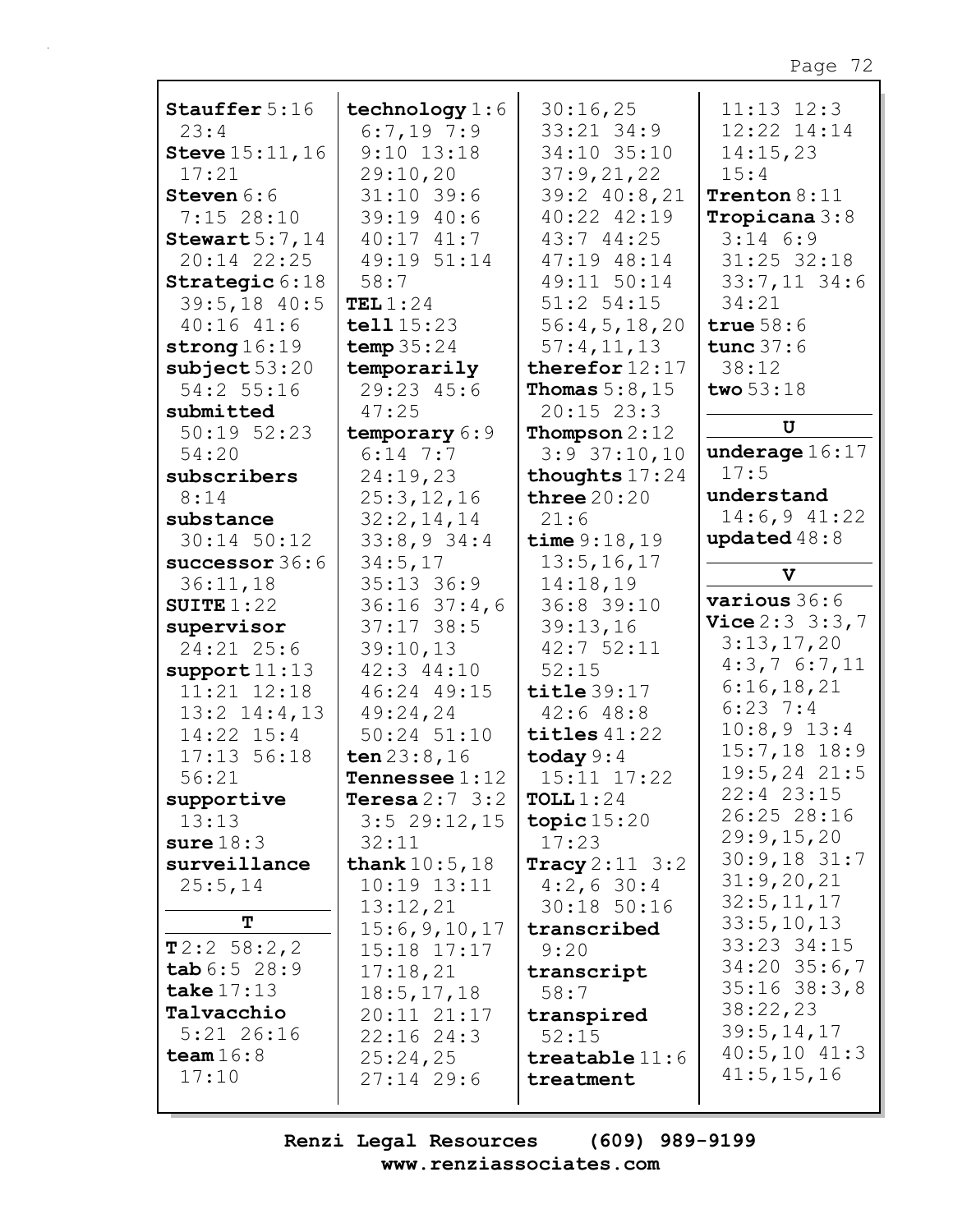| 41:21,25                | 49:22                 | 34:17              | $13:69C-2.7c$           |
|-------------------------|-----------------------|--------------------|-------------------------|
| 42:15,21                | ways $14:19$          | $\mathbf 0$        | 38:16                   |
| 43:13,15,25             | we're $10:13$         |                    | 144:5 7:5               |
| 44:2,7,11               | $13:5$ $15:4$ , 11    | 04721027:12        | $49:1,12$ 50:1          |
| 45:18 46:3,5            | $17:24$ 57:11         | 52:10              | 51:1 56:10              |
| 46:15,16,21             | we've 30:12,23        | 04921026:17        | 154:97:10,15            |
| $47:2,3$ $48:20$        | $37:3$ $42:13$        | 05621046:12        | $39:9$ 42:5             |
| 49:7,850:6              | 50:19,22              | 061210149:23       | 44:10 46:24             |
| $50:7,16$ 51:8          | 54:6 56:22            | 084011:13          | 52:1,653:1              |
| $52:2,3$ 54:17          | web $9:25$            | 086901:23          | $54:1$ $55:1$           |
| $55:12$ $57:6$          | website $9:12$        |                    | 56:1 58:22              |
| <b>VICI</b> 4:12 7:11   | 9:22                  | 1                  | 15th 29:23              |
| 52:8                    | Wednesday $1:9$       | $15:4$ 18:1,21     | 45:6 47:24              |
| Vickilynn 25:9          | 56:10                 | 19:1               | $167:13$ $10:1$         |
| Videography             | welcome 9:3           | $1 - 800 - 426 - $ | $10:14$ $11:1$          |
| 1:21                    | Wessel $6:7$          | 11:23              | $12:1$ $13:1$           |
| VIP 6:21 41:25          | 29:9,19,23            | $1-800$ -GAMBLER   | $14:1$ $15:1$           |
| $42:16$ $43:3$          | 30:11,22              | 11:23              | $16:1$ $17:1$           |
| 43:16                   | 31:9                  | 101:93:12          | $35:25$ 56:6            |
| virtually               | William 5:22          | $5:2, 4 \ 6:2, 17$ | 1735:22                 |
| 13:20                   | 26:16                 | $7:2,13$ 18:23     | $17 - 01 - 11 - 11 - C$ |
| <b>vote</b> $5:3 \ 6:2$ | wish $8:15$           | 39:1, 3 40:1       | $5:18$ 24:7             |
| $7:2$ 18:25             | words $15:15$         | 10:311:145:2       | $17 - 05 - 10 - 13$     |
| $31:18$ 35:5            | work $13:8,8$         | $6:2$ 7:2 8:2      | 55:18                   |
| 38:21 41:14             | worked $14:18$        | 100025:11          | 17th $25:3$             |
| 43:24 46:14             | working $15:21$       | 10th $19:4,6$      | 185:47:13               |
| 49:6 51:25              | 18:3                  | 113:156:20         | 195:4,5,5               |
| $\text{voted } 19:2$    | <b>Wray</b> 5:8 20:15 | 24:19 41:1         | 18:23 19:16             |
| VP 34:5 40:16           | www.RLReso            | $41:23$ $42:1$     | 19:19                   |
| $43:3$ $45:7$           | 1:25                  | 43:1               | $19:41A-5.3$            |
| 48:2                    |                       | $11 - 25 - 2020$   | 51:12                   |
|                         | $\mathbf x$           | 36:3               | $19:41A-5.3(d)$         |
| W                       |                       | 11:211:14          | 34:19                   |
| W2:4,63:9,12            | Υ                     | 57:15              | $19:41A-6.1(f)$         |
| $3:15,19$ 4:2           | Yannaccone 5:8        | 123:196:22         | 28:18                   |
| 4:5,9                   | 20:16                 | $44:1,5$ 45:1      | 19758:7                 |
| wagering $16:16$        | year 13:16            | 12th 24:23         | 197815:22               |
| waive $51:19$           | years $13:8$          | 134:27:3,14        | 199516:23               |
| waiver $37:18$          | 26:13                 | $46:1,19$ $47:1$   | 19th 19:25              |
| 50:21                   | YouTube $9:13$        | 48:1               | 1st34:2                 |
| Wannop $5:22$           |                       | $13:69C-2.6$       |                         |
| 26:16                   | ${\bf z}$             | 34:24              | $\overline{2}$          |
| want $13:21$            | Zara 6:10 32:3        | $13:69C-2.7$       | 25:620:1,12             |
| 16:12 17:21             | 33:9                  | $31:13$ $41:9$     | $21:1$ $31:13$          |
| warning $12:13$         | Zaruhi $6:10$         | 43:19 46:9         | $38:15$ $41:9$          |
| way 35:19,20            | 32:3,15               | 48:25 51:17        | 43:18 46:8              |
|                         |                       |                    |                         |